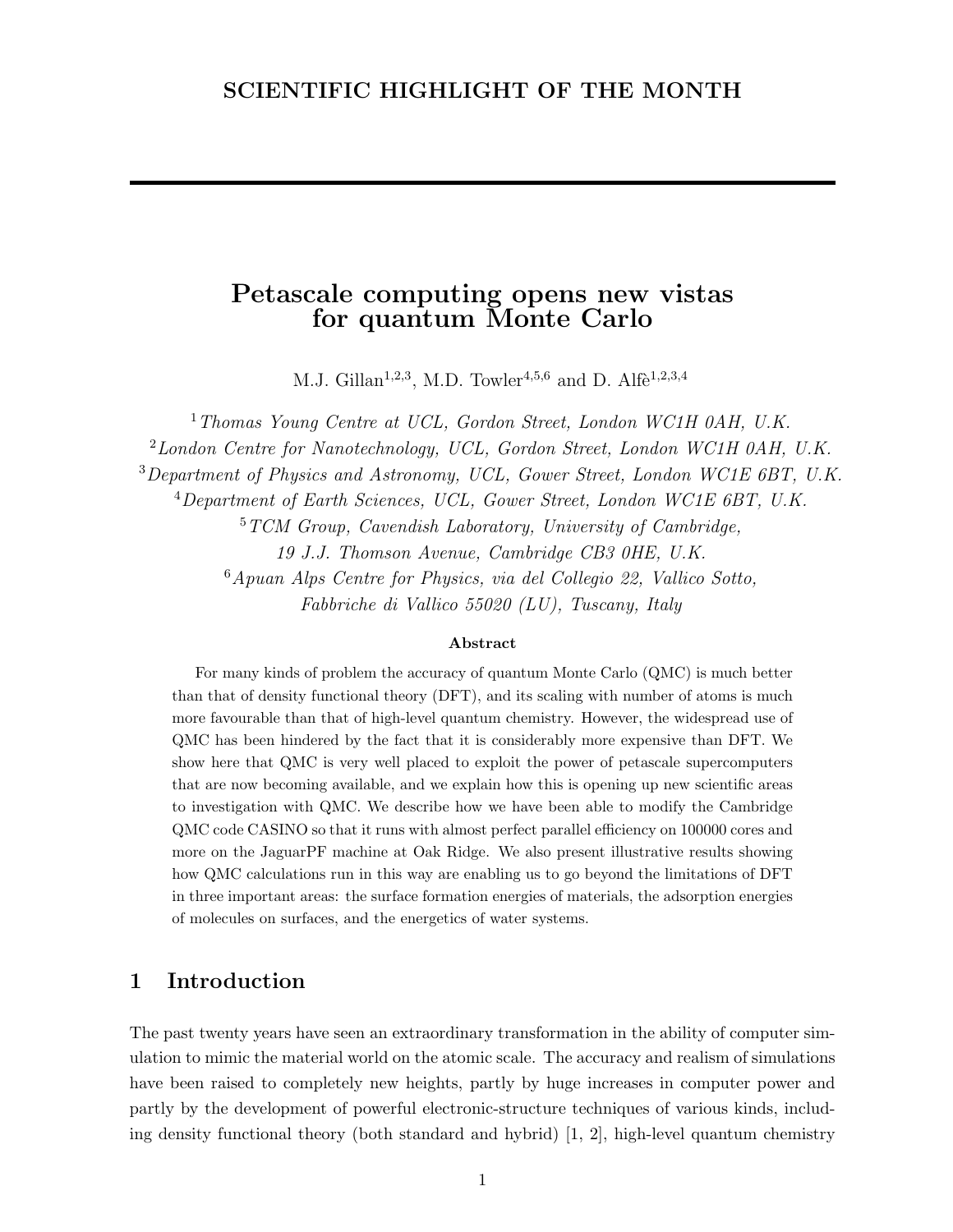methods such as 2nd-order Møller-Plesset and coupled-cluster methods [3, 4, 5], computational many-body theory (for example the random-phase approximation) [6, 7], and quantum Monte Carlo[8, 9]. The power of supercomputers continues to grow at a dizzying rate: the petaflop barrier ( $10^{15}$  floating point operations per second) was broken in 2008, and exaflop speeds ( $10^{18}$ ) flops) are projected for sometime around 2016. However, the materials modelling community faces a daunting challenge. The new increases in computer power are coming almost entirely from enormous increases in the number of processors, and the practical exploitation of this power will force a comprehensive reappraisal of how materials modelling is done. In the next few years, some modelling techniques will benefit more than others from the increase of supercomputer power. We will argue here that the techniques of quantum Monte Carlo (QMC) are particularly well placed to benefit, and we will outline some of the steps we have taken to implement the casino QMC code [8, 10] on very large parallel computers, including the Jaguar supercomputer at Oak Ridge National Laboratory. We will also give some illustrations of how these new implementations of QMC are already allowing us to tackle problems that were out of reach before.

One way to characterize the growth of supercomputer power is to refer to the publicly available information on the Top500 website [11], which gives the technical specifications of the 500 most powerful supercomputers in the world. The data there shows that in the fifteen years from 1993 to 2008 the aggregate computing power of all 500 supercomputers in the list has grown by a factor of 14221. This implies a doubling time of only a little more than a year. Some of this vast increase has come from the growth of clock speed of the individual processors, but in recent years most of it has come from the increasing numbers of processors. In June 1993, the average number of processors of machines in the Top 500 was 142, but in November 2008 it was 6234. Today, the JaguarPF machine (currently second in the Top 500 list) has 224256 cores. Since clock speeds have not increased significantly in the past five years, and are unlikely to increase much in the future, the push towards exaflops will come almost entirely from further increases in the core count.

This all means that the materials modelling techniques that are likely to benefit most from the availability of petascale facilities are those for which the calculations can be broken into a very large number of separate pieces that can be executed simultaneously, preferably with only simple communications between the pieces. Quantum Monte Carlo is a technique of this kind, because it relies on very extensive statistical sampling. Diffusion Monte Carlo (DMC) is at present the type of QMC most commonly used for high-precision calculations on materials, and DMC works with large numbers of 'walkers' or 'configurations', whose job is to explore the electronic configuration space of the system. These walkers are to quite a large extent independent of each other, and this means that groups of walkers can be given to individual processors, with only fairly light communications between them. This is why DMC is particularly well suited to large parallel machines, and we will describe in this article how we have been able to run such calculations efficiently on machines having tens of thousands of processors.

We believe that there are strong scientific reasons for taking seriously the capabilities of QMC on large parallel machines. Although DFT dominates atomic-scale materials modelling and will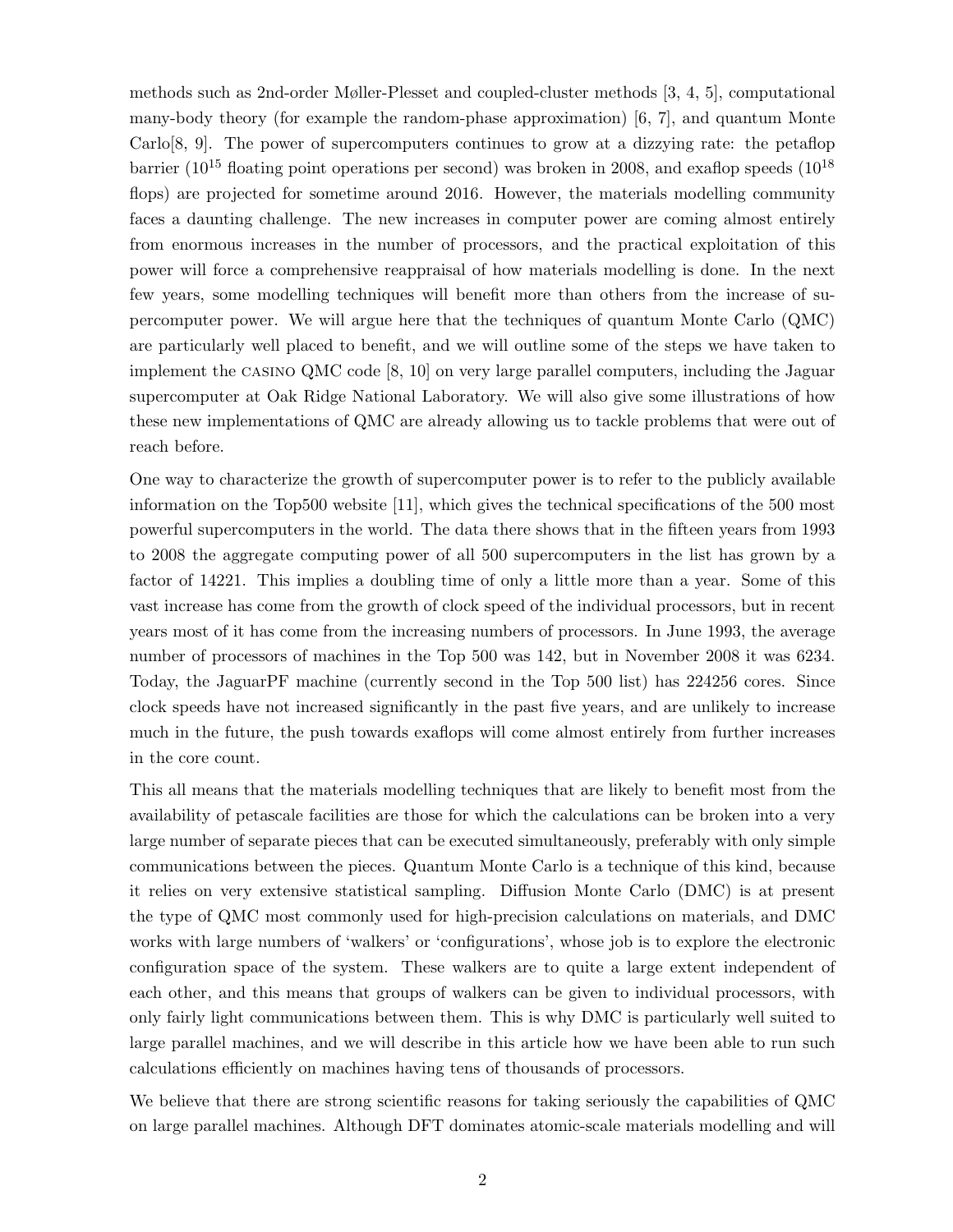obviously continue to be extremely important, its accuracy is sometimes insufficient. When people want to comment on failures of DFT, they often like to refer to strongly-correlated systems, where are there are clear reasons for expecting DFT to struggle. But there are many other kinds of problems where the accuracy of DFT falls far short of what is needed. An obvious example is the inclusion of van der Waals dispersion, a crucially important effect in many fields, including molecular biology, surface science and aqueous systems. Although the generalisation of DFT to include dispersion has been hugely important (see e.g. Refs. [12, 13, 14]), there are still unsolved issues. Another important example is the adsorption energy of molecules on surfaces, where DFT is sometimes unable to give predictions of useful accuracy. DFT values of surface formation energies of quite simple paradigm materials such as silicon and magnesium oxide also depend strongly on the assumed exchange-correlation functional, and there is usually no way of knowing in advance which functional to trust. The well-known problem of calculating electronic band gaps could also be mentioned. The urgent practical need to do better in these and other areas is driving current efforts to develop more accurate methods, and the phrase 'beyond DFT' has become familiar over the past few years.

There is abundant evidence that there are large classes of problems for which QMC techniques are considerably more accurate than DFT, and we shall point out some of the evidence in this article. One of the main factors that has tended to deter researchers from applying QMC to their problems is that it demands much larger computer resources than DFT. Roughly speaking, one can expect a DMC calculation of the ground-state energy of a reasonably-sized assembly of atoms in a given geometry to take about  $10^4$  times more CPU time than the same calculation with standard (as opposed to hybrid) DFT. Obviously,  $10<sup>4</sup>$  is a large factor, but it happens to be very similar to the factor by which Top500 supercomputer power grew from 1993 to 2008. This means that the situation with QMC now is similar to the DFT situation in the early 1990s, which was when the parallelisation of DFT first started to make an impact on materials modelling. The kinds of DFT calculations that appeared ridiculously daunting then are now performed routinely on desktop machines, and will presumably be performed by smart-phone apps in the future. A similar evolution path may well be followed by QMC, and we believe that now is the time to find out what can be achieved with QMC on petascale machines.

In the next Section, we will sketch the main ideas of QMC, noting the important role played by variational Monte Carlo, but then focusing mainly on the rather standard methods of diffusion Monte Carlo, and summarising the features of the casino code. In Section 3 we will outline the issues that we had to address in implementing casino on large parallel computers, particularly the UK national supercomputer HECToR, and the Jaguar machine at ORNL. In that Section, we will present some results of our parallel scaling tests, which show the possibility of running production calculations on 100000 or more cores. Then in Section 4, we give some illustrations of the calculations we are performing, including preliminary results that suggest how hitherto intractable scientific problems can be tackled in the near future. At the end of the article, we will offer some speculations about further developments that can be expected in the next few years.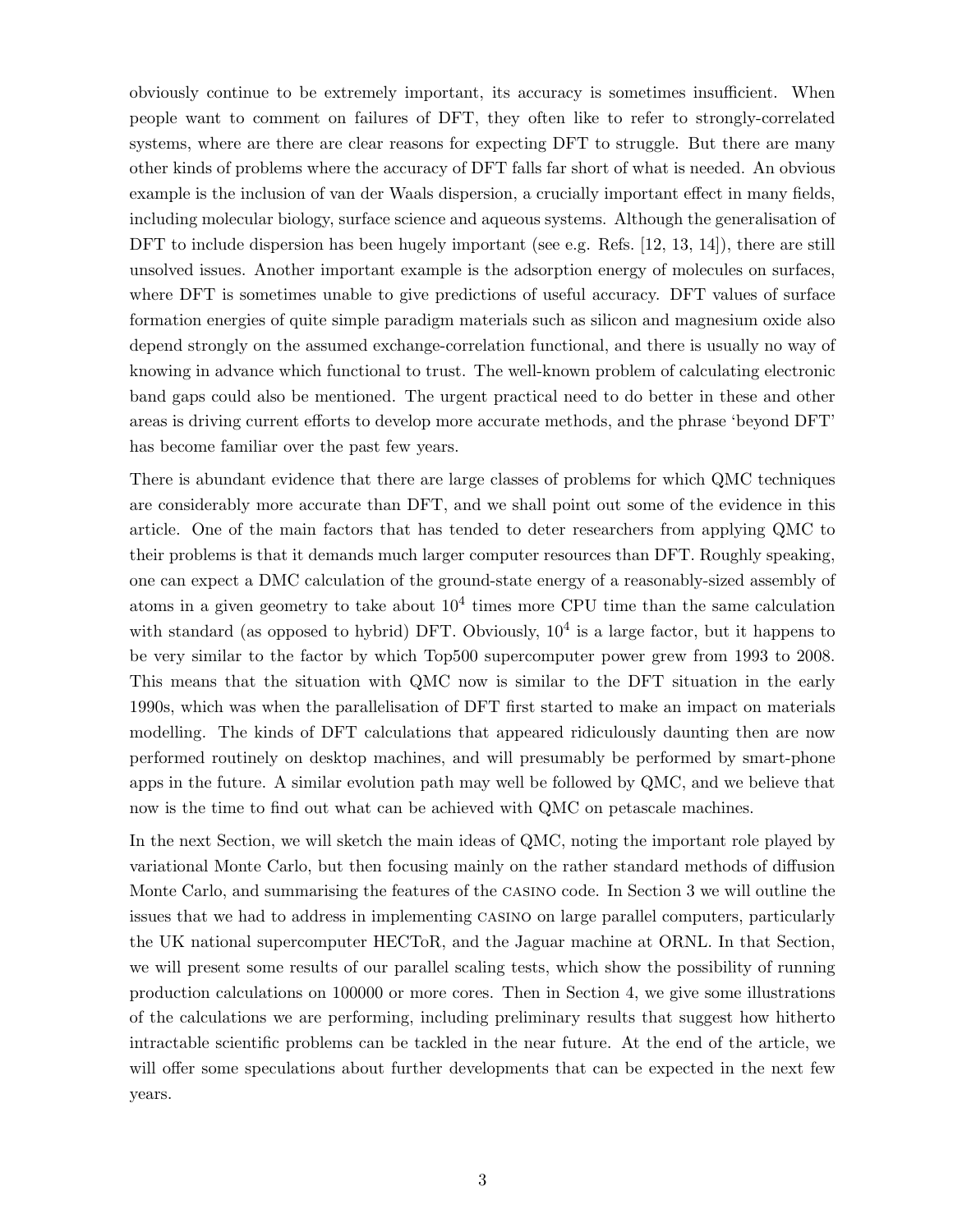## 2 The quantum Monte Carlo method

The fundamental quantum-mechanical object in the QMC method - somewhat unfashionably, given the emphasis normally and quite understandably placed on reducing the number of variables in the problem - is the full many-body wave function  $\Psi(\mathbf{r}_1, \mathbf{r}_2, \ldots, \mathbf{r}_N)$ . This is a function of 3N variables, a complication which compares very unfavourably with the fundamental quantity in DFT - the electron density - which depends on only three variables. We use it nonetheless simply because we know the mathematical form of the differential equation which it satisfies, namely the Schrödinger equation:

$$
\hat{H}\Psi = E\Psi.
$$
\n<sup>(1)</sup>

If we wish to reformulate this problem in terms of the density then we face the issue that the exact equation satisfied by the ground-state density is completely unknown. In DFT, the complicated many-body problem is effectively subsumed in the definition of the exchange-correlation functional whose correct mathematical expression is unlikely ever to be known exactly. The inevitable approximations to this quantity, from the simplest LDAs up to the best modern functionals, substantially reduce the attainable accuracy and predictability of the method. This is an excellent reason for looking further at QMC.

Two alternatives for 'solving the Schrödinger equation' using QMC methods are normally used. First, take the wave function as a given analytic form and evaluate the energy using numerical integration; if necessary change the shape of the wave function by varying the parameters which define it until the energy is minimized. This is variational Monte Carlo. A more accurate alternative is to represent the wave function using a non-analytic method (the distribution in time and configuration space of an ensemble of diffusing particles) and encourage the particles to distribute themselves according to the true ground state wave function through the use of a projection technique. When they have done so, numerically integrate by sampling the wave function as before. This is diffusion Monte Carlo.

These two techniques will now be described in turn.

#### 2.1 Variational Monte Carlo

Variational Monte Carlo, or VMC, is a relatively straightforward stochastic numerical integration method. It is in principle capable of computing quantum-mechanical expectation values for any many-electron wave function whose value can be evaluated at arbitrary points in its configuration space. Given some trial wave function  $\Psi_T$  satisfying the appropriate boundary conditions one may, for example, simply calculate the total energy as the expectation value of the many-body Hamiltonian operator  $\hat{H}$ ,

$$
\frac{\int \Psi_T^*(\mathbf{R}, \{\alpha\}) \hat{H} \Psi_T(\mathbf{R}, \{\alpha\}) \, d\mathbf{R}}{\int \Psi_T^*(\mathbf{R}, \{\alpha\}) \Psi_T(\mathbf{R}, \{\alpha\}) \, d\mathbf{R}} = E(\{\alpha\}) \ge E_0 \,,\tag{2}
$$

where **R** is a 3N-dimensional vector giving the configuration coordinates  $(\mathbf{r}_1, \mathbf{r}_2, \dots, \mathbf{r}_N)$  of the N particles in the system (we ignore spin for the moment). The numerical integration is performed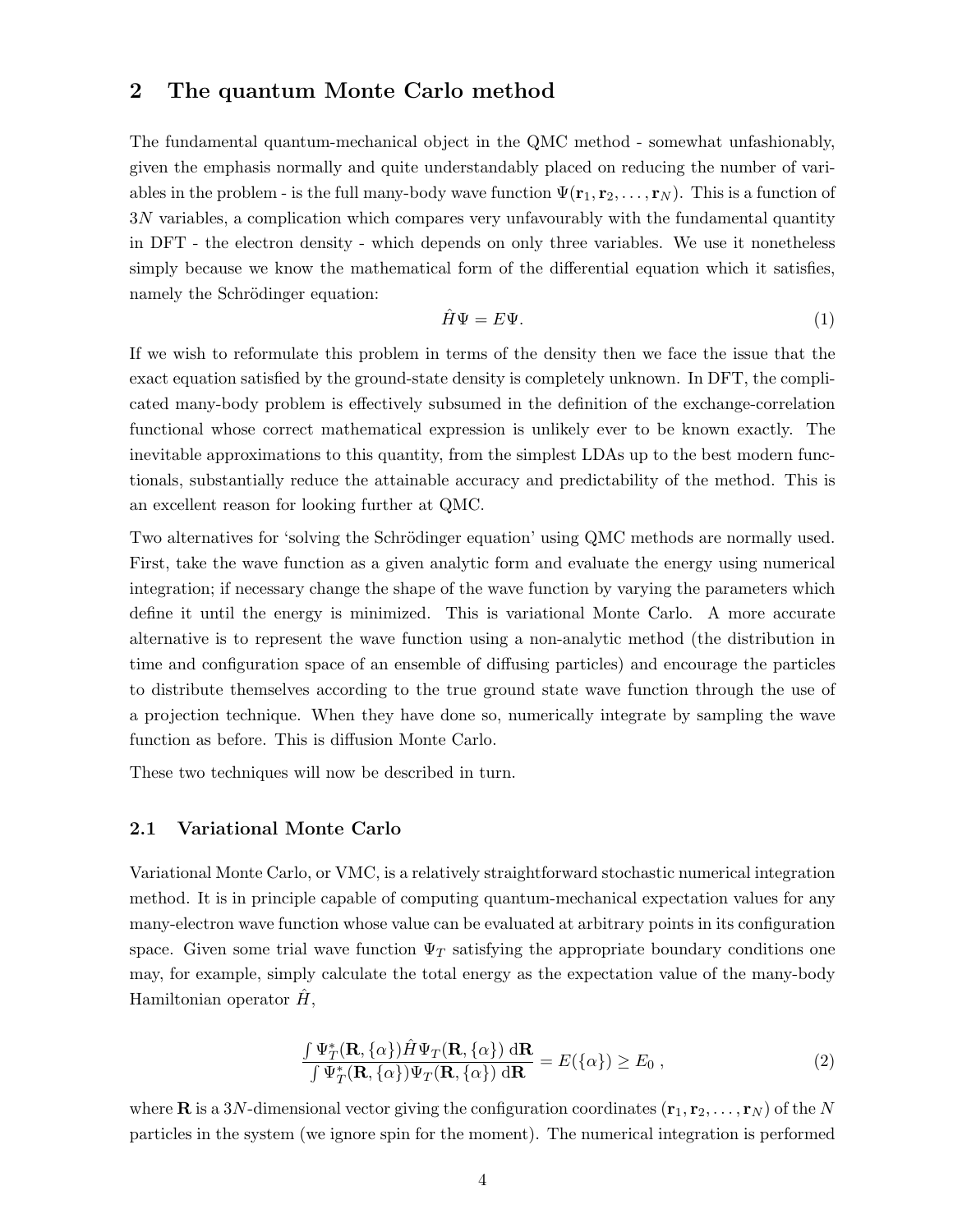by sampling the configuration space of the wave function at random points. Now for a wave function with appropriate properties the usual variational theorem tells us that by evaluating this integral we obtain an energy which is an upper bound to the exact ground-state energy, that is, energies for approximate wave functions are always higher than that of the true ground state. Such wave functions generally depend on some parameters - here collectively denoted by  $\{\alpha\}$  - and these parameters may thus be varied to minimize an objective function such as the energy; in so doing the 'shape' of the wave function can be optimized.

The reason for sampling the wave function at *random* points is that the error in the integral then decreases as the square root of the number  $M$  of sampling points - irrespective of the dimensionality d of the integral. One may contrast this with a standard grid method such as the trapezoidal rule where the error decreases as  $\mathcal{O}(M^{-\frac{2}{d}})$ . Though Monte Carlo is less efficient in one dimension, it wins for more than four and as  $d$  increases it becomes the only practical approach. For example, in a system of thirty electrons in three dimensions one must integrate over the ninety degrees of freedom of the system, and the trapezoidal rule would need  $\sim 10^{67}$ function evaluations to achieve the same accuracy as the Monte Carlo method with 1000 data points. When evaluating quantum-mechanical expectation values for N-particle systems we must do 3N-dimensional integrals and it is clear there is simply no alternative to Monte Carlo methods.

Now in practice we do not wish to sample the random points from a uniform probability distribution - as implied above - but rather to group the points in regions where the integrand is finite, and to do this in such a way as to minimize the sample variance. Such importance sampling requires us to generate points distributed according to some non-uniform probability distribution  $p(\mathbf{R})$ , following which the calculation of the mean proceeds as usual. This sampling can be accomplished using a random walk moved according to the rules of the Metropolis algorithm [15]. We propose random moves taken from some standard distribution (usually Gaussians of appropriate width centred on the current points), always accepting moves to points of higher probability, and occasionally rejecting moves to regions of lower probability according to a particular formula obeying a detailed balance condition. Assuming ergodicity - that is, any point in the configuration space can be reached in a finite number of moves - then the distribution of the moving points will converge to the desired  $p(\mathbf{R})$  after some appropriate period of equilibration.

To apply this procedure to evaluate an integral like Eq. 2 we need to rewrite the expression so that the integrand looks like a probability distribution times some appropriate function to be evaluated at each point (that can later be averaged). The best probability distribution to use (in the sense of minimizing the sample variance) is  $p_{best}(\mathbf{R}) = |f(\mathbf{R})| / \int |f(\mathbf{R'})| \, d\mathbf{R'}$ , that is, we concentrate sampling points in regions where the absolute value of the integrand is large. In general we do not know the normalization integral in the denominator, so the best one can do is to make  $p(\mathbf{R})$  look as much like this as possible. It is readily seen that in the Schrödinger case case  $p(\mathbf{R}) = |\Psi_T(\mathbf{R})|^2$  and for an approximate eigenstate this is a good approximation to the above ideal sampling distribution. We may therefore rewrite the expectation value of the Hamiltonian  $\hat{H}$  with respect to the trial wave function  $\Psi_T$  as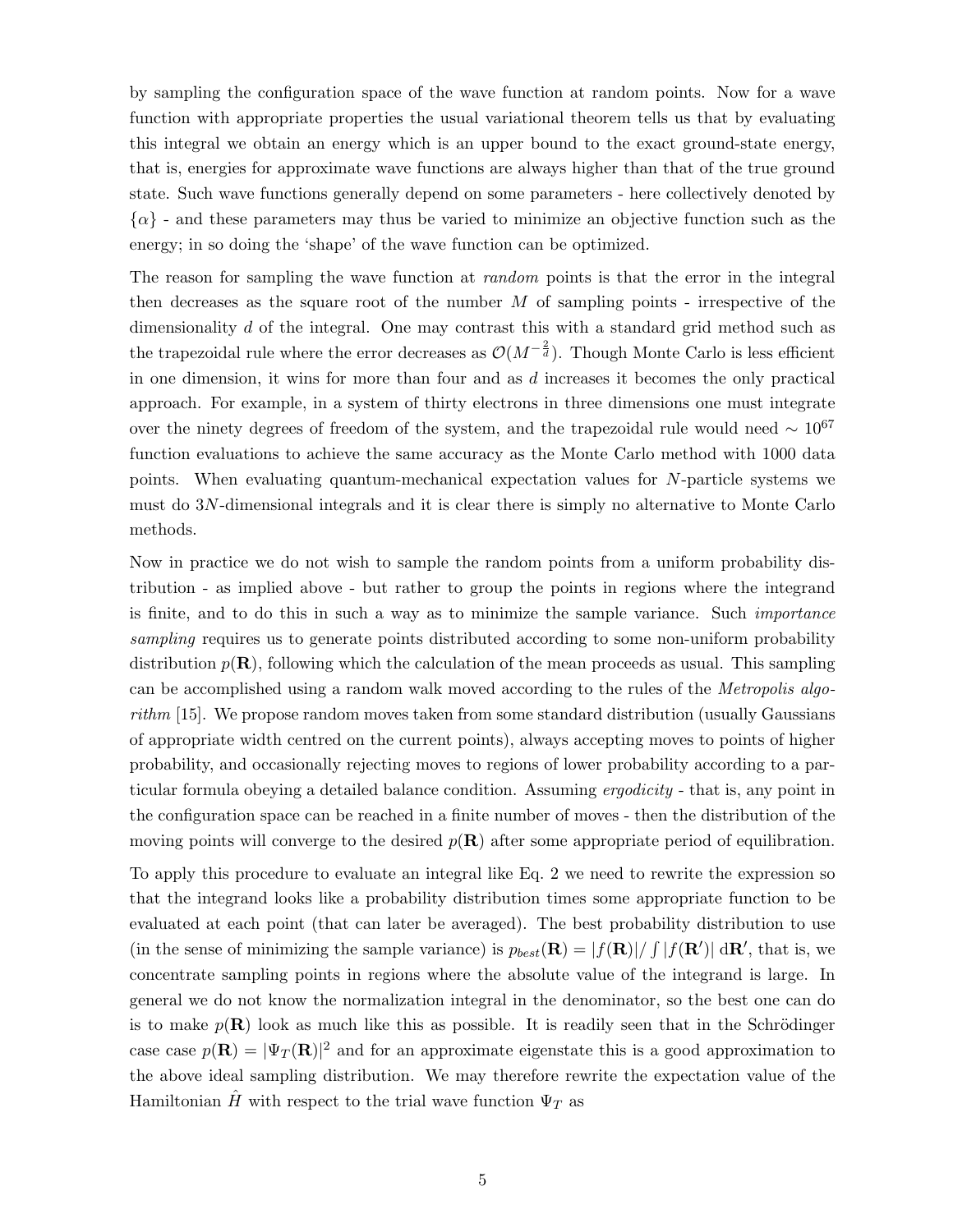$$
\langle \hat{H} \rangle = \frac{\int |\Psi_T(\mathbf{R})|^2 E_L(\mathbf{R}) \, d\mathbf{R}}{\int |\Psi_T(\mathbf{R})|^2 \, d\mathbf{R}},\tag{3}
$$

where the function to be evaluated -  $E_L(\mathbf{R}) = \frac{\hat{H}(\mathbf{R}) \Psi_T(\mathbf{R})}{\Psi_T(\mathbf{R})}$  - is known as the *local energy*. If  $\Psi_T$  were in fact the exact ground state wave function note that, according to Schrödinger's equation, the local energy should have a constant value  $E_0$  over the whole of configuration space. For an *approximate* wave function this is no longer the case; a plot of the local energy for 1000 Metropolis-sampled points in the configuration space of an approximate trial function for a hydrogen atom (approximate since it is expanded in a finite Gaussian basis set) might look as in Fig. 1:



Figure 1: Local energies of points in the random walk for a VMC run with an approximate wave function. All values are clustered around the true value of  $-0.5$  Ha.

So having used the Metropolis algorithm to generate a sequence of configurations  $\bf R$  distributed according to  $\Psi_T^2(\mathbf{R})$  we may then compute the desired expectation value by averaging the set of local energies:

$$
\langle \hat{H} \rangle = \frac{1}{M} \sum_{i=1}^{M} E_L(\mathbf{R}_i) = \frac{1}{M} \sum_{i=1}^{M} \frac{\hat{H} \Psi_T(\mathbf{R}_i)}{\Psi_T(\mathbf{R}_i)} \,. \tag{4}
$$

It should be clear from the figure that for hydrogen the energy thus obtained should (correctly) be −0.5 Ha plus or minus some small error bar. The error bar may need to be refined somewhat by particular statistical techniques to account for serial correlation of the points along the walk. Clearly expectation values other than the energy could be calculated in a similar way.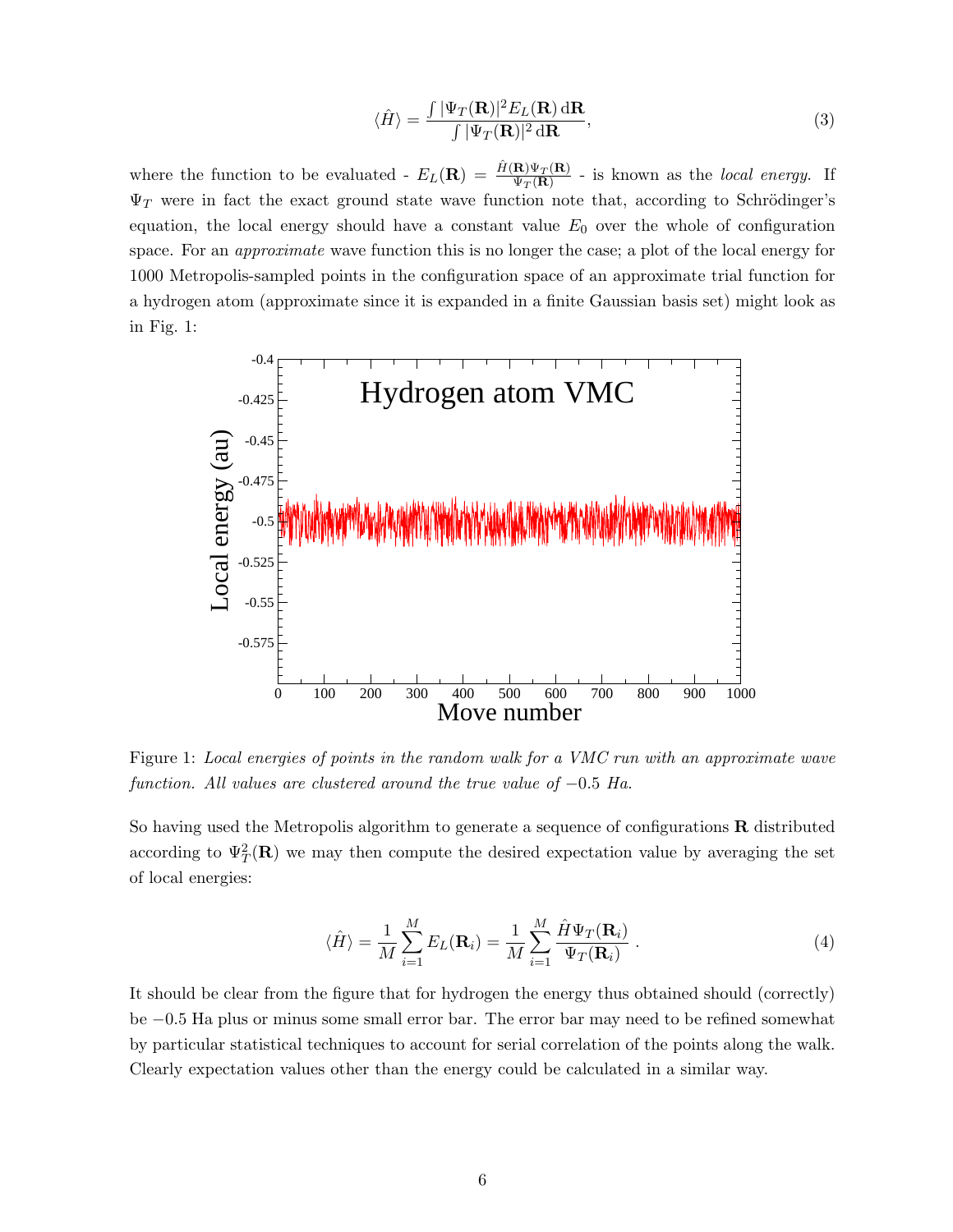#### 2.2 Diffusion Monte Carlo

In general, commonly-used expressions for the VMC wave function turn out not to have enough variational freedom to represent the true wave function - it is simply not possible to write down an analytic formula for an arbitrarily complex many-electron wave function. Using VMC to calculate the expectation value of the Hamiltonian therefore gives an energy which is incorrect (sometimes substantially so) and thus VMC in general is not accurate enough to justify the bother. It is at this point that diffusion Monte Carlo (DMC) comes to the rescue. This technique is able to automatically correct the shape of a 'guessed' wave function (particularly when given a good guess, such as the output of a VMC optimization) so that it looks much more like the exact one before calculating the expectation value.

This is clearly a nice trick, but as one might expect, the DMC algorithm is necessarily rather more involved than that for VMC. An approachable way of understanding it is to focus on the properties of quantum-mechanical propagators. Let's say we wish to integrate the timedependent Schrödinger equation,

$$
i\hbar \frac{\partial \Psi(\mathbf{R},t)}{\partial t} = -\frac{\hbar^2}{2m} \nabla^2 \Psi(\mathbf{R},t) + V(\mathbf{R},t) \Psi(\mathbf{R},t) = \hat{H} \Psi(\mathbf{R},t) ,
$$
 (5)

where  $\mathbf{R} = {\mathbf{r}_1, \mathbf{r}_2, \ldots, \mathbf{r}_N}$ , V is the potential energy operator, and  $\nabla = (\nabla_1, \nabla_2, \ldots, \nabla_N)$  is the 3N-dimensional gradient operator. Integrating this is equivalent to wanting a formula for  $\Psi$  and, to find this, we must invert this differential equation. The result is an integral equation involving the propagator K:

$$
\Psi(\mathbf{R},t) = \int K(\mathbf{R},t;\mathbf{R}',t')\Psi(\mathbf{R}',t')\,\mathrm{d}\mathbf{R}'.
$$
\n(6)

The propagator is interpreted as the probability amplitude for a particle to travel from one place to another (in this case, from  $\mathbf{R}'$  to  $\mathbf{R}$ ) in a given time  $t - t'$ . It is a *Green's function* for the Schrödinger equation. We see that the probability amplitude for a particle to be at  $\bf{R}$  sometime in the future is given by the probability amplitude of it travelling there from  $\mathbb{R}'$  - which is just  $K(\mathbf{R}, t; \mathbf{R}', t')$  - weighted by the probability amplitude of it actually starting at  $\mathbf{R}'$  in the first place - which is  $\Psi(\mathbf{R}', t')$  - summed over all possible starting points  $\mathbf{R}'$ . This is a straightforward concept.

How might we calculate the propagator? A typical way might be to use the Feynman pathintegral method. For given start and end points  $\mathbf{R}'$  and  $\mathbf{R}$  one gets the overall amplitude by summing the contributions of the infinite number of all possible 'histories' or paths which include those points. It doesn't matter why for the moment but the amplitude contributed by a particular history is proportional to  $e^{iS_{cl}/\hbar}$  where  $S_{cl}$  is the classical *action* of that history, i.e. the time integral of the classical Lagrangian  $\frac{1}{2}mv^2 - V$  along the corresponding phase space path of the system. The full expression for the propagator in Feynman's method may then be written as

$$
K^{F}(\mathbf{R},t;\mathbf{R}',t') = N \sum_{\text{all paths}} \exp\left[\frac{i}{\hbar} \int_{t'}^{t} L_{cl}(t'') dt''\right].
$$
 (7)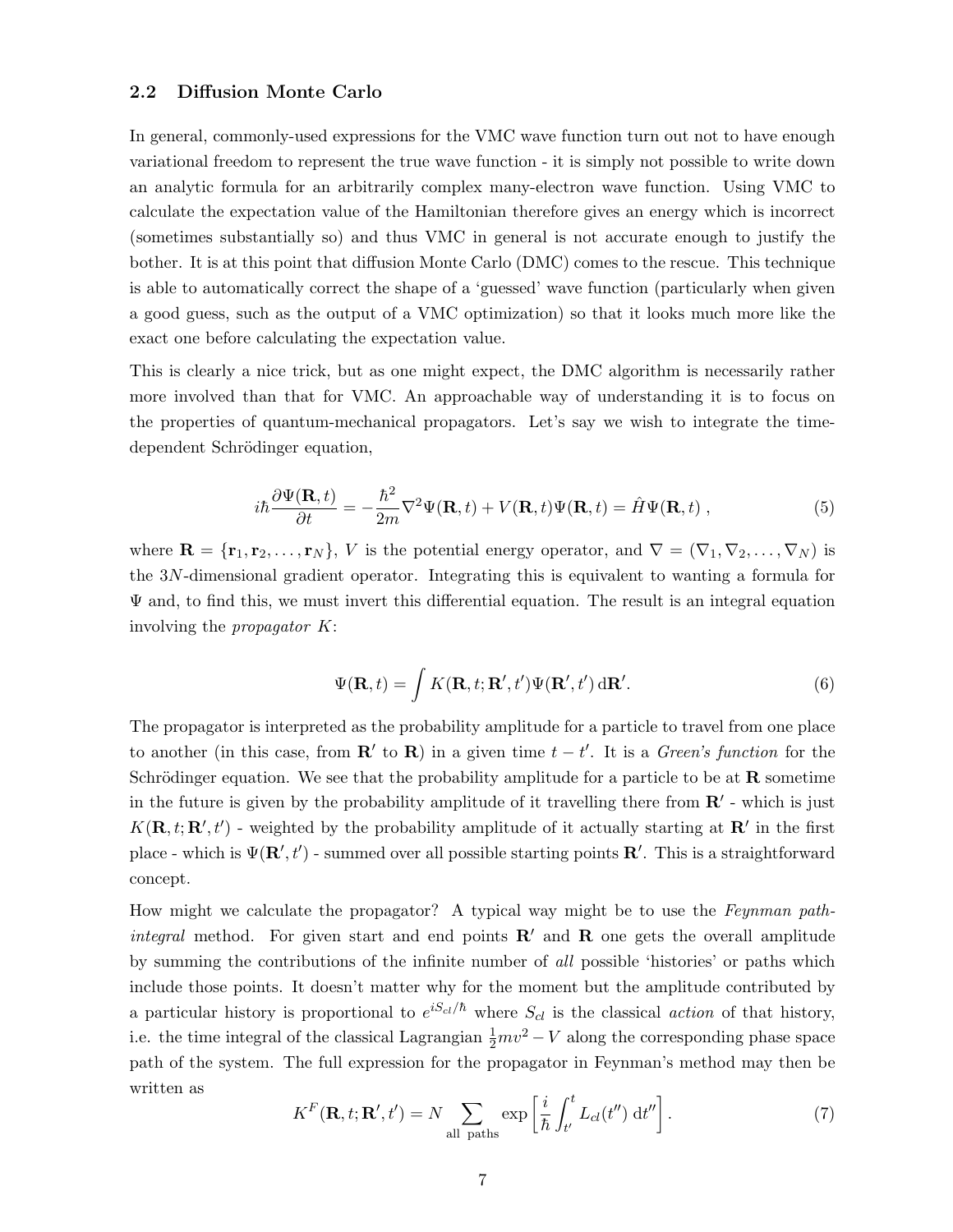An alternative way to calculate the propagator is to use the de Broglie-Bohm pilot-wave interpretation of quantum mechanics [16], where the electrons both objectively exist and have the obvious definite trajectories derived from a straightforward analysis of the streamlines of the quantummechanical probability current. From this perspective we find we can achieve precisely the same result as the Feynman method by integrating the *quantum* Lagrangian  $L_q(t) = \frac{1}{2}mv^2 - (V + Q)$ along precisely one path - the path that the electron actually follows - as opposed to linearly superposing amplitudes obtained from the *classical* Lagrangian associated with the infinite number of all possible paths. Here  $Q$  is the 'quantum potential', which is the potential energy function of the quantum force (the force that the wave field exerts on the electrons). It is easy to show the equivalent pilot-wave propagator is:

$$
K^{B}(\mathbf{R},t;\mathbf{R}',t') = \frac{1}{J(t)^{\frac{1}{2}}} \exp\left[\frac{i}{\hbar} \int_{t'}^{t} L_{q}(t'') dt''\right]
$$
(8)

where  $J$  is a simple Jacobian factor. This formula should be contrasted with Eq. 7. One should also note that because de Broglie-Bohm trajectories do not cross, one need not sum over all possible starting points **R**<sup>'</sup> to compute  $\Psi(\mathbf{R}, t)$  - one simply uses the **R**<sup>'</sup> that the unique trajectory passes through.

What is the connection of all this with DMC? Well, in DMC an arbitrary starting wave function is evolved using a (Green's function) propagator just like the ones we have been discussing. The main difference is that the propagation occurs in *imaginary time*  $\tau = it$  as opposed to real time t. For reasons that will shortly become apparent this has the effect of 'improving' the wave function, i.e. making it look more like the ground state as imaginary time passes. For technical reasons, it also turns out that the propagation has to take place in a sequence of very short hops in imaginary time, and so our evolution equation now looks like this:

$$
\Psi(\mathbf{R}, \tau + \delta \tau) = \int K^{DMC}(\mathbf{R}, \mathbf{R}', \delta \tau) \Psi(\mathbf{R}', \tau) d\mathbf{R}'.
$$
\n(9)

The evolving wave function is not represented in terms of a basis set of known analytic functions but by the distribution in space and time of randomly-diffusing electron positions over an ensemble of copies of the system ('walkers' or 'configurations'). So in other words, the DMC method is a 'stochastic projector method' whose purpose is to evolve/project out the solution to the *imaginary-time Schrödinger equation* from an arbitrary starting state. We shall write this equation - which is simply what you get by taking the regular time-dependent equation and substituting  $\tau$  for the time variable *it* - in atomic units as

$$
-\frac{\partial \Psi^{DMC}(\mathbf{R},\tau)}{\partial \tau} = -\frac{1}{2}\nabla^2 \Psi(\mathbf{R},\tau) + (V(\mathbf{R}) - E_T)\Psi(\mathbf{R},\tau) . \tag{10}
$$

Here the real variable  $\tau$  measures the progress in imaginary time and, for purposes to be revealed presently, we have included a constant  $E_T$  - an energy offset to the zero of the potential which only affects the wave function normalization.

How then does propagating our trial function in imaginary time 'improve' it? For eigenstates, the general solution to the usual time-dependent Schrödinger equation is clearly  $\phi(\mathbf{R}, t)$  =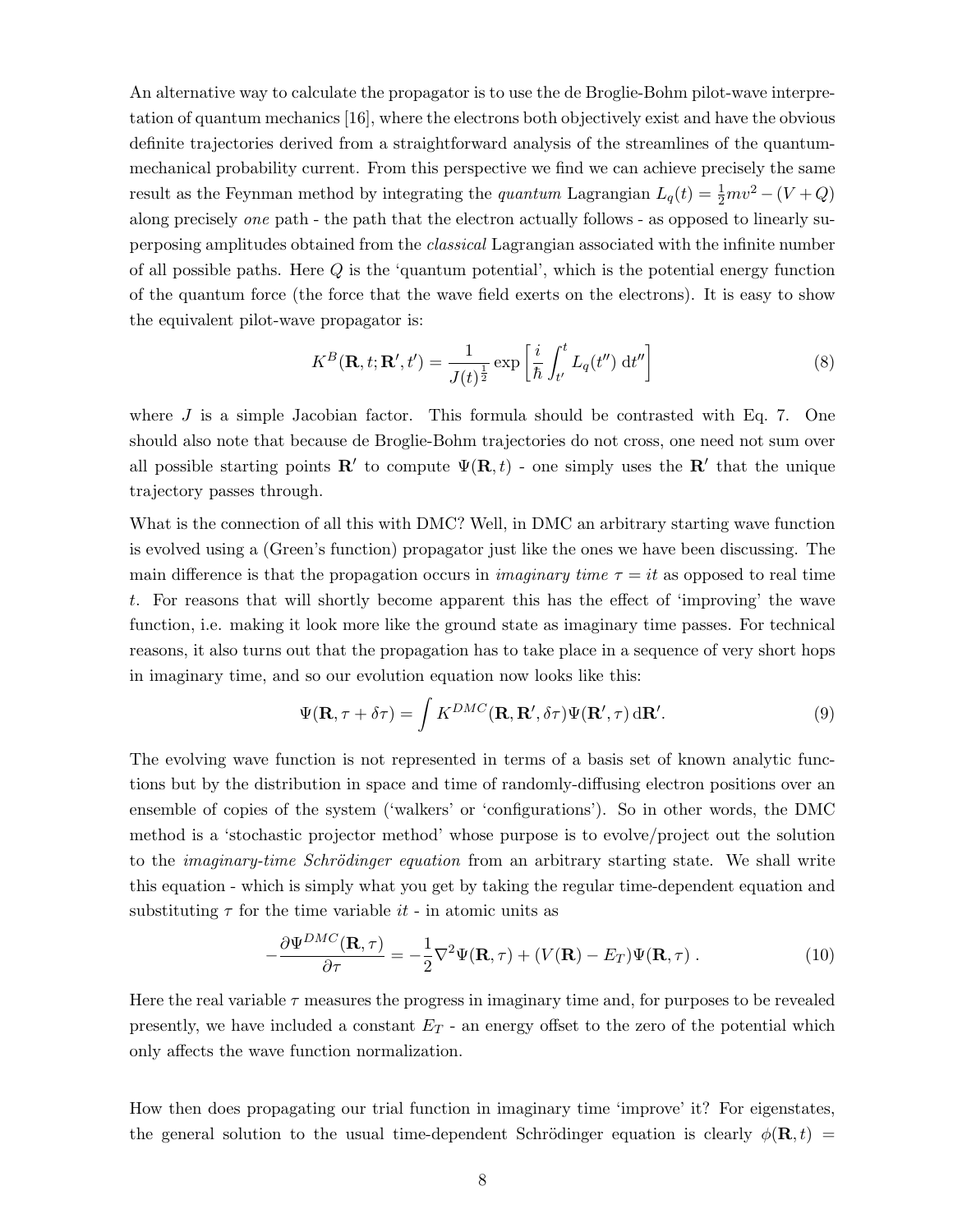$\phi(\mathbf{R},0)e^{-i(\hat{H}-E_T)t}$ . By definition, we may expand an arbitrary 'guessed'  $\Psi(\mathbf{R},t)$  in terms of a complete set of these eigenfunctions of the Hamiltonian  $\hat{H}$ :

$$
\Psi(\mathbf{R},t) = \sum_{n=0}^{\infty} c_n \phi_n(\mathbf{R}) e^{-i(E_n - E_T)t}.
$$
\n(11)

On substituting it with imaginary time  $\tau$  the oscillatory time-dependence of the complex exponential phase factors becomes an exponential decay:

$$
\Psi(\mathbf{R},\tau) = \sum_{n=0}^{\infty} c_n \phi_n(\mathbf{R}) e^{-(E_n - E_T)\tau}
$$
\n(12)

Let us assume our initial guess for the wave function is not orthogonal to the ground state (i.e.  $c_0 \neq 0$ ). Then if we magically choose the constant  $E_T$  to be the ground state eigenvalue  $E_0$  (or, in practice, keep very tight control of it through some kind of feedback procedure) then it is clear we should eventually get imaginary-time independence of the probability distribution, in the sense that as  $\tau \to \infty$ , our initial  $\Psi(\mathbf{R},0)$  comes to look more and more like the stationary ground state  $\phi_0(\mathbf{R})$  as the contribution of the excited-state eigenfunctions dies away:

$$
\Psi(\mathbf{R},\tau) = c_0 \phi_0 + \sum_{n=1}^{\infty} c_n \phi_n(\mathbf{R}) e^{-(E_n - E_0)\tau} . \qquad (13)
$$

So now we know why we do this propagation, how in practice do we find an expression for the propagator  $K$ ? Consider now the imaginary-time Schrödinger equation in two parts:

$$
\frac{\partial \Psi(\mathbf{R}, \tau)}{\partial \tau} = \frac{1}{2} \nabla^2 \Psi(\mathbf{R}, \tau) \tag{14}
$$

$$
\frac{\partial \Psi(\mathbf{R}, \tau)}{\partial \tau} = -(V(\mathbf{R}) - E_T)\Psi(\mathbf{R}, t). \tag{15}
$$

These two formulae respectively have the form of the usual diffusion equation and of a rate equation with a position-dependent rate constant. The appropriate propagator for the diffusion equation is well-known; it is a 3N-dimensional Gaussian with variance  $\delta\tau$  in each dimension. The propagator for the rate equation is also known - it gives a so-called 'branching factor' which can be interpreted as a position-dependent weight for a member of an ensemble. Multiplying the two together to get the following propagator for the imaginary-time Schrödinger equation is an approximation - the 'short time approximation' - valid only in the limit of small  $\delta\tau$  (which is why we need to do the evolution as a sequence of short hops):

$$
K^{DMC}(\mathbf{R}, \mathbf{R}', \delta \tau) = \frac{1}{(2\pi \delta \tau)^{\frac{3N}{2}}} \exp\left(-\frac{|\mathbf{R} - \mathbf{R}'|^2}{2\delta \tau}\right) \exp\left[-\delta \tau \left(\frac{V(\mathbf{R}) + V(\mathbf{R}') - 2E_T}{2}\right)\right].
$$
 (16)

Let us then summarize with a simple example how the DMC algorithm works. If we interpret  $\Psi$ as a *probability density*, then the diffusion equation  $\frac{\partial \Psi}{\partial \tau} = \frac{1}{2} \nabla^2 \Psi$  represents the movement of N diffusing particles. If we turn this around we may decide to represent  $\Psi(\mathbf{R}, \tau)$  by an ensemble of such sets of particles. Each member of such an ensemble is a 'configuration' or 'walker'. We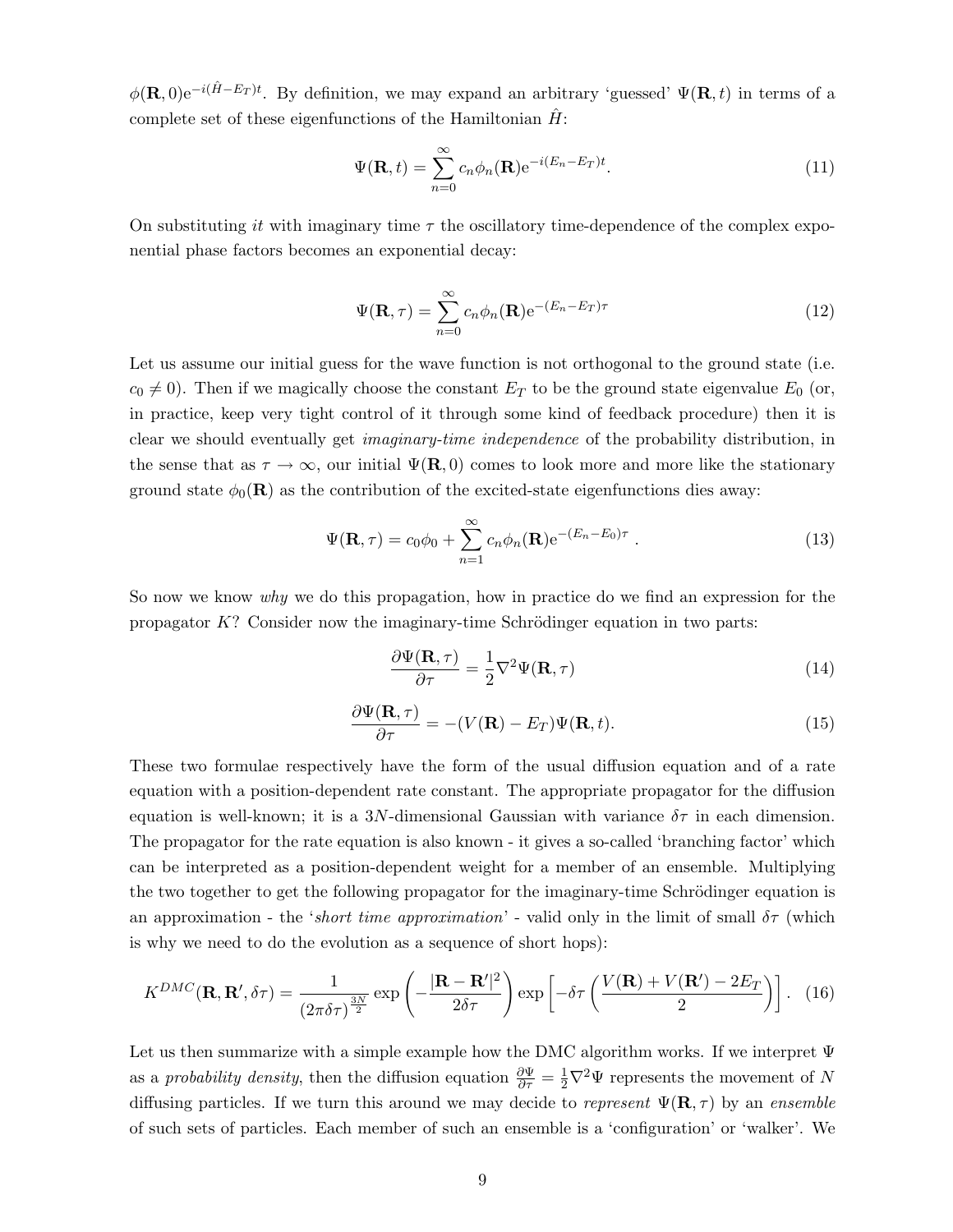interpret the full propagator  $K^{DMC}(\mathbf{R}, \mathbf{R}', \delta \tau)$  as the probability of a configuration moving from  $\mathbb{R}^{\prime}$  to  $\mathbb{R}$  in a time  $\delta \tau$ . The branching factor in the propagator will generally be interpreted as a stochastic survival probability for a given configuration rather than as a simple weight, as the latter is prone to numerical instabilities. This means that the configuration population becomes dynamically variable; walkers that stray into regions of high V have a good chance of being killed (removed from the calculation); in low V regions walkers have a high probability of multiplying (i.e. they create copies of themselves which then propagate independently). It is solely this branching or reweighting that 'changes the shape of the wave function' as it evolves. So, as we have seen, after a sufficiently long period of imaginary-time evolution all the excited states will decay away leaving only the ground-state wave function, at which point the propagation may be continued in order to accumulate averages of interesting observables.

As a simple example, consider Fig 3. Here a deliberately bad guess is made for the trial function: the ground-state wave function for a single electron in a harmonic potential well is assumed to be a constant in the vicinity of the well and zero everywhere else. The calculation begins with seven copies of the system or configurations in our ensemble; the electrons in this ensemble are initially randomly distributed according to the uniform probability distribution in the region where the trial function is finite. The particle distribution is then evolved in imaginary time according to the scheme developed above. The electrons are subsequently seen to become distributed according to the proper Gaussian shape of the exact ground-state wave function. It is evident from the figure that the change in shape is produced by the branching factor occasionally eliminating walkers in high  $V$  regions and duplicating them in low  $V$  regions.



Figure 2: Schematic illustration of the DMC algorithm for a single electron in a harmonic potential well, showing the evolution of the shape of the wave function due to propagation in imaginary time. Figure taken from Ref. [18].

This 'pure DMC' algorithm works very well in a single-particle system with a nicely-behaved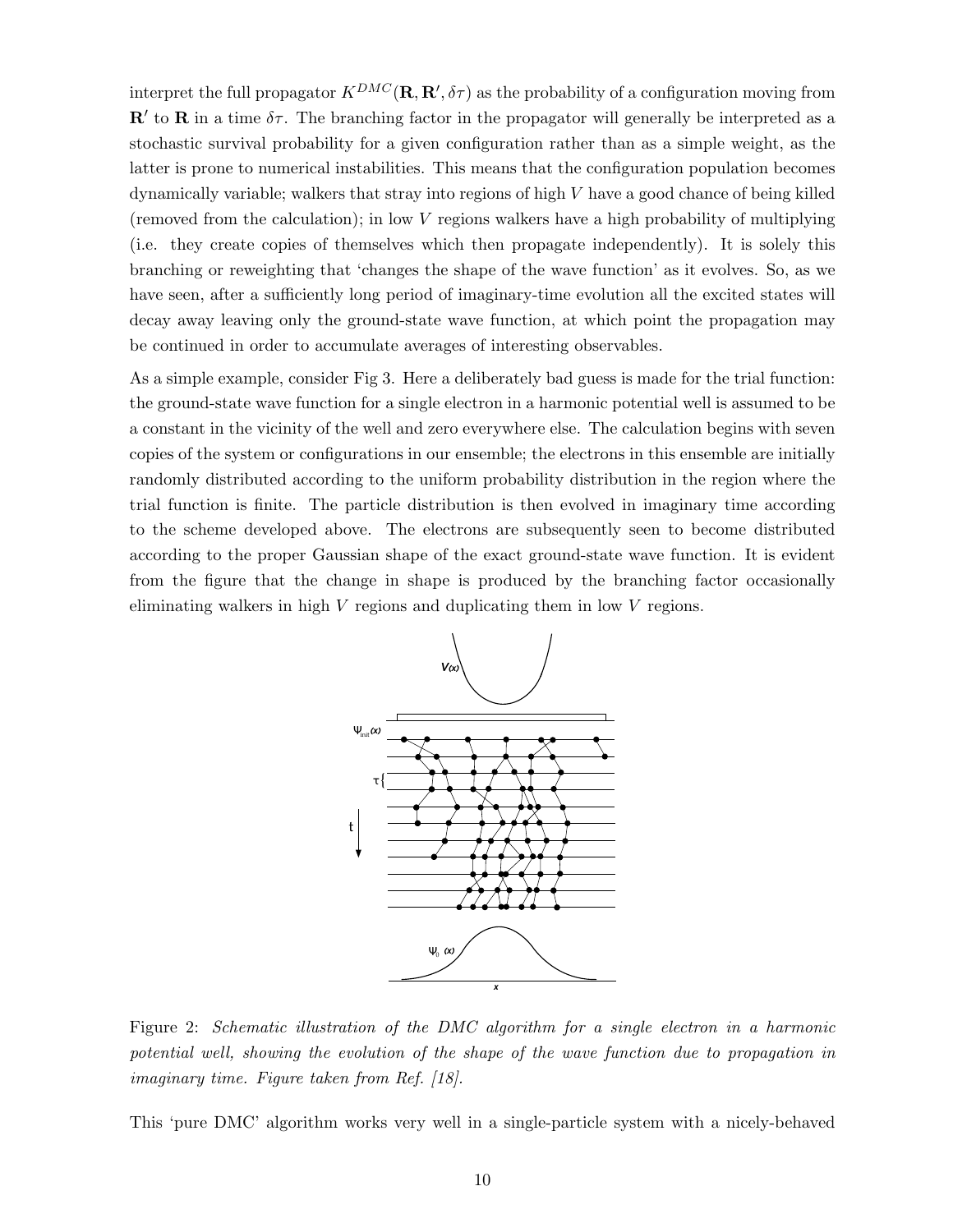potential, as in the example. Unfortunately it suffers from two very serious drawbacks which become evident in multi-particle systems with divergent Coulomb potentials.

The first problem arises due to our assumption that  $\Psi$  is a probability distribution - necessarily positive everywhere - even though the antisymmetric nature of multi-particle fermionic wave functions means that it must have both positive and negative parts separated by a 'nodal surface', that is, a  $3N-1$ -dimensional hypersurface on which it has the value zero. One might think that two separate populations of walkers with attached positive and negative weights might get round this problem (essentially the well-known 'fermion sign problem') but in practice there is a severe signal-to-noise issue. It is possible to construct formally-exact algorithms of this nature which overcome some of the worst practical problems [19] but to date all seem highly inefficient with poor system size scaling.

The second problem is less fundamental but in practice very severe. The required rate of removing or duplicating walkers diverges when the potential energy diverges (which occurs whenever two particles are coincident) due to the presence of  $V$  in the branching factor of Eq. 16. This leads to stability problems and poor statistical behaviour.

These problems may be dealt with at the cost of introducing the most important approximation in the DMC algorithm: the fixed-node approximation [20]. We say, in effect, that particles may not cross the nodal surface of the *trial* wave function  $\Psi_T$ , that is, there is an infinite repulsive potential barrier on the nodes. This forces the DMC wave function  $\Psi$  to be zero on that hypersurface. If the nodes of the trial function coincide with the exact ones, then such an algorithm will give the exact ground-state energy (it is of course well-known that the exact de Broglie-Bohm particle trajectories cannot pass through the nodal surface). If the trial function nodes do not coincide with the exact ones then the DMC energy will be higher than the ground-state energy (but less than or equal to the VMC energy). The variational principle thus applies.

To make such an algorithm efficient we must introduce importance sampling, and this is done in the following way. We require that the imaginary-time evolution produces the mixed distribution  $f = \Psi_T \Psi$ , rather than the pure distribution. Substituting this into the imaginary time Schrödinger equation Eq. 10 we obtain

$$
-\frac{\partial f(\mathbf{R},\tau)}{\partial \tau} = -\frac{1}{2}\nabla^2 f(\mathbf{R},\tau) + \nabla \cdot [\mathbf{v}_D(\mathbf{R})f(\mathbf{R},\tau)] + (E_L(\mathbf{R}) - E_T)f(\mathbf{R},\tau) ,\qquad (17)
$$

where  $\mathbf{v}_D(\mathbf{R})$  is the 3N-dimensional drift velocity vector defined by

$$
\mathbf{v}_D(\mathbf{R}) = \nabla \ln |\Psi_T(\mathbf{R})| = \frac{\nabla \Psi_T(\mathbf{R})}{\Psi_T(\mathbf{R})},
$$
\n(18)

and

$$
E_L(\mathbf{R}) = \Psi_T^{-1} \left( -\frac{1}{2} \nabla^2 + V(\mathbf{R}) \right) \Psi_T , \qquad (19)
$$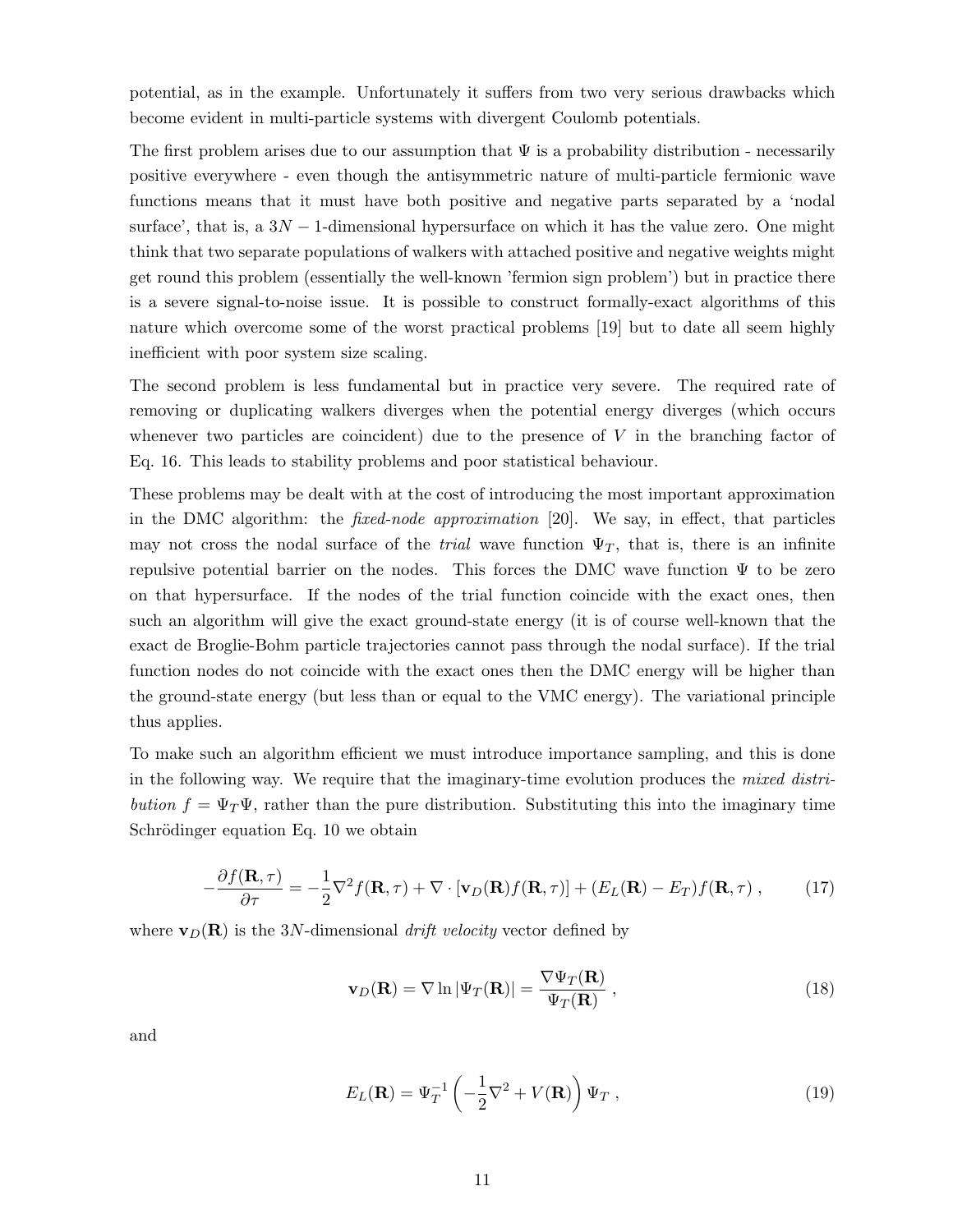is the usual local energy. The propagator from  $\mathbb{R}'$  to  $\mathbb{R}$  for the importance sampled algorithm now looks like this:

$$
K^{DMC}(\mathbf{R}, \mathbf{R}', \delta \tau) = \frac{1}{(2\pi \delta \tau)^{\frac{3N}{2}}} \exp\left[-\frac{(\mathbf{R} - \mathbf{R}' - \delta \tau \mathbf{F}(\mathbf{R}'))^2}{2\delta \tau}\right] \exp\left[-\frac{\delta \tau}{2} \left(E_{\text{L}}(\mathbf{R}) + E_{\text{L}}(\mathbf{R}') - 2E_{\text{T}}\right)\right].
$$
\n(20)

Because the nodal surface of  $\Psi$  is constrained to be that of  $\Psi_T$  then their product f is positive everywhere and can now be properly interpreted as a probability distribution. The time evolution generates the distribution  $f = \Psi_T \Psi$ , where  $\Psi$  is now the lowest energy wave function with the same nodes as  $\Psi_T$ . This solves the first of our two problems. The second problem of the poor statistical behaviour due to the divergences in the potential energy is also solved because the term  $(V(\mathbf{R}) - E_T)$  in Eq. 10 has been replaced by  $(E_L(\mathbf{R}) - E_T)$  in Eq. 17 which is much smoother. Indeed, if  $\Psi_T$  was an exact eigenstate then  $(E_L(\mathbf{R}) - E_T)$  would be independent of position in configuration space. Although we cannot in practice find the exact  $\Psi_T$  it is possible to eliminate the local energy divergences due to coincident particles by choosing a trial function which has the correct cusp-like behaviour at the relevant points in the configuration space [21]. Note that this is all reflected in the branching factor of the new propagator of Eq. 20.

The nodal surface partitions the configuration space into regions that we call 'nodal pockets'. The fixed-node approximation implies that we are restricted to sampling only those nodal pockets that are occupied by the initial set of walkers, and this appears to introduce some kind of ergodicity concern since at first sight it seems that we ought to sample every nodal pocket. This would be an impossible task in large systems. However, the *tiling theorem* for exact fermion ground states [22, 23] asserts that all nodal pockets are in fact equivalent and related by permutation symmetry; one need therefore only sample one of them. This theorem is intimately connected with the existence of a variational principle for the DMC ground state energy [23]. Other interesting investigations of properties of nodal surfaces have been published. [24, 25, 26]

A practical importance-sampled DMC simulation proceeds as follows. First we pick an ensemble of a few hundred walkers chosen from the distribution  $|\Psi_T|^2$  using VMC and the standard Metropolis algorithm. This ensemble is then evolved according to the short-time approximation to the Green function of the importance-sampled imaginary-time Schrödinger equation (Eq. 17), which involves repeated steps of biased diffusion followed by the deletion and/or duplication of walkers. The bias in the diffusion is caused by the drift vector arising out of the importance sampling which directs the sampling towards parts of configuration space where  $|\Psi_T|$  is large (i.e. it plays the role of an Einsteinian osmotic velocity). This drift step is always directed away from the node, and  $\nabla \Psi_T$  is in fact a normal vector of the nodal hypersurface. After a period of equilibration the excited state contributions will have largely died out and the walkers start to trace out the probability distribution  $f(\mathbf{R})/ \int f(\mathbf{R}) d\mathbf{R}$ . We can then start to accumulate averages, in particular the DMC energy. Note that throughout this process the reference energy  $E_T$  is varied to keep the walker population under control through a specific feedback mechanism.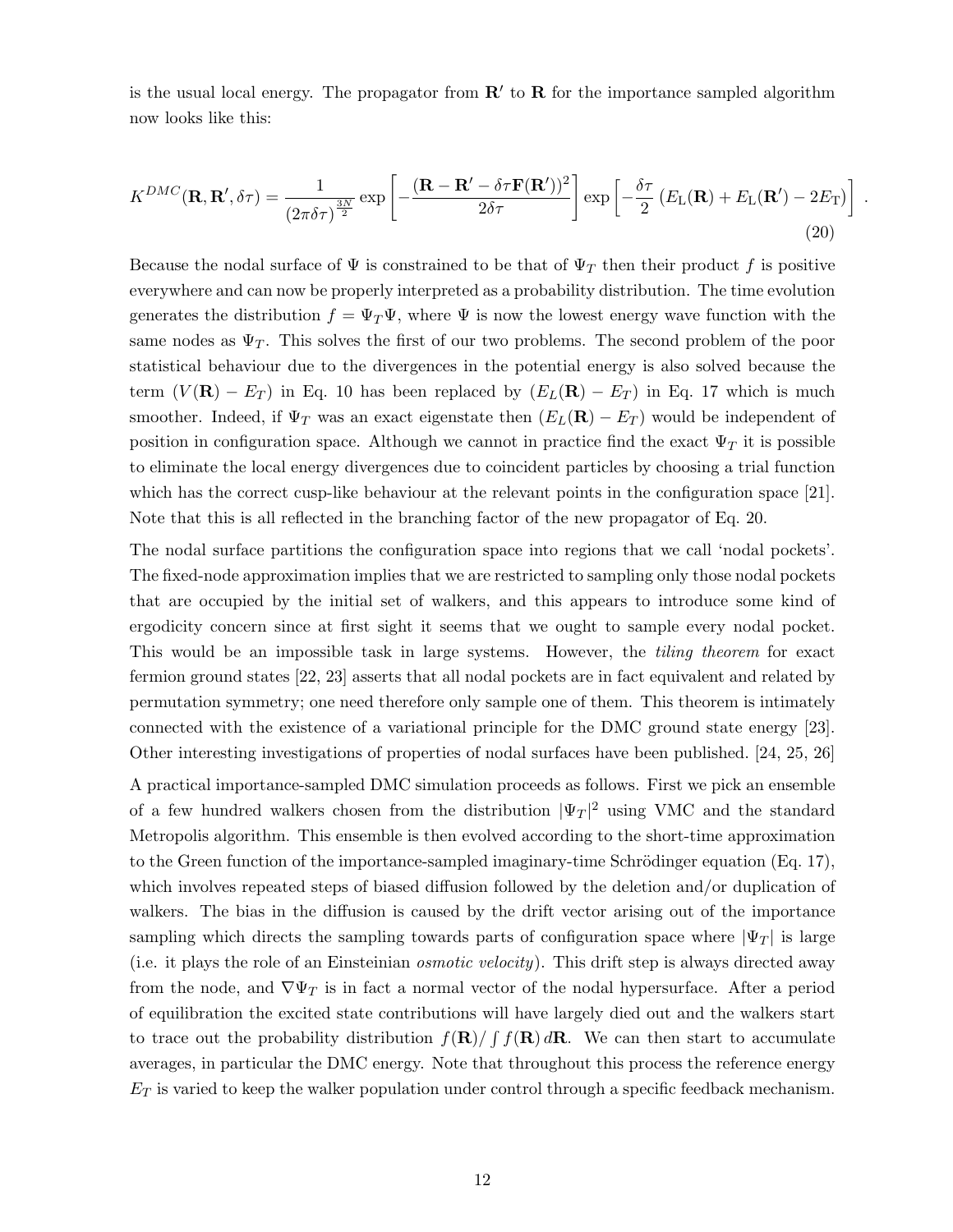The DMC energy is given by

$$
E_{DMC} = \frac{\int f(\mathbf{R}) E_L(\mathbf{R}) d\mathbf{R}}{\int f(\mathbf{R}) d\mathbf{R}} \approx \sum_i E_L(\mathbf{R}_i) .
$$
 (21)

This energy expression would be exact if the nodal surface of  $\Psi_T$  were exact, and the fixednode error is second order in the error in the  $\Psi_T$  nodal surface (when a variational theorem exists [23]). The accuracy of the fixed-node approximation can be tested on small systems and normally leads to very satisfactory results. The trial wave function thus limits the final accuracy that can be obtained and it also controls the statistical efficiency of the algorithm. Like VMC, the DMC algorithm satisfies a zero-variance principle, i.e. the variance of the energy goes to zero as the trial wave function goes to an exact eigenstate. For other expectation values of operators that do not commute with the Hamiltonian then the DMC mixed estimator is biased and other techniques are required in order to sample the pure distribution [27, 28, 29].

A final point: the necessity of using the fixed-node approximation suggests that the best way of optimizing wave functions would be to do it in DMC directly. The nodal surface could then in principle be optimized to the shape which minimizes the DMC energy. The backflow technique [32] has some bearing on the problem, but the usual procedure involving optimization of the energy or variance in VMC will not usually lead to the optimal nodes in the sense that the fixed-node DMC energy is minimal. The large number of parameters - up to a few hundred - in your typical Slater-Jastrow(-backflow) wave function means that direct variation of the parameters in DMC is too expensive. Furthermore, we note that optimizing the energy in DMC is tricky for the nodal surface as the contribution of the region near the nodes to the energy is small. More exotic ways of optimizing the nodes are still being actively developed [30, 31].

#### 2.3 The CASINO code

The CASINO quantum Monte Carlo program [8, 10] has been developed in Cambridge by Richard Needs, Mike Towler, Neil Drummond, Pablo López Ríos and their collaborators since the mid-1990s, and is freely available to the academic community. It is able to do variational and diffusion Monte Carlo calculations for finite systems such as atoms and molecules, for real materials periodic in one, two or three dimensions, and for various model systems such as homogeneous and inhomogeneous electron gases [35, 36, 37], Wigner crystals [38], and excitonic bilayers [39].

A general problem for QMC programs arises from the need to interact with other electronic structure codes for the purpose of importing trial wave functions. The basic form of many-body wave function used by CASINO is the common Slater-Jastrow type. This consists of a single Slater determinant of orbitals (or sometimes a linear combination of a small number of them) multiplied by an optimizable positive-definite Jastrow correlation function which is symmetric in the electron coordinates and depends on the inter-particle distances. The Jastrow function, through its explicit dependence on interparticle separations, allows efficient inclusion of both long and short range correlation effects. As we have observed, the final DMC answer depends only on the nodal surface of the wave function and this cannot be affected by the nodeless positive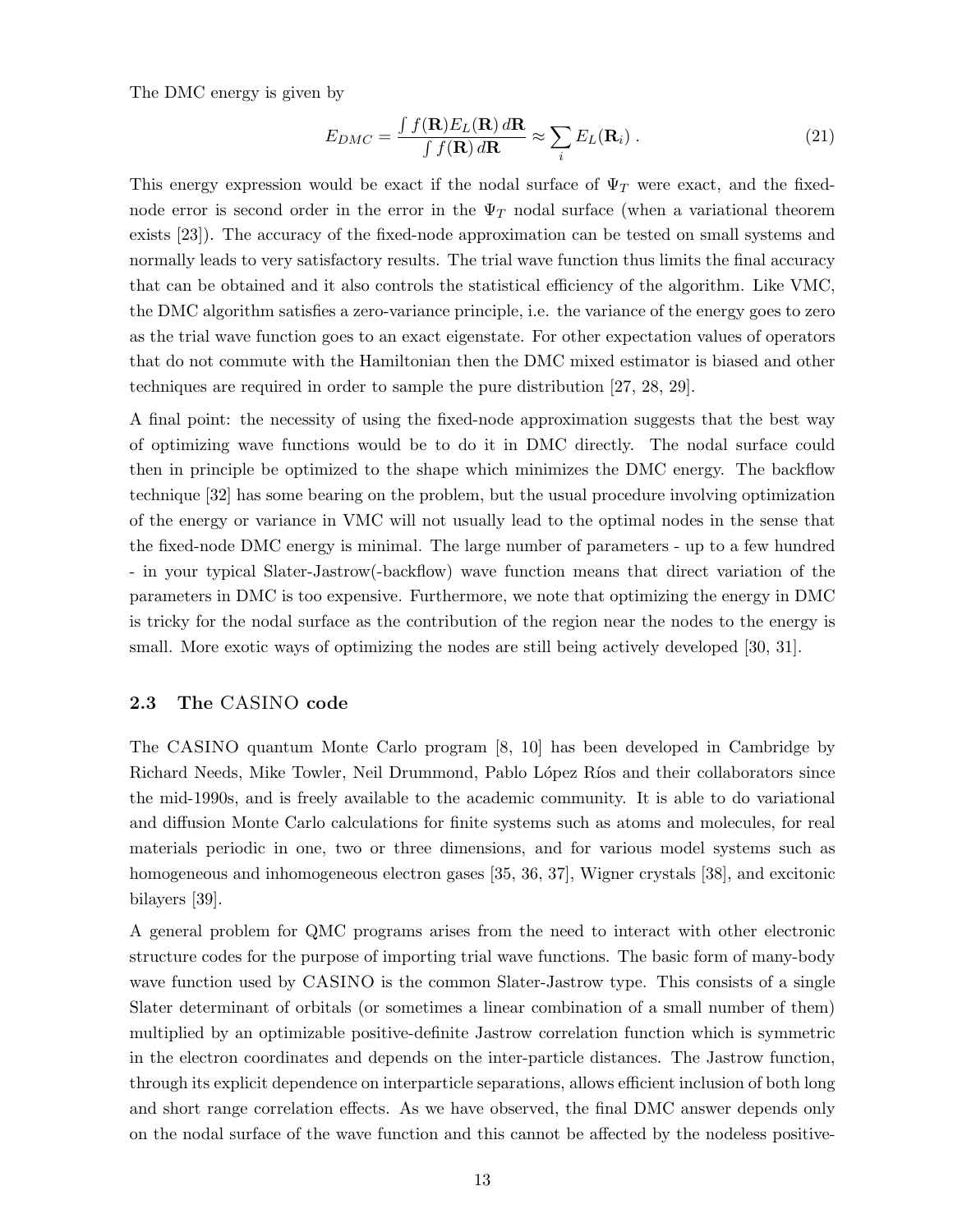definite Jastrow, and in DMC it serves mainly to decrease the amount of computer time required to achieve a given statistical error bar and to improve the stability of the algorithm. The basic form of the Slater-Jastrow wave function may thus be written as:

$$
\Psi(\mathbf{X}) = e^{J(\mathbf{X})} \sum_{n} c_n D_n(\mathbf{X}), \qquad (22)
$$

where  $\mathbf{X} = (\mathbf{x}_1, \mathbf{x}_2, \dots, \mathbf{x}_N)$  and  $\mathbf{x}_i = \{\mathbf{r}_i, \sigma_i\}$  denotes the space-spin coordinates of electron i,  $e^{J(X)}$  is the Jastrow factor, the  $c_n$  are determinant coefficients, and the  $D_n(X)$  are Slater determinants of single-particle orbitals  $\phi_i$ . Orbitals for realistic atomic systems are generally obtained from self-consistent DFT or Hartree-Fock calculations, and CASINO has interfaces to many codes capable of producing these, including GAUSSIAN [40], CRYSTAL [41], TURBO-MOLE [42], GAMESS-US [43], PWSCF [44], ABINIT [45], CASTEP [46],and ADF [47], Of course the exact degree of support for each can vary as the programs evolve, as the developers forget that the interface exists, and as the relevant expertise moves in and out of the Cambridge group. This set of codes requires CASINO to work with orbitals expanded in a variety of basis sets, including Gaussians, Slater functions, plane-waves, and blip functions [50], in addition to orbitals tabulated on grids.

CASINO has been designed to run on essentially any hardware with minimal setup, but it is particularly effective on machines with large numbers of processors. This is the principal topic of this article to which we now turn.

# 3 DMC on massively parallel computers

#### 3.1 Introduction

Quantum Monte Carlo is in general an intrinsically parallel technique, and as such is ideally placed to exploit new and future generations of massively parallel computers. This is trivially realized in the case of VMC and in the various associated techniques for carrying out VMC wave function optimization. In the pure VMC case, essentially no interprocessor communication is required during a simulation. Each processor carries out an independent random walk using a fixed wave function and a different random number sequence. The resulting energies are then averaged over the processors at the end. Assuming the equilibration time to be negligible, running for a length of time T on  $N_p$  processors generates the same amount of data as running for time  $N_pT$  on a single processor (though of course the results will only agree within statistical error bars since the random walks are different in the two cases). VMC should therefore scale to an arbitrarily large number of processors.

We have not spoken in detail about the various techniques used to optimize wave functions in VMC, nor is this necessary for our purposes. In general, one is required to minimize an objective function (usually the variance or the energy) with respect to a set of parameters in the wave function. In the basic variance minimization algorithm we run a sequence of short VMC runs to generate sets of walkers distributed according to the current wave function, and each of these is followed by an optimization (Levenberg-Marquardt non-linear least squares or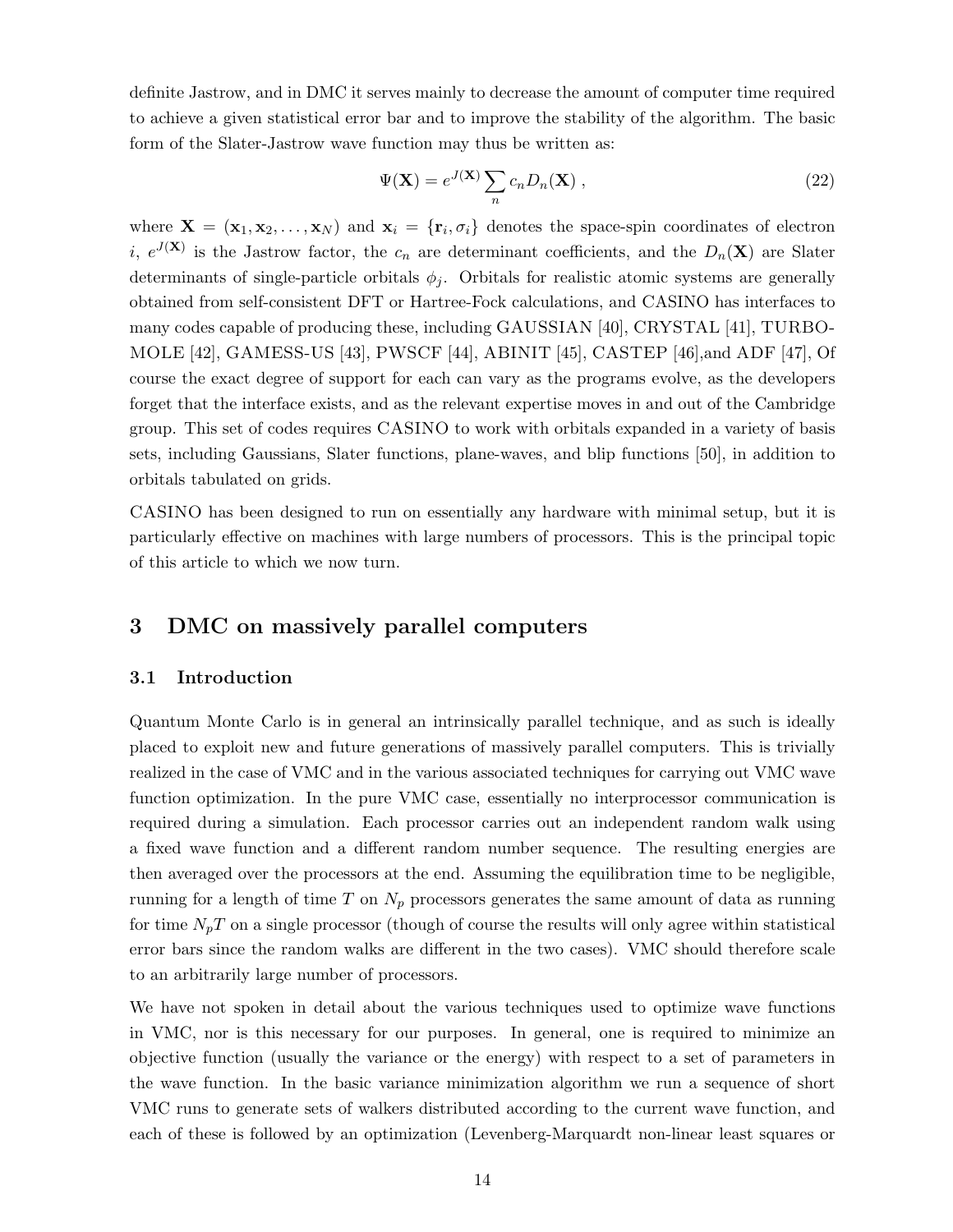similar). The VMC stages are perfectly parallel, as described above. In the optimization stages, the set of configurations is distributed evenly between the processors. The master processor broadcasts the current set of optimizable parameters, then each processor calculates the local energy of each of its configurations and reports the energies (and weights, if required) to the master. The CPU time required to evaluate the local energies of the configuration set usually far exceeds the time spent communicating (reporting one or two numbers per configuration to the master and receiving a handful of parameter values at each iteration). In particular the time spent evaluating the local energies increases with system size, whereas the time spent on interprocessor communication is independent of system size.

For the case of energy minimization, the VMC stages are perfectly parallel as described above. The optimization stages involve various matrix algebra operations. In this scheme the walkers are divided evenly between the processors, each of which separately generates one section of the full matrices. The full matrices are then gathered on the master processor, where the matrix algebra is done. The time taken to do the matrix algebra is usually insignificant in comparison to the time taken in VMC and matrix generation. The time taken in interprocessor communication is recorded and written out during energy minimization, and is typically at maximum a few percent of the total time spent in an iteration (and often much less than one percent). Overall, energy minimization is very nearly perfectly parallel.

The problem - if there is a problem - therefore lies in the DMC algorithm, and this is largely to do with *load balancing*. DMC is parallelized in a similar way to VMC - by assigning separate walkers to different processors - but in DMC by contrast the processors are required to communicate. The branching algorithm explained in Section 2.2 leads to a dynamically variable population of walkers, that is, the population fluctuates during the run as walkers are killed or duplicated to 'change the shape of the wave function'. One of the reasons that this leads to interprocessor communication is that the population must be adjusted dynamically to some initial target via a kind of feedback mechanism as the simulation proceeds. This relies on a knowledge of the instantaneous total energy, which must be calculated and averaged over all processors after each time step. The most important problem, however, is the necessity to transfer walkers between the cores (a walker, in this sense, being the list of current electron positions for the configuration, along with various associated quantities related to the energy and wave function). These transfers are purely for efficiency; in order to maintain load balance it is important to ensure that each core has roughly the same number of walkers, since the cost of each time step is determined by the processor with the largest population. The total number of walkers communicated between processors increases with the number of cores and ends up being the single greatest cause of inefficiency for runs on massively parallel machines. A rough theoretical analysis of the expected scaling behaviour might run as follows [17].

The time  $t_{\text{move}}$  required to propagate each walker scales as  $N_e^{\alpha}$ , where  $N_e$  is the number of particles, and  $\alpha$  is an integer power. For typical systems, where extended orbitals represented in a localized basis are used and the CPU time is dominated by the evaluation of the orbitals,  $\alpha =$ 2 [18]. The use of localized orbitals can improve this to  $\alpha = 1$  [33, 34]. For very large systems, or systems in which the orbitals are trivial to evaluate, the cost of updating the determinants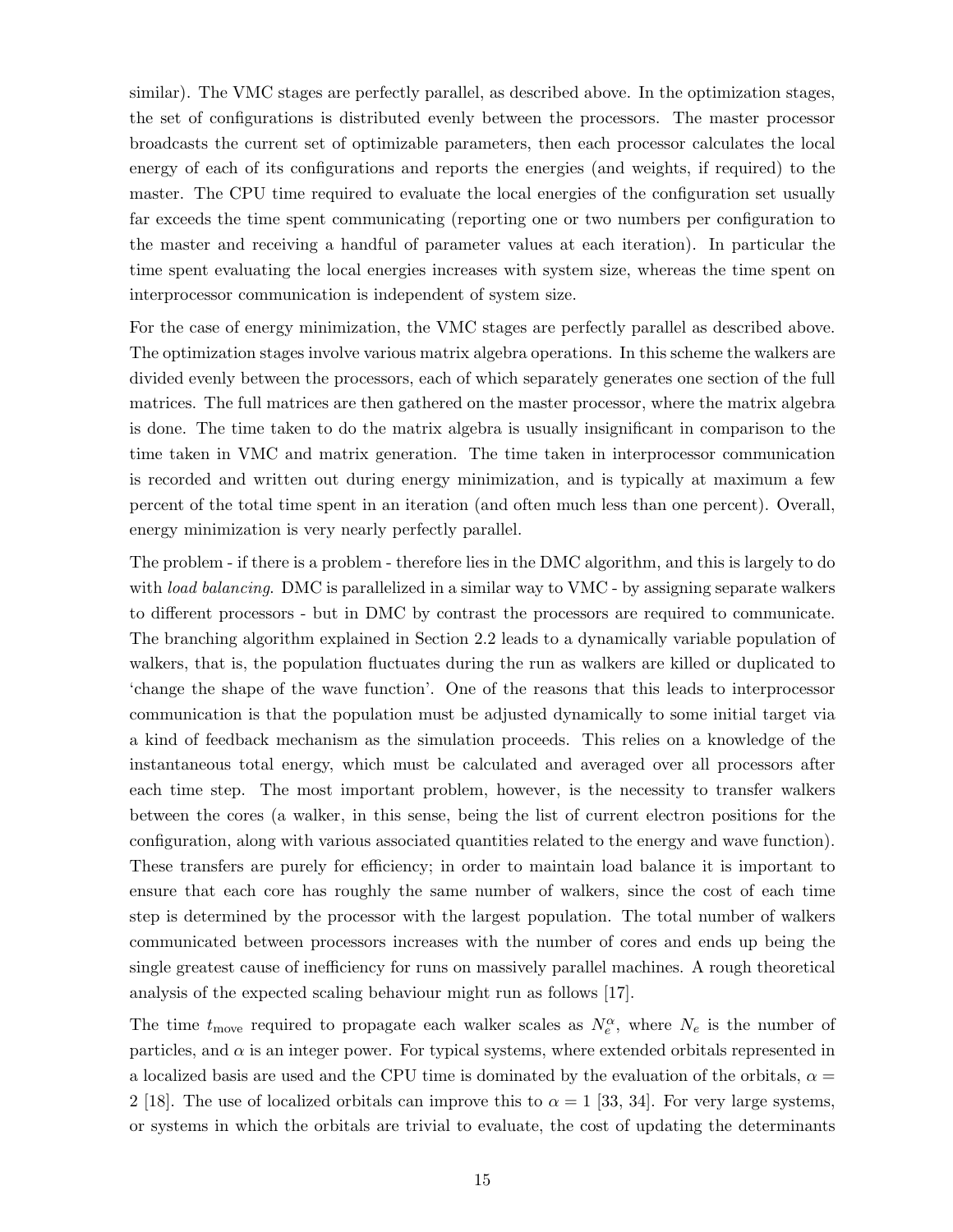will start to dominate: this gives  $\alpha = 3$  with extended orbitals and  $\alpha = 2$  with localized orbitals. Hence the average cost of propagating all the walkers over one time step, which is approximately the same on each processor, is

$$
T_{\rm CPU} \approx a \frac{N_e^{\alpha} N_{\rm target}}{N_{\rm proc}},
$$
\n(23)

where  $\alpha$  is a constant which depends on both the system being studied and the details of the hardware,  $N_{\text{target}}$  is the target population, and  $N_{\text{proc}}$  is the number of processors.

So now the population varies on each processor. How? Let  $n_{\text{redist}}\tau$  be the redistribution period, that is, we redistribute the walker population after every  $n_{\text{redist}}$  time steps  $\tau$ . Given the form of the branching factor (the second exponential in Eqn. 20), the population on a processor p at any given time must be increasing or decreasing exponentially, because the mean energy  $E(p)$  of the walker population on that processor is unlikely to be exactly equal to the reference energy  $E_T$  in the argument of the branching factor. We assume that  $E(p) - E_T$  remains roughly constant over the redistribution period. At the start of the redistribution period the population  $N_w(p, 0)$  on each processor is the same. At the end of the redistribution period, the expected population on processor p is  $N_w(p, n_{\text{redist}}) = N_w(p, 0) \exp[-(E(p) - E_T) n_{\text{redist}} \tau]$ . Hence  $\bar{N}_w(n_{\text{redist}}) \approx \bar{N}_w(0) \exp[-(\bar{E} - E_T) n_{\text{redist}} \tau] + \mathcal{O}(n_{\text{redist}}^2 \tau^2)$ , where the bar denotes an average over the processors, and so the average growth or decay of the population is the same as that of the entire population (which should be small, because  $E_T$  is chosen so as to ensure this).

What is the optimal redistribution period? Recall  $t_{\text{move}}$  is the cost of propagating a single walker over one time step. Let  $t_{trans}$  be the cost of transferring a single walker between processors. Let q be the processor with the largest number of walkers, i.e., the one with the lowest energy  $E(q) \equiv \min\{E(p)\}\.$  Both the cost of propagating walkers and the cost of transferring them are determined by processor  $q$ . The expected number of walkers on processor  $q$  at the end of the redistribution period (i.e., after  $n_{\text{redist}}$  time steps) is  $\max\{N_w(p, n_{\text{redist}})\}\approx \bar{N}_w(n_{\text{redist}})+$  $cn_{\text{redist}} + \mathcal{O}(n_{\text{redist}}^2)$ , where  $c = \bar{N}_w(1)(\bar{E} - \min\{E(p)\})\tau$ . Here  $\langle \bar{N}_w(0) \rangle = N_{\text{target}}/N_{\text{proc}}$  and  $\langle c \rangle$  is a positive constant. At the end of the redistribution period,  $cn_{\text{redist}}$  walkers are to be transferred from processor q. Hence the average cost of transferring walkers per time step is  $t_{trans}\langle c \rangle$ , which is independent of  $n_{\text{redist}}$ .

The average cost per time step of waiting for the processor q with the greatest number of walkers to finish propagating all its excess walkers is

$$
\frac{t_{\text{move}}\langle c\rangle\left[0+1+\ldots+\left(n_{\text{redist}}-1\right)\right]}{n_{\text{redist}}} = \frac{t_{\text{move}}\langle c\rangle\left(n_{\text{redist}}-1\right)}{2}.\tag{24}
$$

So the total average cost per time step in DMC is

$$
T = \frac{t_{\text{move}} N_{\text{target}}}{N_{\text{proc}}} + \frac{t_{\text{move}} \langle c \rangle (n_{\text{redist}} - 1)}{2} + t_{\text{trans}} \langle c \rangle.
$$
 (25)

Clearly the redistribution period should be chosen to be as small as possible to minimize  $T$ . Numerical tests confirm that increasing the redistribution period only acts to slow down calculations. One should therefore choose  $n_{\text{redist}} = 1$ , i.e., redistribution should take place after every time step. We assume this to be the case henceforth.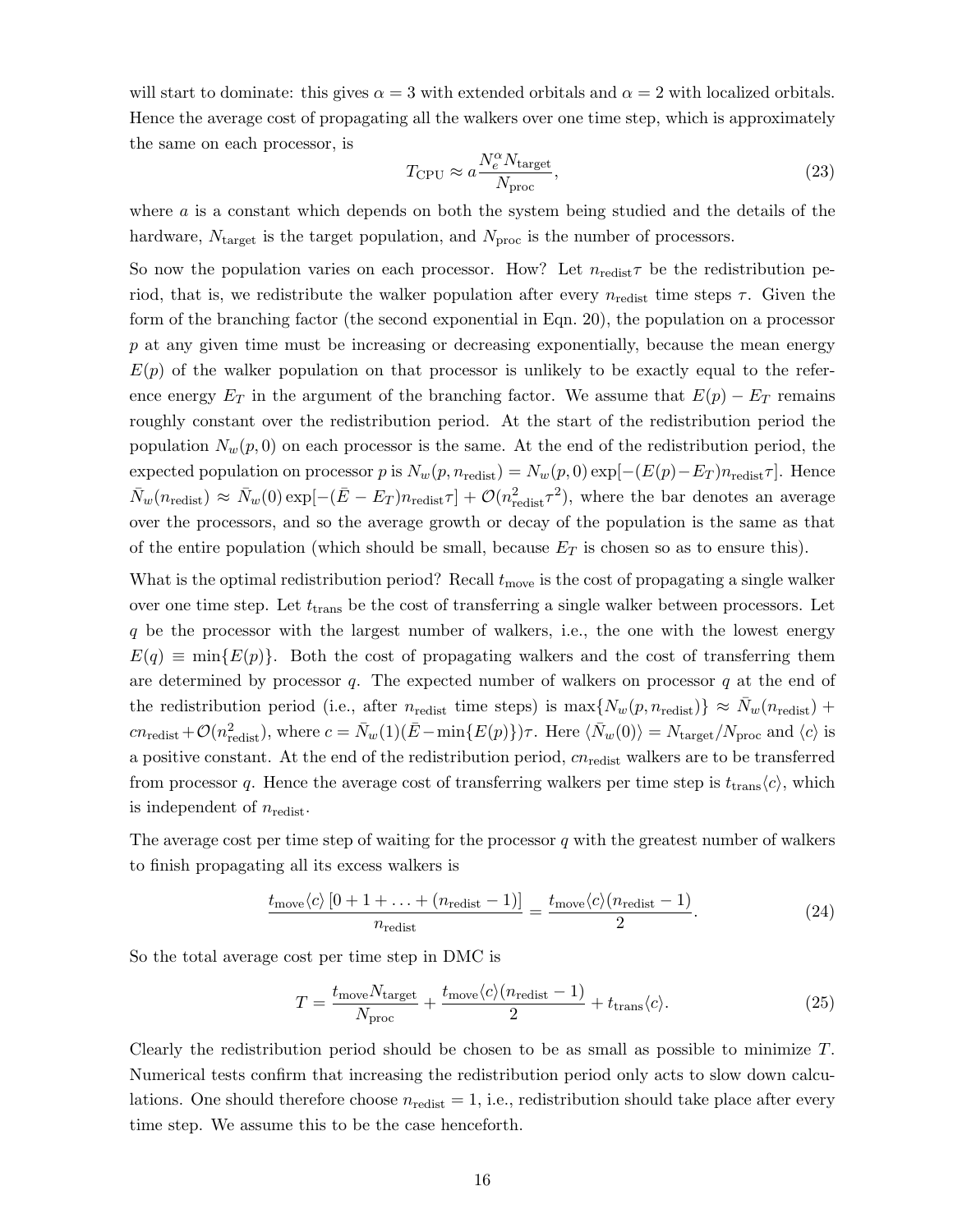What, then, is the cost of load balancing? Let  $\sigma_{E(p)}$  be the standard deviation of the set of processor energies. We assume that  $\langle E(p) \rangle - \langle \min\{E(p)\}\rangle \propto \sigma_{E(p)} \propto \sqrt{N_e N_{\text{proc}}/N_{\text{target}}}$ . Hence  $\langle c \rangle \propto \sqrt{N_e N_{\text{target}}/N_{\text{proc}}}$ . The cost  $t_{\text{trans}}$  of transferring a single walker is proportional to the system size  $N_e$ . Hence the cost of load balancing is

$$
T_{\text{comm}} \approx b \sqrt{\frac{N_{\text{target}} N_e^3}{N_{\text{proc}}}},\tag{26}
$$

where the constant  $b$  depends on the system being studied, the wave-function quality and the computer architecture. Note that good trial wave functions will lead to smaller population fluctuations and therefore less time spent load-balancing.

Clearly one would like to have  $T_{\text{CPU}} \gg T_{\text{comm}}$ , as the DMC algorithm would in theory be perfectly parallel in this limit. The ratio of the cost of load balancing to the cost of propagating the walkers is

$$
\frac{T_{\text{comm}}}{T_{\text{CPU}}} = \frac{b}{a} \left( \frac{N_{\text{proc}}}{N_{\text{target}}} \right)^{1/2} N_e^{3/2 - \alpha}.
$$
\n(27)

It is immediately clear that by increasing the number of walkers per processor  $N_{\text{target}}/N_{\text{proc}}$ the fraction of time spent on interprocessor communication can be made arbitrarily small. In practice the number of walkers per processor is limited by the available memory, and by the fact that carrying out DMC equilibration takes longer if more walkers are used. Increasing the number of walkers does not affect the efficiency of DMC statistics accumulation, so, assuming that equilibration remains a small fraction of the total CPU time, the walker population should be made as large as memory constraints will allow.

For  $\alpha > 3/2$  (which is always the case except in the regime where the cost of evaluating localized orbitals dominates), the fraction of time spent on interprocessor communication falls off with system size. Hence processor-scaling tests on small systems may significantly underestimate the maximum usable number of processors for larger problems.

So that's the theory; how does this work in practice? In analyzing scaling behaviour one normally distinguishes between 'strong scaling' - where we ask how the time to solution for a fixed system size varies with the number of processors - and 'weak scaling' where we ask how the time to a solution varies for a fixed system size per processor (i.e. if we double the number of processors). Perfect weak scaling is thus a constant time to solution, independent of processor count.

What is the appropriate definition of 'system size' in this context? One would think that QMC is different from DFT, of course, since if we double what we normally consider to be the size of the system (the number of electrons in the molecule, or whatever) then we must double the number of samples of the wave function in order to get the same error bar. So our criterion for the system size, is something like 'the number of samples of the wave function configuration space required to get a fixed error bar'. In all the scaling calculations reported here, we report the time taken to sample the wave function  $N$  times, where  $N$  is the number of walkers times the number of moves.  $N$  is constant for all core counts, therefore we are looking at the strong scaling.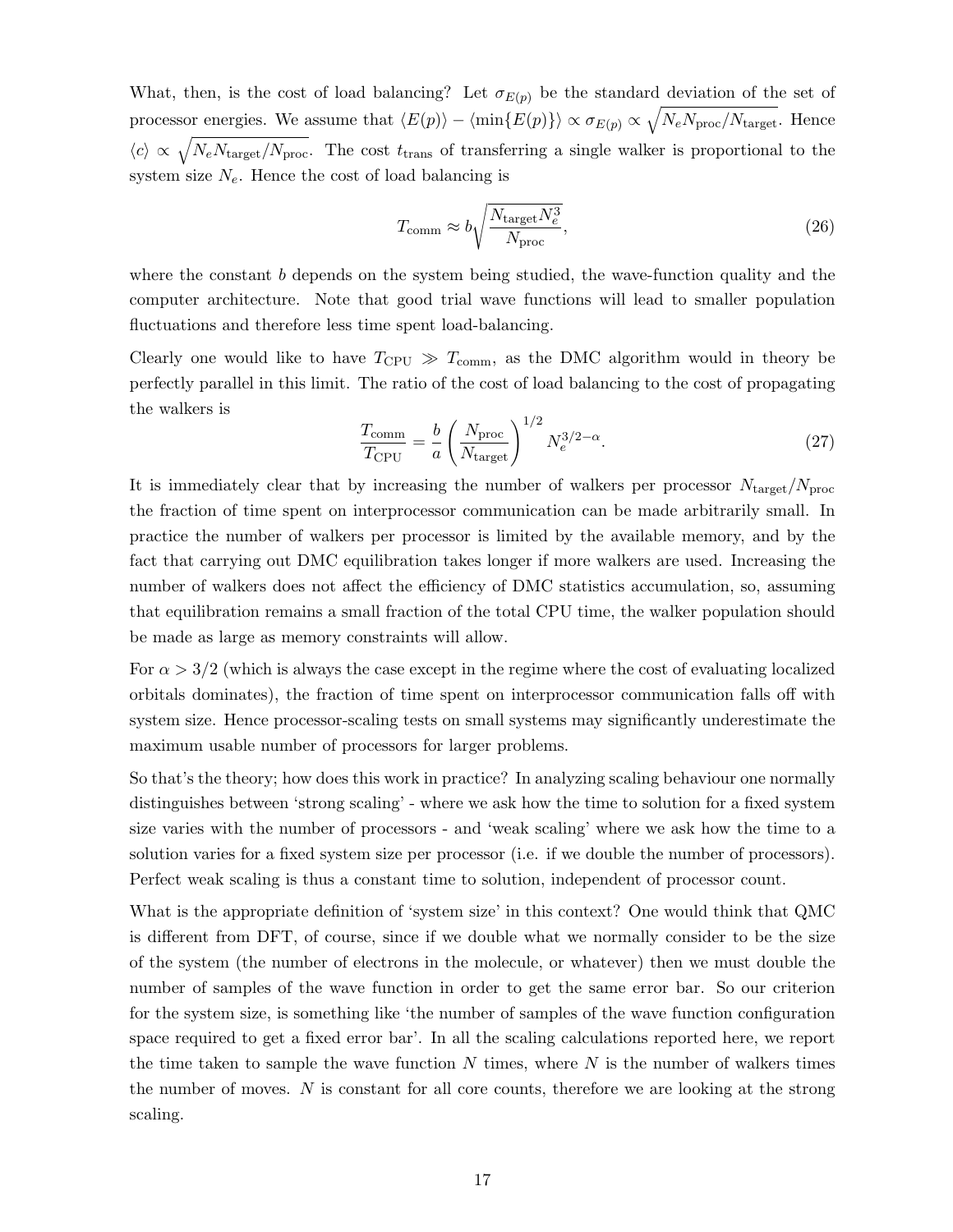Two ways of doing this have been considered. The first way is to consider both a fixed total target population of walkers and a fixed number of moves, neither of which varies with the number of processors. For a code that scaled ideally one would then expect the time taken to halve if we double the number of processors since each individual processor will have half the number of walkers to deal with. This is usually not the best way to exploit QMC on a parallel machine, but it serves to illustrate several important points.



Figure 3: Scaled CPU time required by various numbers of cores of the JaguarPF machine to carry out one ten-move DMC statistics accumulation block for a water molecule adsorbed on a two-dimensionally periodic graphene sheet containing fifty carbon atoms per cell, using both the September 2010 version of CASINO 2.6 (solid-red line) and our newly modified version of CASINO (dotted blue line). For comparative purposes 'ideal linear scaling' is shown by the solid black line. Fixed target of 486000 for total walker population. Note that fixing the total target population can introduce considerable inefficiency at higher core counts and this graph should not be looked on as representing the general scaling behaviour of the CASINO program. This inefficiency can generally be decreased by increasing the number of walkers per core.

In Fig. 3 we display timing data of this nature obtained with the Cambridge QMC program CASINO [8, 10] in a typical DMC simulation for a system of one water molecule adsorbed on a graphene sheet represented by a 2D periodic cell containing fifty carbon atoms. The initial number of walkers and the subsequent target population is fixed at 486000. The graph shows the parallel performance of CASINO on the JaguarPF machine (a Cray XT5 machine with 224256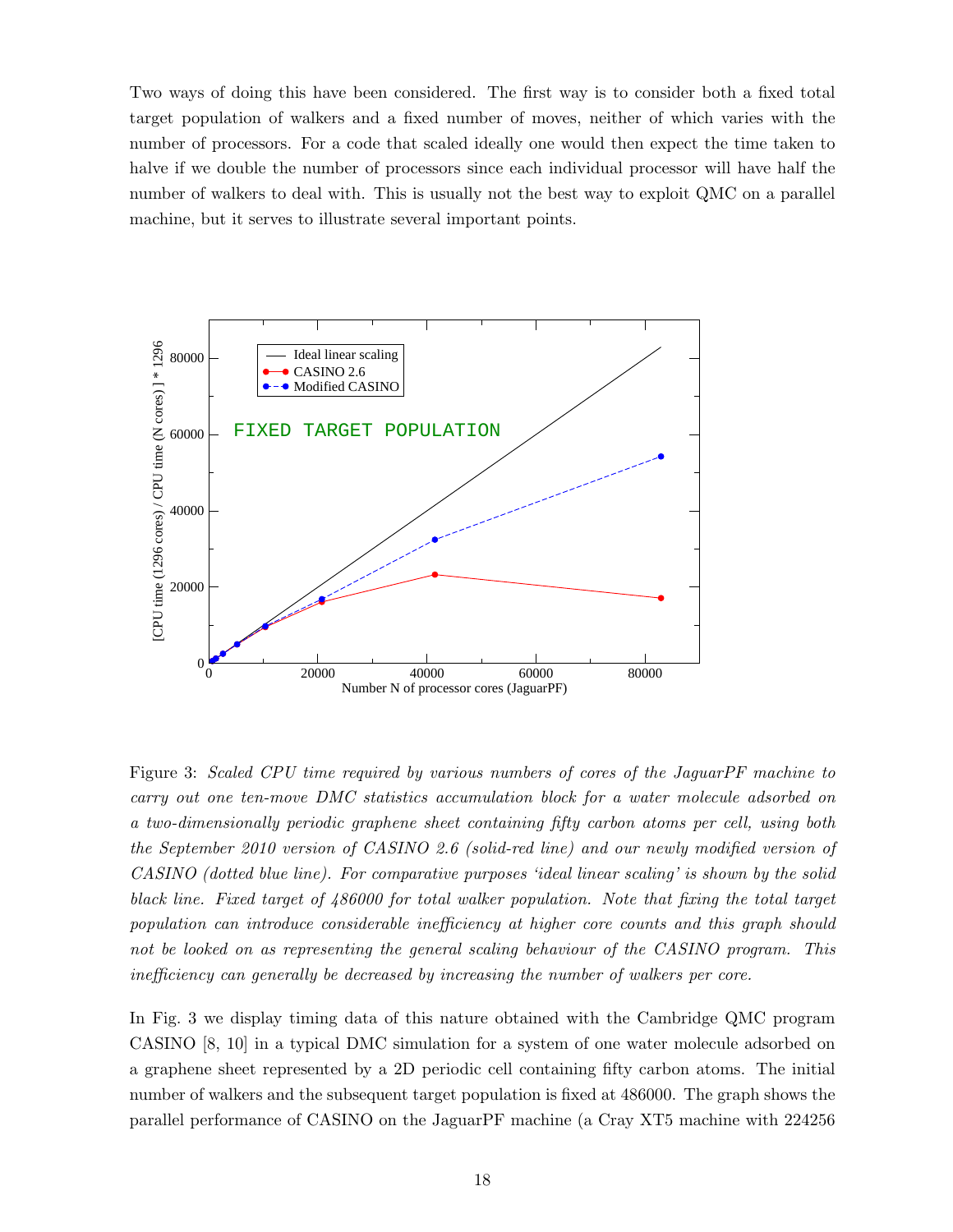cores, at Oak Ridge National Laboratory, U.S.A. currently - that is, Jan 2011 - listed in second position on the Top 500 supercomputer list). Because of the nature of the multi-core processors on this machine the core count must be a multiple of twelve. We therefore start with 684 cores, and progressively double it seven times. The CPU time taken on 648, 1296, 2592, 5184, 10368, 20736, 41472 and 82944 cores to do one block of ten DMC statistics accumulation moves for 486000 configurations was, respectively, 5787, 2867, 1452, 742, 389, 230, 159, 216 seconds. In plotting the data we have rescaled it (by dividing by the time taken for the 1296-core case and multiplying by 1296) in order to display the deviation from linear scaling. Focussing on the red solid line for CASINO 2.6 in the diagram, one can see that that pretty good scaling is obtained up to around 20000 cores, but beyond that the performance starts to fall away, and the code is actually slower the more processors are used beyond around 50000 cores.

Is it possible to improve this behaviour? One of us (MDT) - having finally been allowed near a computer where he can routinely use more than 500 processors - has recently investigated this problem [49]. It turns out to be possible to substantially improve the performance, and even to effectively eliminate the cost of walker redistribution completely. The improved performance was obtained via the following strategies:

(1) The use of asynchronous, non-blocking communications. CASINO uses the standard Message Passing Interface (MPI) [48] to handle interprocessor communication. Using this software to send a message from one processor to another, one might typically call blocking MPI SEND and MPI RECV routines on a pair of communicating processors. All other work will halt until the transfer completes. However, one may also use non-blocking MPI calls, which allow processors to continue doing computations while communication with another processor is still pending. Another advantage is that if used correctly, some internal MPI buffers may be bypassed with a dramatic increase in the communication bandwidth. On calling the non-blocking MPI ISEND routine, for example, the function will return immediately, usually before the data has finished being sent.

Bearing this in mind, the CASINO DMC algorithm has now been modified to do something like the following:

#### MOVE 1

- Move all currently existing walkers forward by one time step
- Compute the multiplicities for each walker (the number of copies of each config to continue in the next move).
- Looking at the current populations of walkers on each processor, and at the current multiplicities, decide which walkers to send between which pairs of processors, and how many copies of each are to be created when they reach their destination.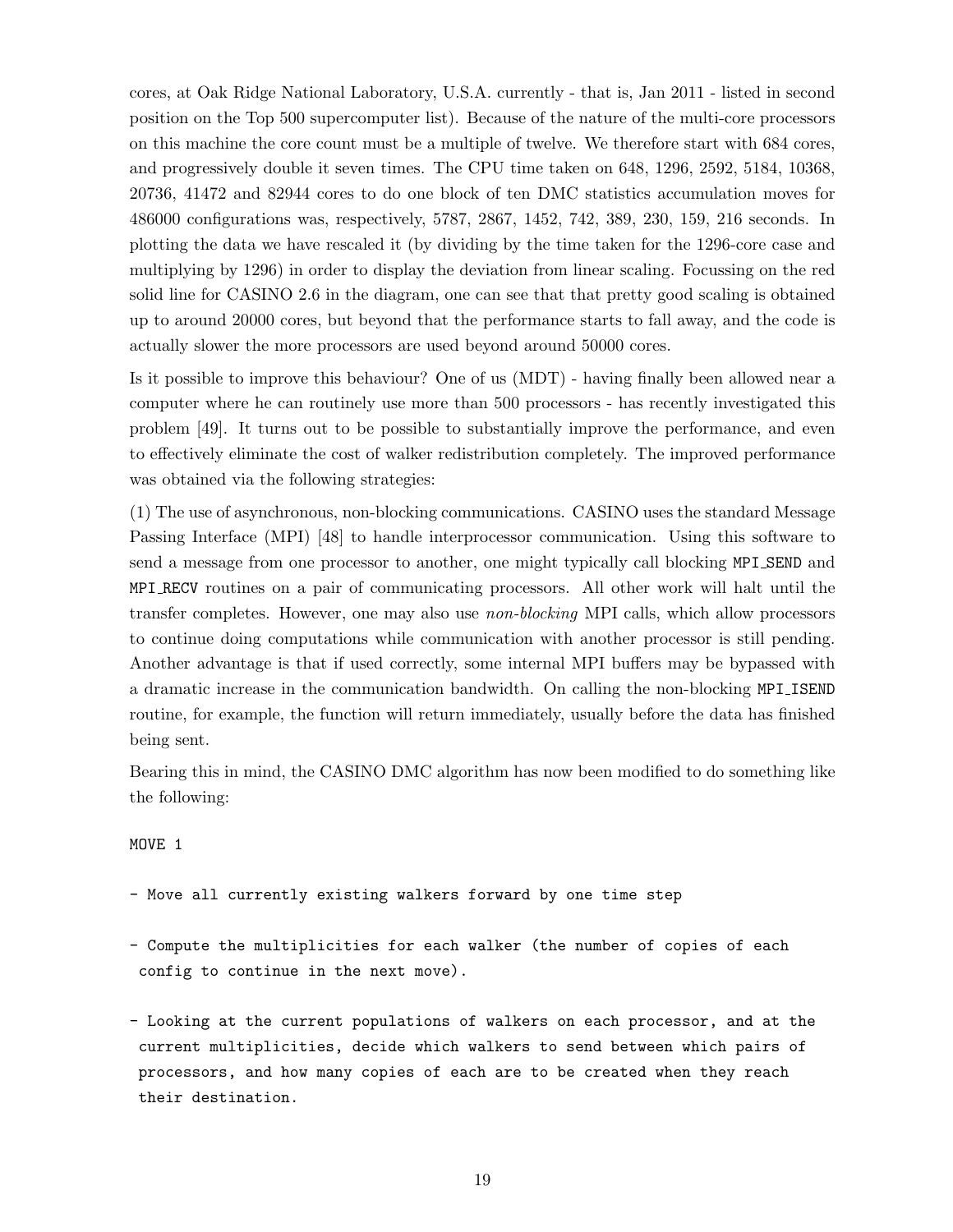- Sending processors initiate the sends using non-blocking MPI\_ISENDs; receiving processors initiate the receives using non-blocking MPI\_IRECVs. All continue without waiting for the operations to complete.
- Perform on-site branching (kill or duplicate walkers which require it on any given processor).

MOVE 2 AND SUBSEQUENT MOVES

- Move all currently existing walkers on a given processor by one time step (not including walkers which may have been sent to this processor at the end of the previous move).
- Check that the non-blocking sends and receives have completed (they will almost certainly have done so) using MPI\_WAITALL. When they have, duplicate newly-arrived walkers according to their multiplicities and move by one time step.
- Compute the multiplicities for each moved walker.
- Continue as before

It was also found necessary to:

(2) Parallelize the procedure for deciding which walkers to send between which pairs of processors, as follows.

Having received a report of the current population of walkers on each core, the master computes a set of instructions for the walker transfers. The algorithm aims to produce the fewest possible number of transfers by carefully matching the requirements of receiving processors (those with a population less than the target) and the availability and multiplicity of surplus walkers on sending processors (those with a population greater than the target). For example, if processor A had a deficit of five walkers and processor B had a surplus of one walker with a multiplicity of four, then both target populations could be satisfied by the transfer of one walker (which would duplicate itself four times on arriving at the destination processor). This is quite clearly more efficient than having five separate processors transfer one walker each to processor A, or by processor C sending five separate walkers each with a multiplicity of one to processor A.

Unfortunately doing this process carefully and exactly (working out on the master a set of optimally-efficient instructions for each processor, and sending the instructions from the master to the slaves) scales linearly with the number of processors, and eventually the cost of working out the most efficient transfers becomes more expensive than doing the transfers themselves. This is the sort of thing that is easily missed in formal analyses, but for very large numbers of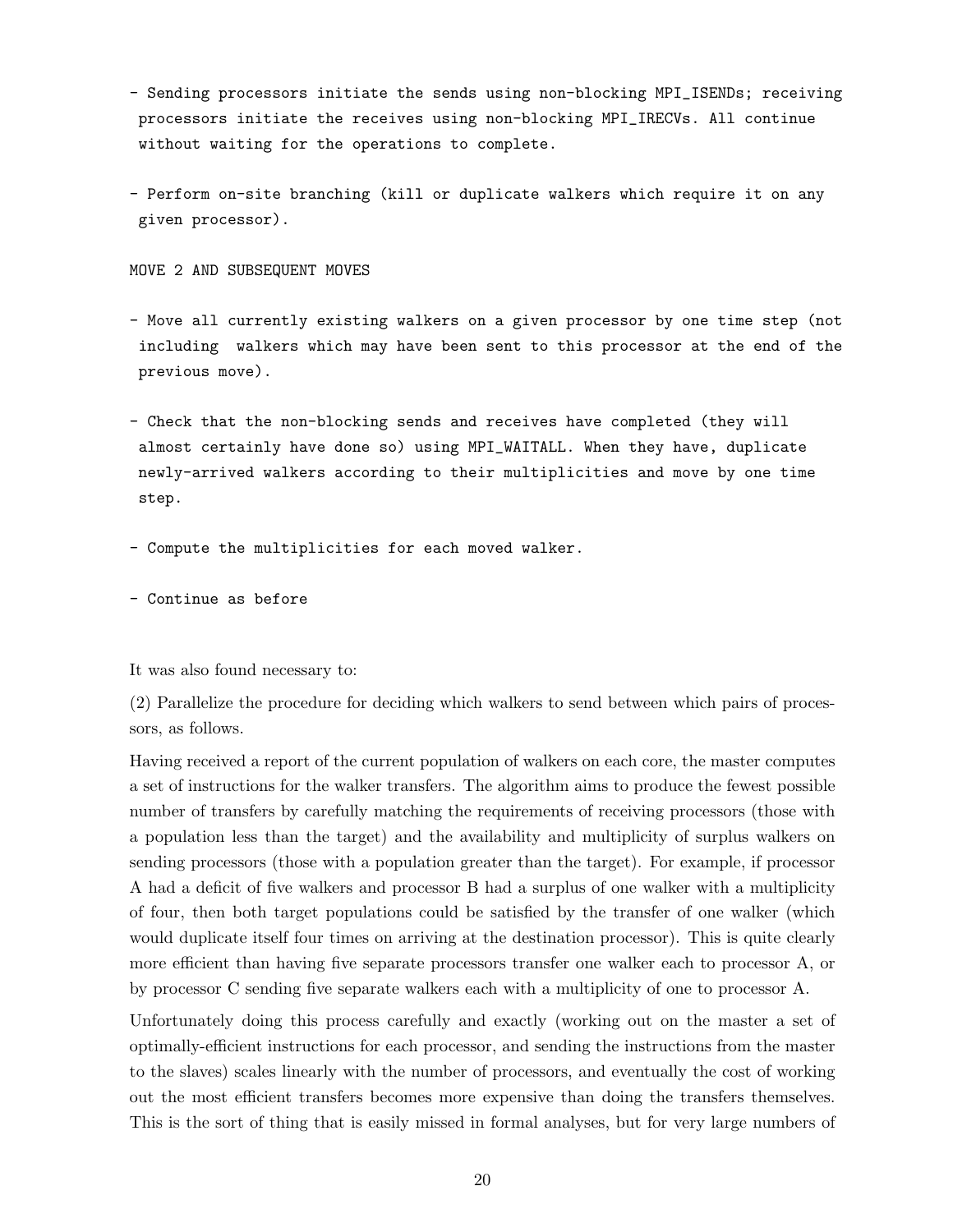processors this was the rate limiting step in CASINO. It is quite easy to fix, for example, by only considering transfers in small 'redistribution groups' of around 500 cores which are large enough for a full set of 'good matches' to be made. Having done this for our test case the time taken to create and broadcast the whole set of transfer instructions for the ten-move block was only a second or two, independent of the number of processors, rather than a few hundred seconds as was the case on 82944 processors of the JaguarPF machine.

Taken together, these improvements (together with some other more minor refinements) have effectively removed the cost of redistributing and branching in CASINO, as shown by the timings in Table 1. For the largest number of cores studied, the new redistribution algorithm was over 270 times faster. The improvements to the scaled timing data are also shown in Fig. 3 as the dashed blue line (in terms of raw data, the CPU time required for a ten move block of DMC statistics accumulation moves on 648, 1296, 2592, 5184, 10368, 20736, 41472 and 82944 cores was, respectively, 5767, 2883, 1462, 743, 382, 221, 115, and 68 seconds).

| Number of cores | Time, CASINO $2.6$ (s.) | Time, Modified CASINO (s.) |
|-----------------|-------------------------|----------------------------|
| 648             | 1.00                    | 1.05                       |
| 1296            | 3.61                    | 1.27                       |
| 2592            | 7.02                    | 1.52                       |
| 5184            | 18.80                   | 3.06                       |
| 10368           | 37.19                   | 3.79                       |
| 20736           | 75.32                   | 1.32                       |
| 41472           | 138.96                  | 3.62                       |
| 82944           | 283.77                  | 1.04                       |

Table 1: CPU time taken to carry out operations associated with redistribution of walkers between processors in the original version of CASINO and in the newly-modified version, during one tenmove DMC block for a water molecule adsorbed on a 2d graphene sheet (these numbers include ten moves of DMC equilibration, and should be roughly halved to compare with the times quoted in the text).

So while this represents a great improvement for large core counts (the total CPU time required for the calculation on 82944 cores was over three times faster than before) the scaling is still not linear with the number of processors. Why? We shall use an alternative way of doing the scaling calculations to illustrate. Previously we used a fixed target number of walkers and a fixed number of DMC moves for all the calculations. Every time the core count was doubled, the number of configs per processor was halved, and by 82944 cores there are only five or so walkers per processor (down from 750 per processor in the 684-core case). Each processor was able to move these five walkers so quickly that the time taken for various minor tasks normally considered unimportant became significant in determining the scaling. The rate limiting step in the 82944-core case turned out to be the summing of the energies and associated quantities over all the processors using an MPI REDUCE operation, in preparation for computing averages over the nodes, an operation which is difficult to make any more efficient than it already is. Interestingly, the cost of walker transfers using the new algorithm was negligible by comparison.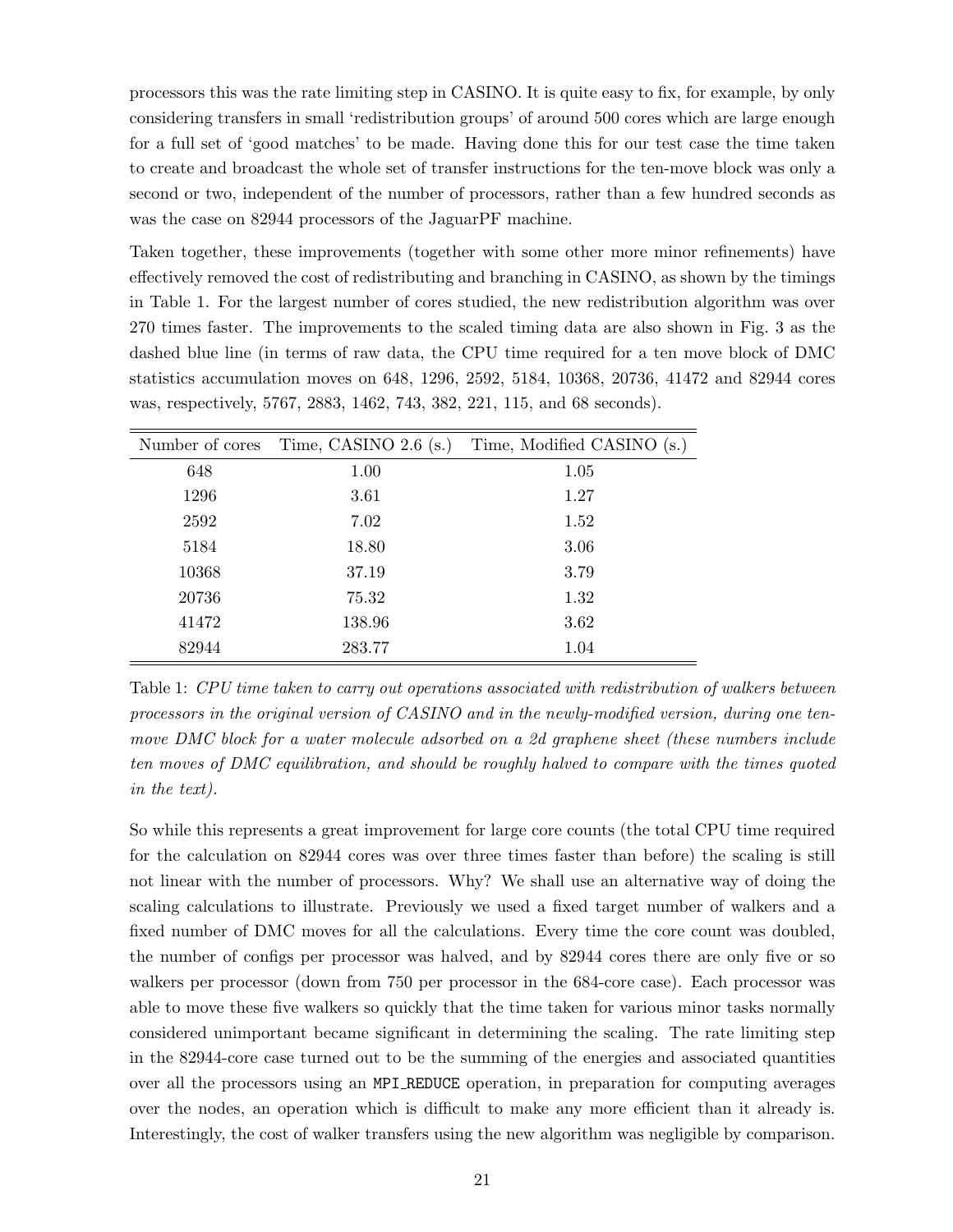It is vital therefore to ensure that each processor has enough to do during each move of the entire ensemble of configurations, and a much better way of utilizing a massively parallel machine (if it turns out to be possible) is to consider a large-enough fixed target number of walkers per processor, rather than a fixed total target population. If we start with N walkers we can, at least in principle, decrease the error bar on the answer by the same amount either by doubling the number of walkers to 2N or by moving the N walkers for twice as many moves. Only in the latter case do we double the amount of interprocessor communication required. We have therefore redone the calculations using a fixed target of 100 walkers per processor. Every time we double the processor count the total number of walkers doubles and, in order that we maintain the 'system size' - defined earlier as the total number of sampling configurations of the configuration space to get a fixed error bar - we halve the number of moves (one cannot of course do this indefinitely!). In such a case doubling the number of processors should halve the required CPU time as before. Note that all we are really doing here is changing how many samples we do on each core between each global communication; we are exploiting the freedom that we are allowed in choosing the number of moves and walkers to make sure that there is enough work for the processors to do during a move. We are, in effect, improving the ratio in Eq. 27 in the way suggested. So, the resulting graph is shown in Fig. 4, and we see that now the processors have enough to do, the scaling is essentially linear with our new, updated algorithm. Our modifications have also significantly improved the behaviour of CASINO relative to the current 2.6 version. For the 82944-core case, the modified version was more than 30% faster and the total cost of redistributing walkers (including the DMC equilibration) went down from 412 seconds to 1 second, demonstrating that the overhead from this process has now been essentially eliminated. Clearly, these results imply that it will be possible in the future to use CASINO on machines with numbers of cores well in excess of 100000.

#### 3.2 Other considerations for large parallel QMC computations

The moral of the previous Section appears to be to use as many walkers as we can on each processor in order to maximize the efficiency on a parallel machine. This leads us to other considerations since, as we have already stated, the number of walkers per processor will be constrained by the available memory. Furthermore, the memory architecture of modern multicore processors can be somewhat complicated and it is important to ensure that CASINO can take full advantage of this. How can the memory best be utilized on a massively parallel machine?

Moving the walkers requires repeated evaluation of the wave function  $\Psi(\mathbf{R}_1 \dots \mathbf{R}_N)$ , that is, the values of the single particle orbitals  $\phi_i$ , various determinants of these orbitals, and the manyparticle Jastrow factor. The information required to evaluate these must be held in memory. The largest block of data to store is generally the orbital coefficients (the coefficients in the linear expansion over basis functions used to construct the orbitals) and, as we have seen, there is a choice of various different basis set to represent the orbitals in CASINO including Gaussians, Slater functions, blips (B-splines), and plane waves.

Plane waves are generally obsolete in QMC; although CASINO supports them for historical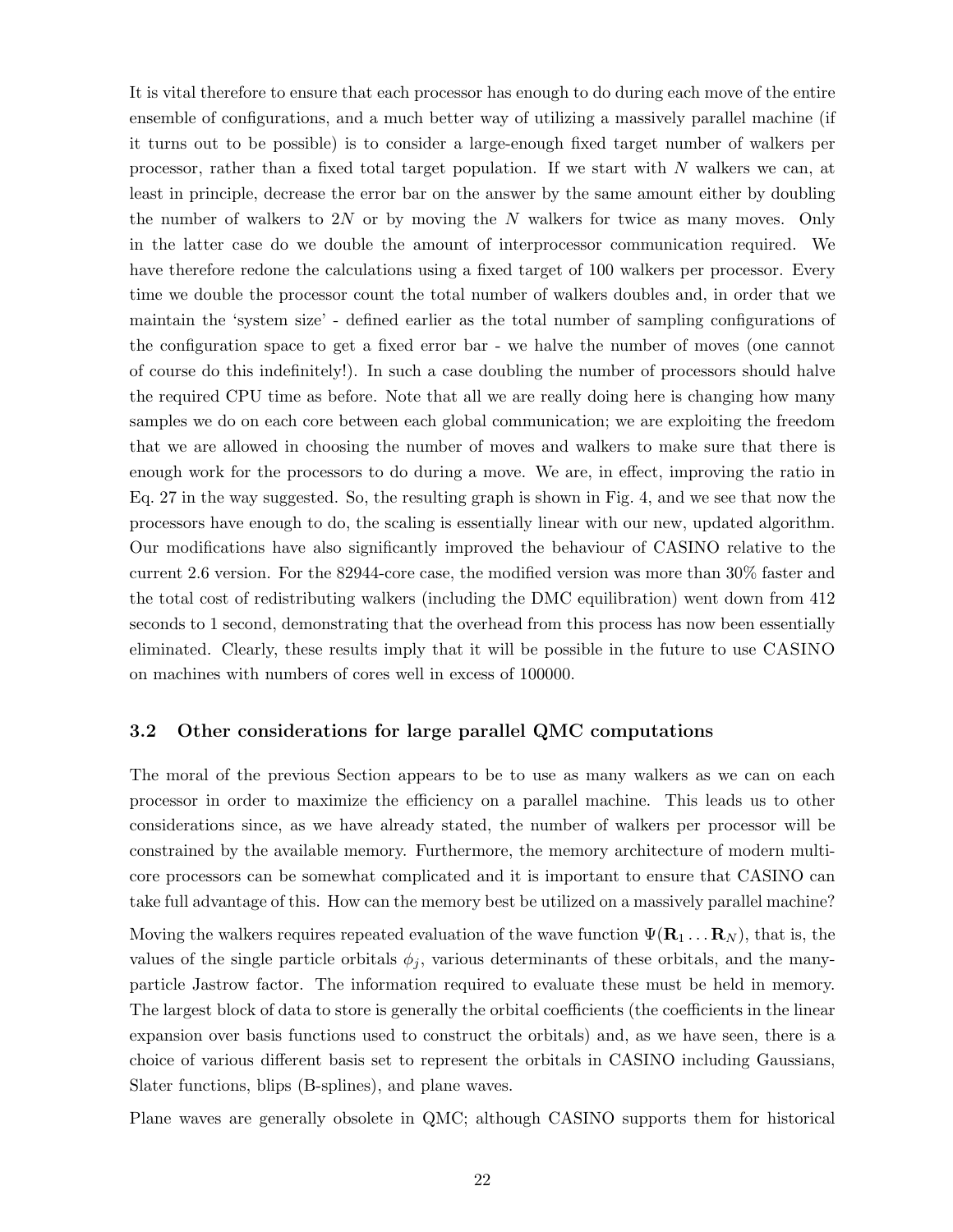

Figure 4: Scaled CPU time required by various numbers of cores of the JaguarPF machine to carry out one ten-move DMC statistics accumulation block for a water molecule adsorbed on a two-dimensionally-periodic graphene sheet containing fifty carbon atoms per cell, using both the September 2010 version of CASINO 2.6 (solid-red line) and our newly modified version of CASINO (dotted blue line). For comparative purposes 'ideal linear scaling' is shown by the solid black line. Fixed target of 100 per core for total walker population.

reasons, their use is not recommended since the number of delocalized plane waves to evaluate at a point is proportional to system size and this multiplies an extra factor of N into the scaling of CPU time with the number of particles. Physicists who refuse to use anything else in DFT calculations - of which there are many - need not worry, since the output of plane-wave DFT codes such as CASTEP, PWSCF and ABINIT can be easily transformed into a basis of localized functions which CASINO also supports.

In QMC, therefore, we prefer to use strictly-localized basis functions since then only a fixed number of them are non-zero at any randomly-chosen point, no matter what the size of the system. We may choose atom-centred functions such as the Gaussians and Slater functions widely-used in quantum chemistry, or functions localized on a three-dimensional grid which are unaware of the existence of atoms. Blips, which are 3rd-order polynomials strictly localized in particular boxes surrounding each grid point, are an example of the latter type [50]. In terms of memory use Gaussians and Slaters provide a very compact representation (Slaters slightly more so) since the total number of basis functions is relatively small. They are, however, somewhat less efficient to evaluate than blips. This is because they require the evaluation of exponential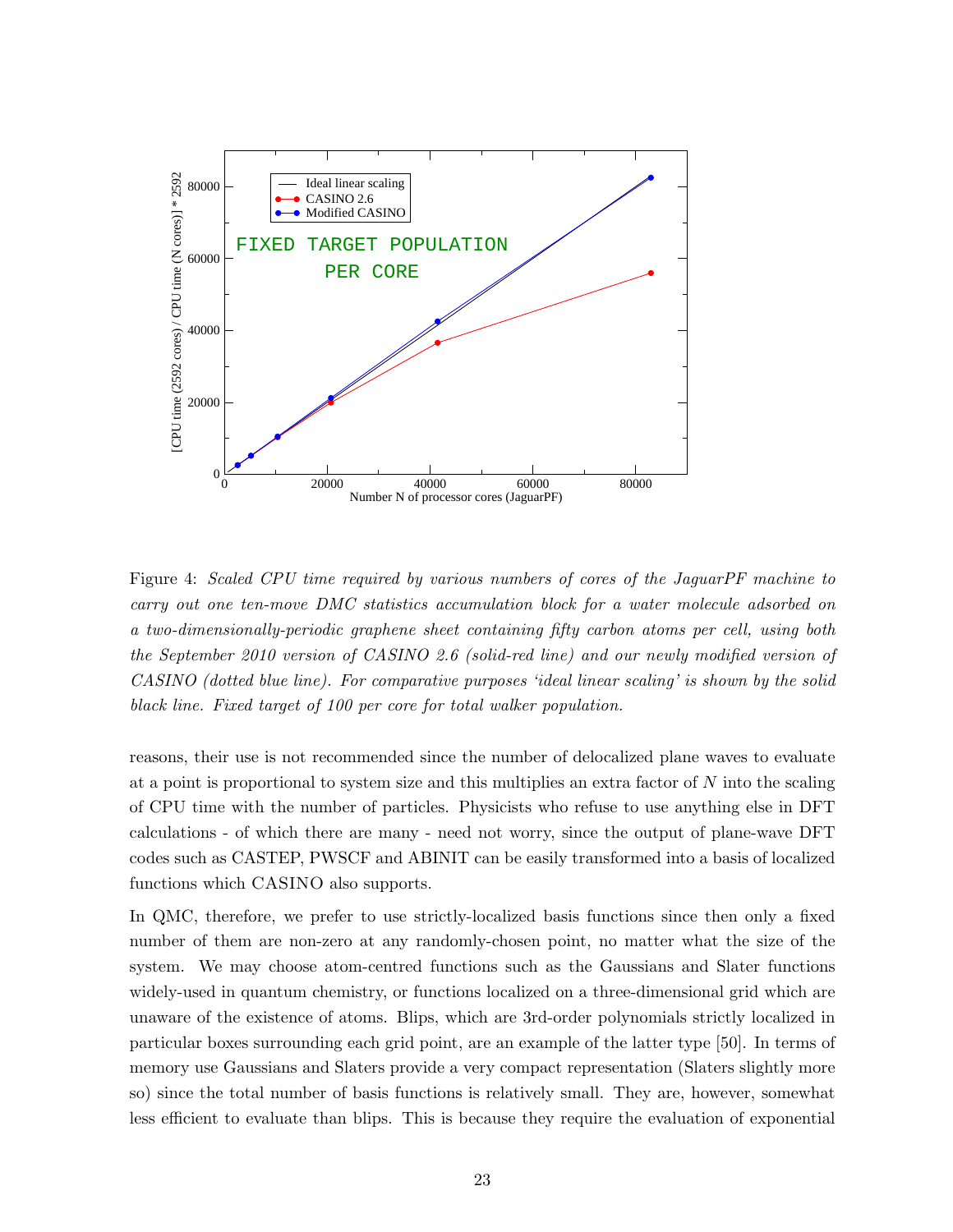functions as well as polynomials, and because at any random point where an electron may end up it is not known in advance which functions are non-zero there, and one ends up having to dynamically screen them.

Blips, like plane waves, have the advantage of being systematically improvable, universal, and unbiased. They are in fact closely related to plane waves: each single particle orbital  $\phi_j$  expressed as a linear combination of plane waves (that is, as  $\phi_j = \sum_{\mathbf{G}} c_i \mathbf{G} \exp(i\mathbf{G} \cdot \mathbf{r})$  where **G** is a wave vector and  $c_i$  are complex orbital coefficients) can also be approximately expressed as a linear combination of blip basis functions, that is, as  $\phi_j \sim \sum_n a_{in}b_n$ , where  $b_n$  is the blip function sitting on grid point n. The grid spacing is closely related to the plane-wave cutoff, and the set of coefficients  $a_{in}$  can be obtained from the set of coefficients  $c_i$ <sub>G</sub> using Fast Fourier Transform routines [50].

For most purposes, blips are probably our preferred basis set in QMC. The only problem is that there are generally a hell of a lot of them, and the orbitals coefficients  $a_{in}$  can require a great deal of memory to store. The number of these coefficients is in fact proportional to the square of the number of electrons in the system, with a pre-factor that depends on the fineness of the grid (fine grids are required in particular for hard pseudopotentials). For large enough systems the memory needed to store the coefficients can be of the order of several Gb, which often exceeds the memory available on a single core. This problem has recently been alleviated by allowing CASINO to exploit the architecture of modern multi-core processors which share a common memory on a node (currently JaguarPF has twelve cores per node, and the UK national supercomputer HECToR twenty-four cores per node, with sixteen and thirty-two Gb of memory per node respectively). This is done by having only one of the cores on the node allocate the required memory to store the wave functions, while allowing all cores access to the shared memory area. This modification is now allowing simulations of systems more than one order of magnitude bigger than previously possible.

In our scaling experiments we have not concerned ourselves with aspects of real practical calculations, such as whether the error bar on the result is small enough. Furthermore, in repeatedly doubling the number of walkers we have blithely and repeatedly halved the number of moves without considering whether the number of moves left is great enough that we can perform a proper statistical analysis of the sampled data (a procedure called 'reblocking' [51] is normally applied to the sampled data in order to compute an accurate statistical error bar on the DMC energy). Under certain circumstances (say, if we fix in advance a required error bar and demand at least a given number of moves are performed) then our ability to use the maximum number of walkers allowed by the available memory will be reduced.

Consider that for a pure-MPI QMC calculation with  $N_{\text{proc}}$  processors, the total CPU time t is roughly given by  $t \approx N_{\text{target}}N_{\text{move}}/N_{\text{proc}}$ , where  $N_{\text{move}}$  is the number of moves,  $N_{\text{target}}$  is the target walker population and  $t_{\text{move}}$  is the average time to move one walker at each step. On very large machines one can easily be in a situation where  $N_{\text{proc}}$  is great than the required  $N_{\text{move}}$ which means that there will be processors with no associated walkers at all; they are therefore forced to be idle and this is a waste of resources. An additional refinement is suggested for such cases where it is *unnecessary* to use as many walkers per processor as possible, namely the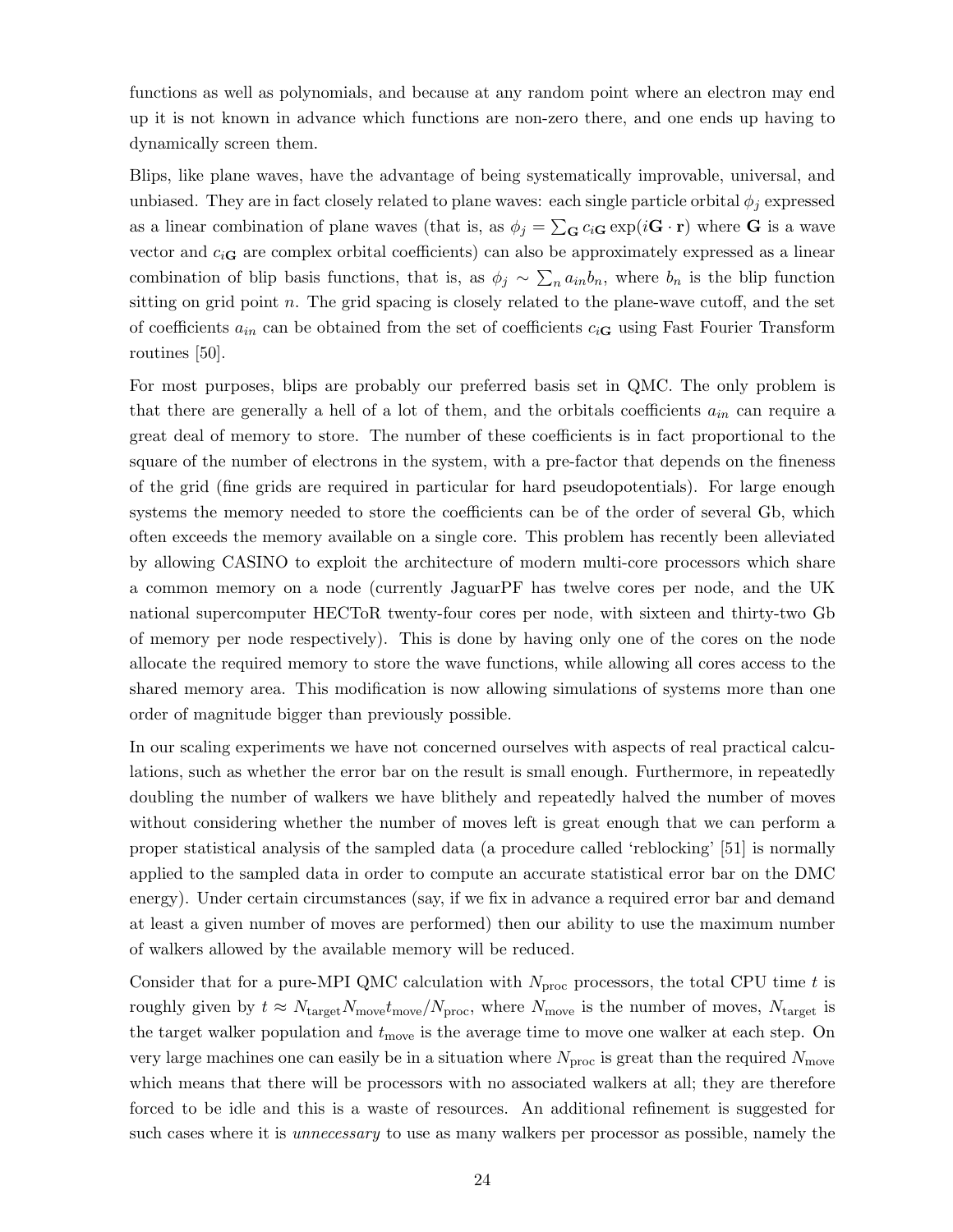adding of a second level of parallelisation, capable of splitting each walker over more than one core, over and above the MPI parallelism. In CASINO this has been realized using OpenMP directives; OpenMP [53] is an implementation of multithreading, a method of parallelization whereby the master 'thread' (a series of instructions executed consecutively) forks a specified number of slave threads and a task is divided among them. The threads then run concurrently, with the runtime environment allocating threads to different processors. This second level of parallelism becomes useful when  $N_{\text{proc}} > N_{\text{target}}$ . Running multiple threads on multiple cores allows keeping  $N_{\text{target}}$  small, effectively reducing  $t_{\text{move}}$  in the cost formula above.

The general strategy of this implementation is to use OpenMP parallelism for the loops whose trip counts scale with the number of electrons or atoms. In the QMC algorithm the basic logical units that need to be parallelized are functions like orbital evaluation, Jastrow factor evaluation, inverse Slater matrix updating, potential energy evaluation, and electron-electron and electronnucleus distance evaluation. In practice this is done by defining subgroups or 'pools' of small numbers of cores. Parallelisation over walkers is maintained over pools, but inside each pool the work to be performed by each walker is parallelised by splitting the number of orbitals over the pools (this of course helps to address the memory problem in general). Then, each core in the pool will only evaluate, for example, the value of a subset of orbitals. When this is done, all the cores within the pool communicate to construct the Slater determinants, which are evaluated again in parallel using the cores in the pool. This turns out to be efficient only if the walkers are split among a small number of cores (typically two, and not more than four).

A good example of when this might be important is when calculating the total energy of solids. In QMC one cannot reduce this problem to the primitive cell as in DFT calculations, and one must in general try to eliminate finite-size effects by extrapolating to the infinite system size limit; this is done through calculations on supercells formed by periodically repeating a number of primitive cells. In these types of calculations one is obviously interested in the energy per primitive cell, and therefore the many primitive cells that build the supercells used in the simulations all contribute to reduce the statistical errors on the energy per primitive cell. A consequence of this is that with large supercells the number of necessary walkers is reduced, and therefore parallelisation over walkers becomes less efficient.

We discuss finally an additional bottleneck related to *DMC equilibration*. Having first computed an initial set of walkers distributed according to the chosen VMC trial function, we must propagate the walkers for a certain amount of imaginary time until the ensemble becomes distributed according to the ground-state DMC wave function, that is, it becomes 'equilibrated'. Once this is the case the DMC statistics accumulation phase begins and we begin to average data to compute the final answer and its error bar. As we have already mentioned, the total number of walkers per processor is limited not only by the available memory, but also by the fact that carrying out DMC equilibration takes longer if more walkers are used. An interesting idea suggested by Neil Drummond [52] and recently implemented by him in CASINO shows us how to greatly alleviate this problem. Having decided on a target walker population  $N_{\text{target}}$  for the statistics accumulation phase one can initially generate and equilibrate a much smaller number of walkers than the target. This can be done very rapidly and once equilibration is achieved, rather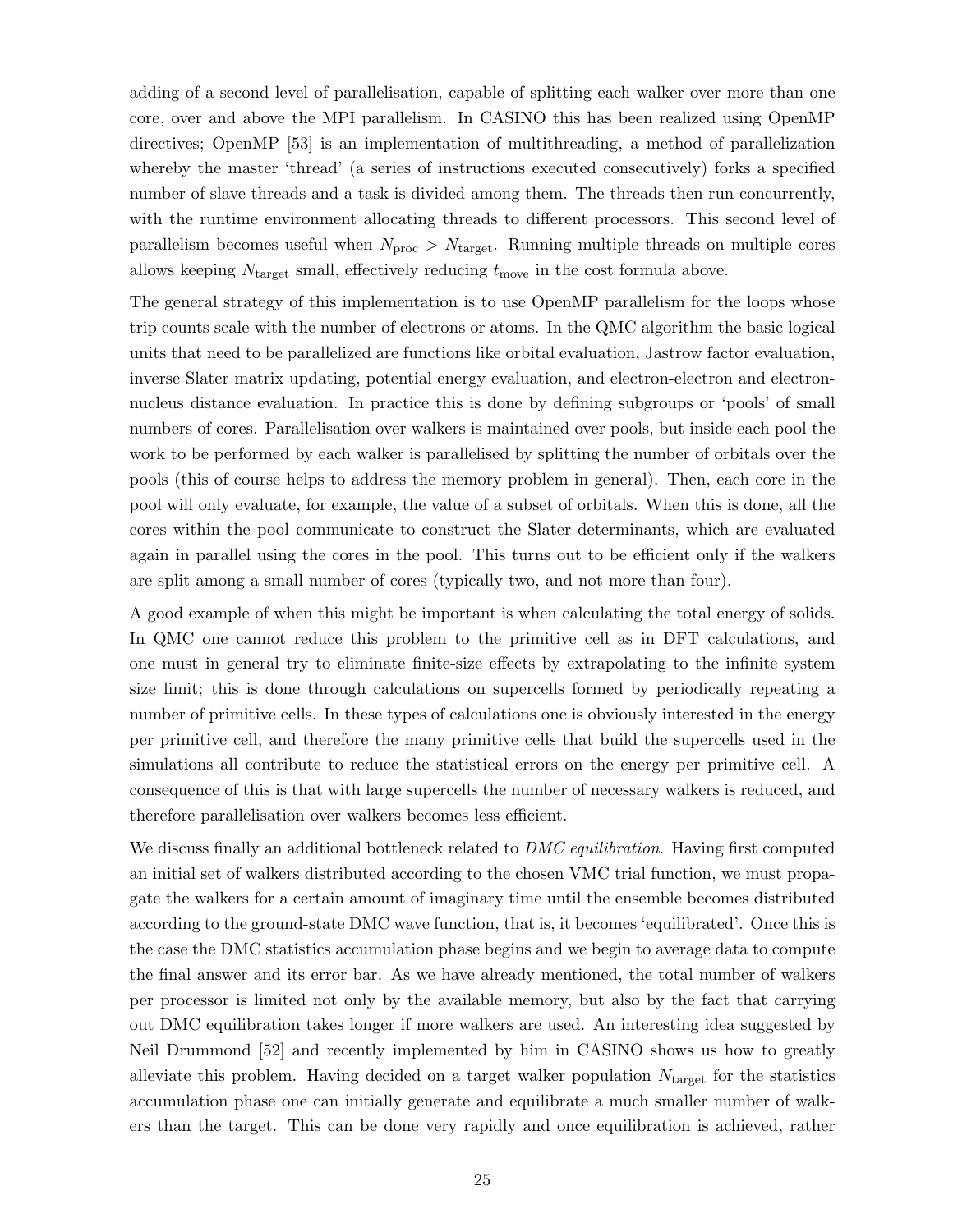than beginning the usual immediate accumulation of statistics, one does a quick 'configuration generation DMC run' with this small population. That is to say, widely-spaced configurations distributed according to the equilibrated ground state DMC wave function are saved for use as the initial population in the subsequent big DMC statistics accumulation run. There is then relatively little correlation between the walkers in the initial large population. This would of course not be the case if the target population were simply increased to  $N_{\text{target}}$  after a small population equilibration; large numbers of the initial walkers would be highly correlated. Preliminary results indicate that the answer is the same to within error bars but the time taken for DMC equilibration can be reduced by an order of magnitude or more.

### 3.3 Conclusions about QMC scaling on massively parallel machines

Which of our two scaling graphs produced by our modified CASINO (Fig. 3 or Fig. 4) most accurately represents what will happen in real-world simulations? In answering this, we have to remind ourselves what million-core machines are actually for.

Note first that because QMC is a sampling technique, then for any given system, there is a maximum number of processors you can exploit if you insist that your answer has no less than some required error bar and that it has a minimum number of moves (so that we can perform a reblocking statistical analysis of the result and its error bar).

For example, let's say that your system requires 1000000 random samples of the wave function configuration space to get the required error bar  $\epsilon$ . Let's say we need at least 1000 sampling moves to accurately reblock the results. And let's say we have a 1000 processor computer. In that case only one walker per node is required to get the error bar  $\epsilon$  (even though the available memory may be able to accommodate many more than this).

Let's say we now buy a 2000 processor machine. How do we exploit it to speedup the calculation? We can't decrease the number of moves, since then we can't reblock. It is wasteful to just run the calculation anyway, since then the error bar will become smaller than we require. We can split each walker over two nodes, and use OpenMP to halve the time taken to propagate the walkers, but let's say we find that OpenMP doesn't really work very well over more than two processors.

How then do we exploit a 4000 processor machine? Answer - we can't. The computer is simply too big for the problem if you don't need the error bar to be any smaller.

Now it is possible to imply that our first graph in Fig. 3 (which is not linear scaling with the number of processors, even for the modified CASINO) is more representative of real calculations than our second graph in Fig. 4 (which is linear scaling for the modified version), but a more fundamental observation is that Fig. 3 is just running into the limitations of the method. In the example above, one could not talk about the scaling of the problem to 100000 cores, in the same way as it would be silly to use a 100000 core machine to do a Hartree-Fock calculation of a hydrogen atom, but it doesn't mean we can't talk about the theoretical scaling of CASINO on that many processors for a general system, and in general it seems to be the case that, following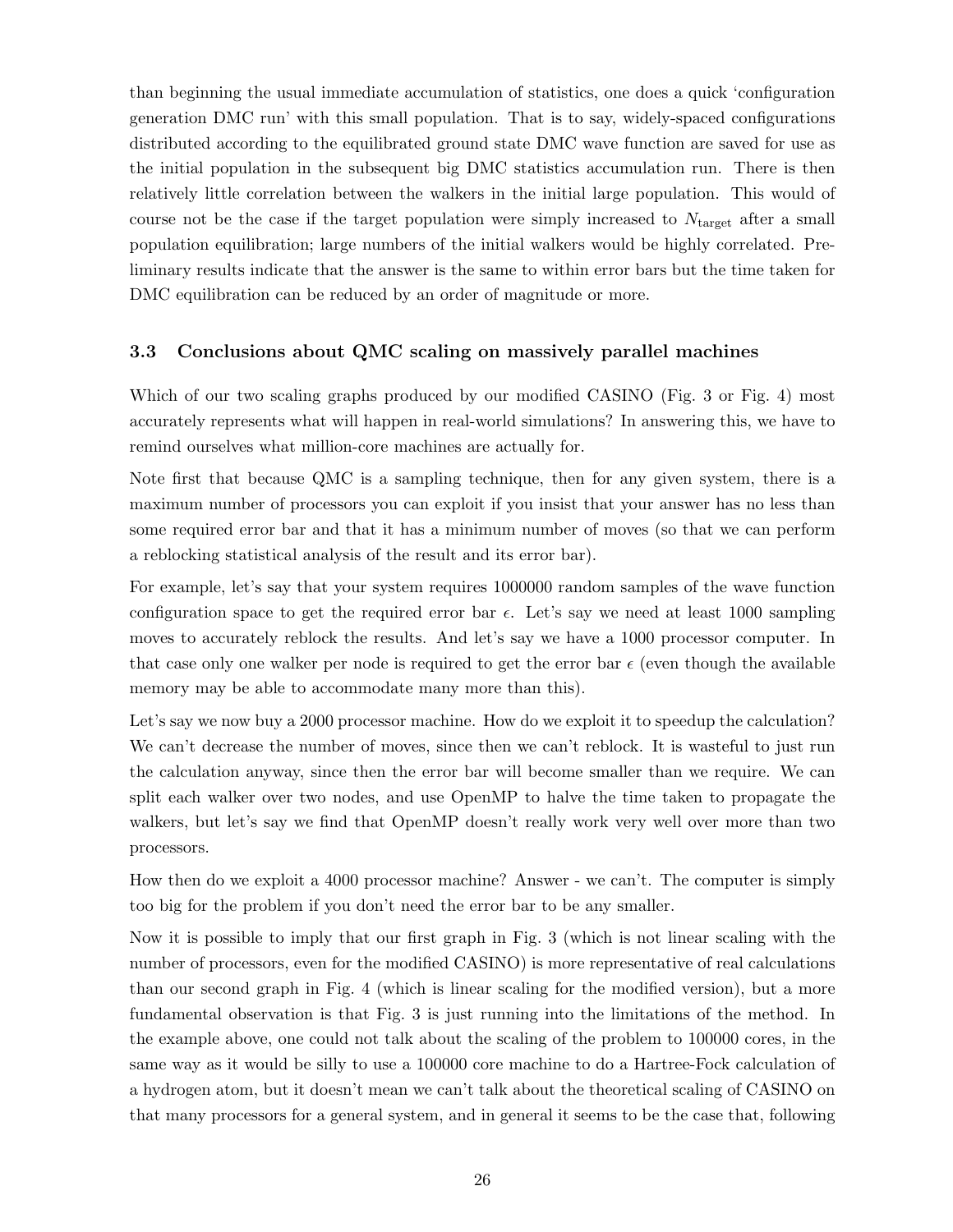our modifications, CASINO is now linear scaling with the number of processors providing the problem is large enough to give the processors enough work to do. This should normally be easy enough to arrange, and if you find yourself unable to do this, then you don't need a computer that big. One may conclude that massively parallel machines are now increasingly capable of performing highly accurate QMC simulations of the properties of materials that are of the greatest interest scientifically and technologically. In the next Section, we therefore turn to some examples of how these techniques may be applied in practice.

# 4 Examples of current QMC work

In choosing examples of current QMC work to illustrate the importance of petascale computing, we naturally concentrate on work that we know best, in other words the work that we are involved in. The illustrations that follow are all based on calculations that are being performed on machines such as HECToR and JaguarPF, and we choose these illustrations because we believe them to be scientifically important, and because they are known to be difficult for DFT. We start with the surface formation energy of materials, focusing particularly on ionic and semi-ionic materials. We then turn to the problem of predicting the adsorption energies of molecules on surfaces, with particular reference to water on the surface of ionic materials and on graphene. Our final example concerns water and ice, where the difficulties encountered by DFT are notorious.

#### 4.1 Surface energy of materials

When a macroscopic sample of a material is separated into two pieces, new surfaces are created. The work done in creating the new surfaces divided by their area is the surface formation energy, usually denoted by  $\sigma$ . For a crystal,  $\sigma$  depends on the orientation of the surface. Surface formation energies are important in fields as far apart as geology and fracture mechanics. They are particularly important in nanoscience, because in particles a few nm across a significant fraction of the atoms are at or near the surface. One of the consequences is that the crystal structures of nano-particles are sometimes not those of the bulk material, because it may be advantageous to adopt a less stable bulk structure if the energies of the surfaces are lowered [54]. For nano-particles supported on substrates, the equilibrium form of the nano-particles is often determined by the balance between and surface and interfacial energies.

DFT has quite serious problems in predicting  $\sigma$ , and it has been known for a long time that predicted  $\sigma$  values can depend strongly on the exchange-correlation functional [55]. For example, as a broad generalisation, it seems that GGA approximations tend to give  $\sigma$  values that are about 30 % less than LDA values [56]. Even more surprising is that LDA values sometimes seem to agree better with experiment than their GGA counterparts [57]. This is unexpected, because common sense suggests that the formation of a surface involves the breaking of bonds, and GGA is usually much better than LDA for bond formation energies. The problem is that  $\sigma$  values are not easy to measure experimentally, and those that have been measured are sometimes subject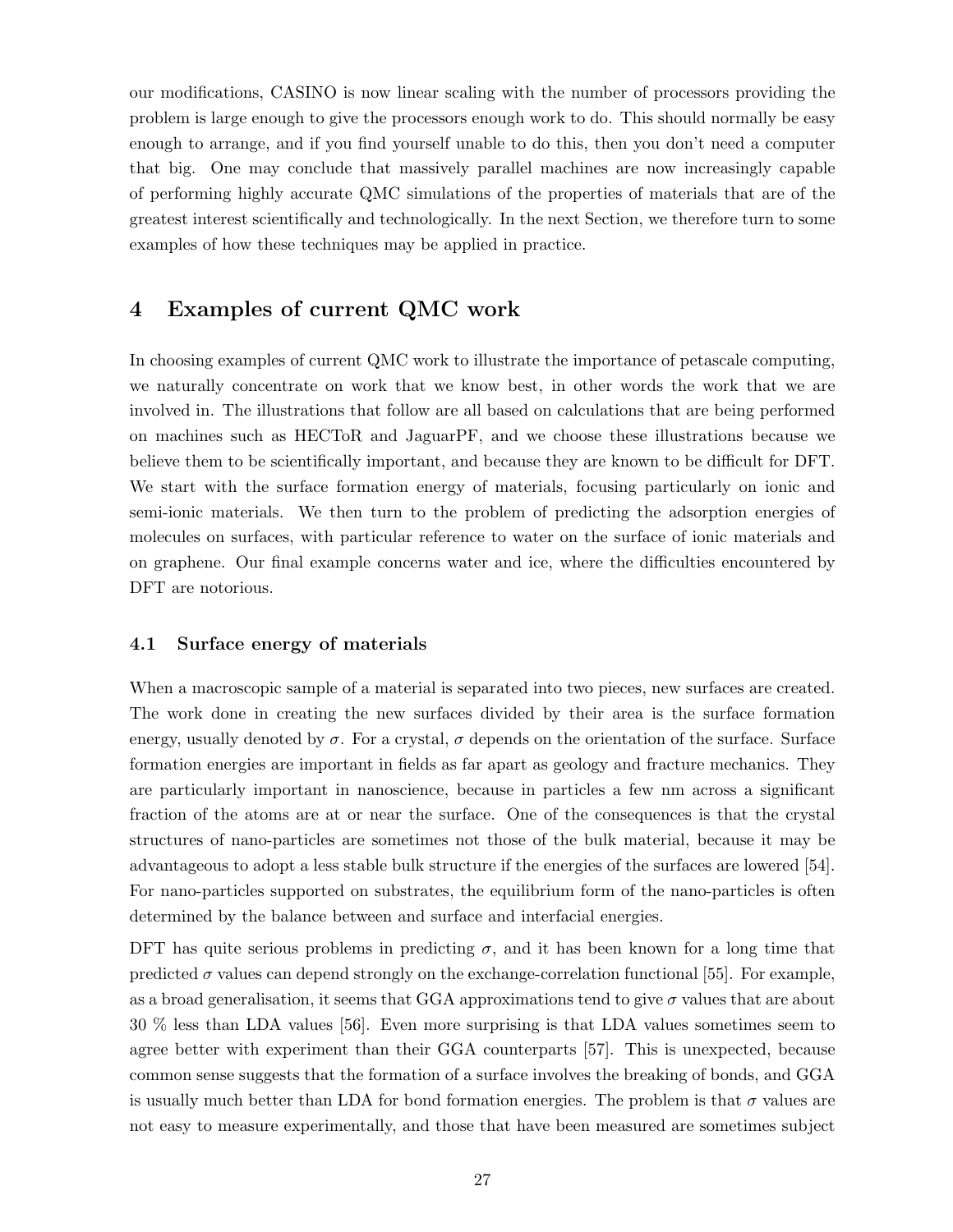to large errors. In this unsatisfactory situation, there is an obvious need for accurate computed benchmarks for  $\sigma$ , which can be used to assess both DFT predictions and experimental values.

In our first attempt to compute the surface formation energy of a real material using DMC, we studied the MgO(001) surface [58]. This is one of the few ionic materials for which  $\sigma$  has been measured experimentally, though there are considerable differences between different measurements. For what it is worth, the experiments tend to support the LDA value of 1.24 J  $\text{m}^{-2}$ , rather than the PBE value of 0.87 J m<sup>-2</sup>. Five years ago, we were able to show the feasibility of computing  $\sigma$  to good accuracy in slab geometry, using slabs of different thicknesses and attempting to extrapolate to the limit of infinite thickness. The DMC value of  $\sigma$  of 1.19 J  $^{-2}$  supported the correctness of LDA, but at that time there were still uncertainties about pseudopotential errors. Since that time, the ability to run calculations using large numbers of cores on machines such as the HECToR and JaguarPF supercomputers has made the DMC calculation of surface energies much easier, and it is already clear that such calculations will become fairly routine in the near future.

Very recently, a technique has been developed that in some cases allows the cohesive energy, equilibrium structure and elastic properties of perfect crystals and the surface formation energies of crystals to be calculated using wave function-based quantum chemistry at the  $\text{CCSD(T)}$ level [59, 60]. This so-called 'hierarchical method' offers for the first time the possibility of testing high-level quantum chemistry and DMC against each other for surface formation energies. Using casino on HECToR and JaguarPF, we have recently made comparisons of this kind for the LiH and LiF crystals, both of which have the rock-salt structure and are well suited to the 'hierarchical' quantum chemistry approach. In the case of LiH, we have been able to perform all the DMC calculations both with pseudopotentials and at the all-electron level [60]. With all-electron calculations, the only remaining error is fixed-node error (and, of course, system-size errors – but these can be systematically eliminated).

Before discussing the calculations of  $\sigma$ , it is worth commenting on the outstanding agreement with experiment given by all-electron DMC for the properties of the LiH crystal [60]. The equilibrium lattice parameter  $a_0$  agrees to within  $10^{-3}$  Å (both experiment and DMC give 4.061 Å at  $T = 0$  K, once corrections for zero-point effects are made). The cohesive energy agrees with the experimental value to within 20 meV per formula unit, which is comparable with the experimental uncertainty (once again, zero-point corrections are crucial). The hierarchical quantum chemistry approach gives similar accuracy – possibly even slightly better for the cohesive energy [59]. Needless to say, there are no adjustable parameters in either method. This gives us every reason to expect excellent values of the surface formation energy.

The DMC slab calculations on LiH went up to slab thicknesses of 6 ionic layers, with 18 ions per layer in the repeating cell (the total number of ions per repeating cell thus went up to 108), and these slab thicknesses are more than enough to give convergence of  $\sigma$  to within  $\sim 1$  %. We reproduce in Table 2 our final  $\sigma$  values from both DMC and quantum chemistry, compared with the values from various DFT approaches [60]. The agreement between all-electron DMC and high-level quantum chemistry is extremely close, as it should be, and the  $\sigma$  values appear to provide robust benchmarks against which to judge DFT. Just as we found for MgO, LDA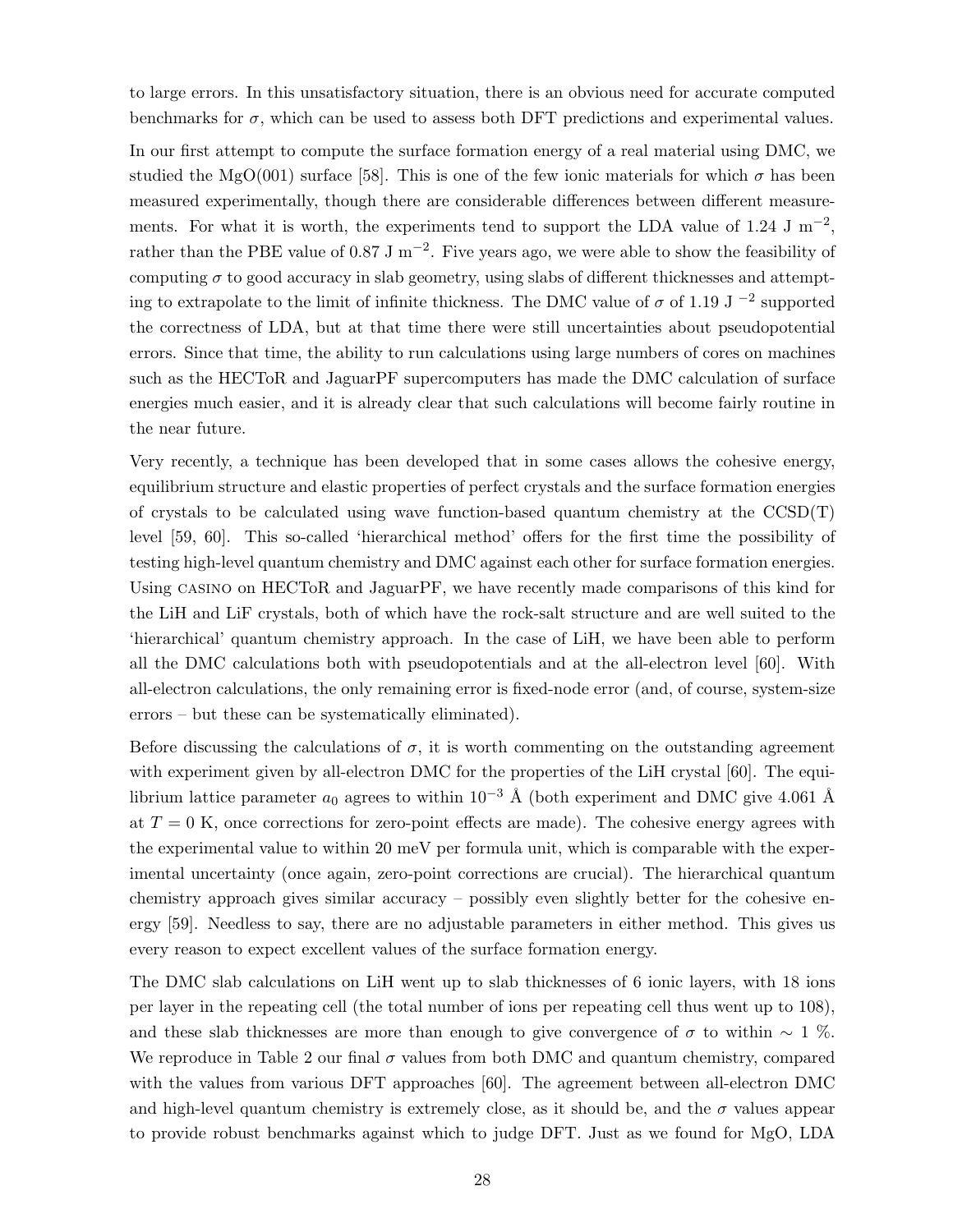| Method                     | $\sigma / \mathrm{J m^{-2}}$ |
|----------------------------|------------------------------|
| DMC pseudo                 | 0.373(3)                     |
| DMC all-elec               | 0.44(1)                      |
| Quantum chem (frozen core) | 0.402                        |
| Quantum chem (with core)   | 0.434                        |
| DFT(LDA)                   | 0.466                        |
| DFT(PBE)                   | 0.337                        |
| DFT(rPBE)                  | 0.272                        |

Table 2: Calculated formation energy of the LiH (001) surface with both pseudopotential and all-electron DMC, with hierarchical quantum chemistry with and without core correlation, and with DFT approximations. For details, see Ref. [60].

performs rather well, the PBE value is about 30 % lower and is considerably less good, while the revised PBE value (rPBE) is  $\sim$  40 % below the correct value.

We have recently completed similar calculations on  $\sigma$  for LiF (001) [61], and once again we find values that support LDA, with PBE as usual underestimating by  $\sim 30$  %. There now appears to be no reason why DMC calculations of this kind cannot be run for a range of other materials, including semiconductors and metals. This would be valuable, because it would allow a much more systematic appraisal of DFT approximations for surface formation energies than has been possible hitherto.

### 4.2 Molecular adsorption on surfaces

The adsorption energies of molecules on surfaces are important for innumerable reasons. A good example is the process of gas sensing, in which a trace concentration of a substance (for example a pollutant) in the atmosphere is in thermal equilibrium with molecules of the substance adsorbed on the surface of a material (for example tin oxide), the change of whose electrical properties is used to monitor the atmospheric concentration. One of the main quantities determining the concentration of absorbed molecules is the adsorption energy: the binding energy of the molecule to the surface. Adsorption energies are important in many other fields, including catalysis, corrosion, gas purification, chemical reactions in interstellar space, and atmospheric processes. But in spite of their widespread importance, our quantitative knowledge of adsorption energies remains rather poor. One of the major obstacles to progress is that DFT has rather poor predictive power for the energetics of adsorption.

A famous example of DFT failing to give the right answer is the adsorption of CO on the Pt(111) surface, where it is known experimentally that the most stable adsorption site is the atop sites but most DFT approximations predict the hollow site to be most stable [62]. An equally severe problem is that DFT values of molecular adsorption on transition metals can be seriously in error, sometimes by as much as  $0.5 \text{ eV}$  [63]. But the difficulties are not confined to transition metals. For some problems, van der Waals dispersion can play a large role in binding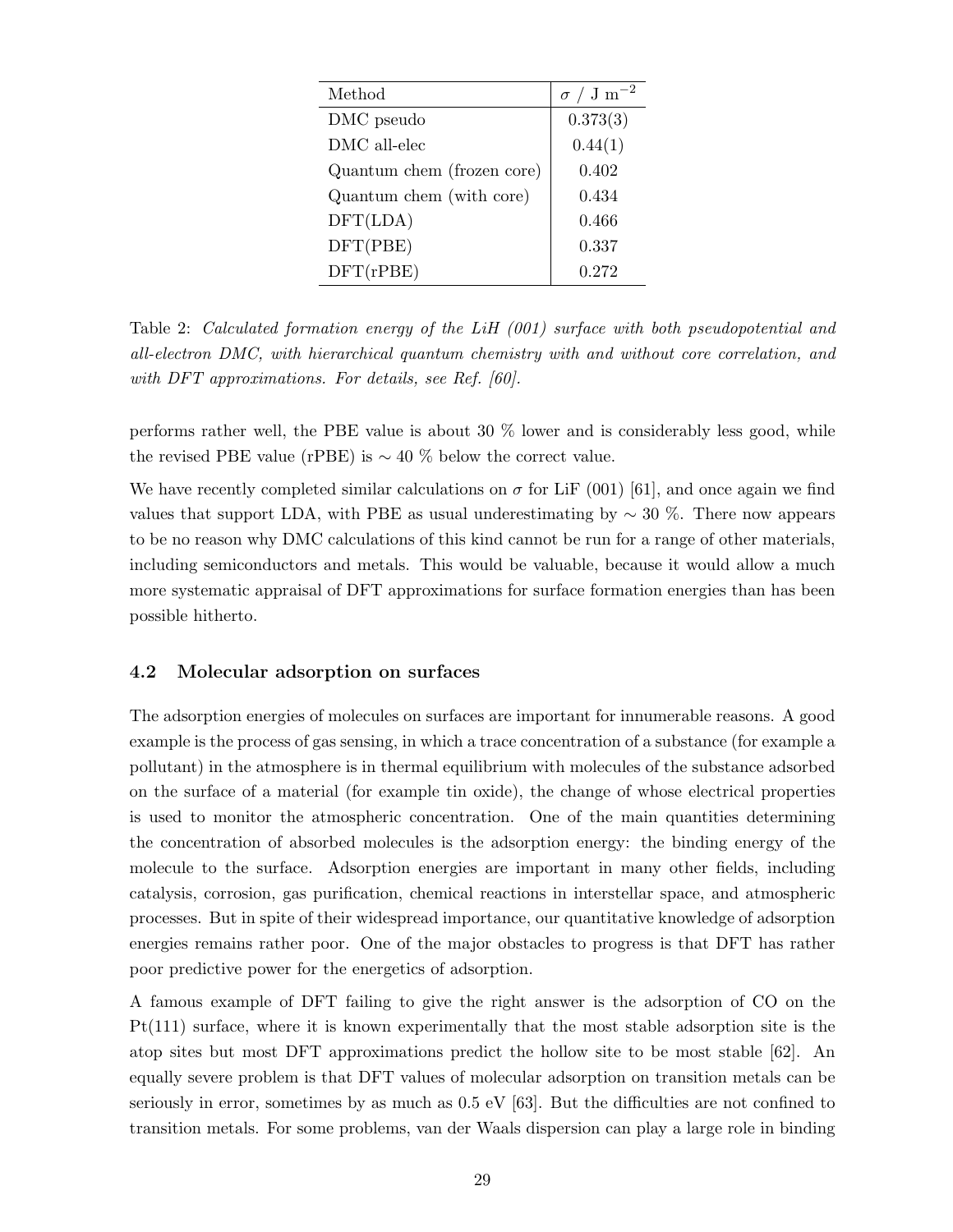the molecule to the surface, and here the well known difficulties of DFT in accurately treating dispersion can cause major problems. The adsorption of water on graphene is a famous example of this kind, but non-local electronic correlation appears to be important for many other systems, including molecular adsorbates on metal surfaces [64]. Even for apparently simple systems such as the adsorption of water on oxide surfaces, where one might imagine electrostatics to be the dominant mechanism, DFT values of adsorption energies can easily shift by a factor of two when the exchange-correlation functional is changed [65].

In some cases, good experimental values of adsorption energies may be available, but often the experiments are too difficult, or too difficult to interpret, perhaps because of surface defects or because of interactions between the adsorbate molecules. There is clearly an urgent need for reliable and accurate benchmark values of adsorption energies for selected systems, just as for surface formation energies. There has recently been important progress in the use of wave-function-based correlated quantum chemistry techniques for the calculation of adsorption energies on extended surfaces [66, 67]. But quantum Monte Carlo certainly offers another way of getting these benchmarks [68], and we have recently started investigating how to do this.

An important paradigm example for benchmark purposes is the adsorption of  $H_2O$  on the LiH(001) surface. So far as we know, there is no experimental data on the adsorption energy in this case, and indeed it seems unlikely that that there will be any, because water reacts very exothermically with LiH to form the hydroxide. Nevertheless, the system is an important testbed for the development of techniques, because of its simplicity (there are only four electrons per formula unit in LiH, and the crystal has the very simple rock-salt structure), and because there is every reason to expect that very accurate calculations of the energetics of  $H_2O$  adsorption can be achieved using wave-function-based correlated quantum chemistry via the incremental approach [66, 67].

The  $H_2O/LiH$  system is also a fascinating target for calculations, because DFT predictions of the binding energy depend very strongly on the exchange-correlation functional. To illustrate this, we show in Fig. 5 the binding-energy curves computed with a number of different functionals, including the widely used PBE functional, as well as the BLYP and revPBE (revised PBE) functionals. None of these functionals accounts for van der Waals dispersion, so to get an indication of the likely effect of this, we also include some results obtained with long-range correlation included using the scheme of Grimme [69], which has come into quite common use in the past few years. Following the usual practice, we refer to the schemes where dispersion is added to PBE, BLYP and revPBE as PBE-D, BLYP-D and revPBE-D. The binding energy curves were computed by holding the geometry of the  $H_2O$  molecule rigid and moving it along the surface normal, with the water-O nearly above a surface Li ion. The spread of DFT predictions is surprisingly large, with the calculated adsorption energies at the minimum ranging from 0.1 to 0.3 eV. This illustrates our comment about the poor predictive power of DFT for some adsorption problems.

With CASINO running on HECToR and Jaguar, we have found it possible to compute the corresponding binding-energy curve with DMC with very small statistical error bars of less than 10 meV and with thick enough slabs and large enough repeating surface units cells to reduce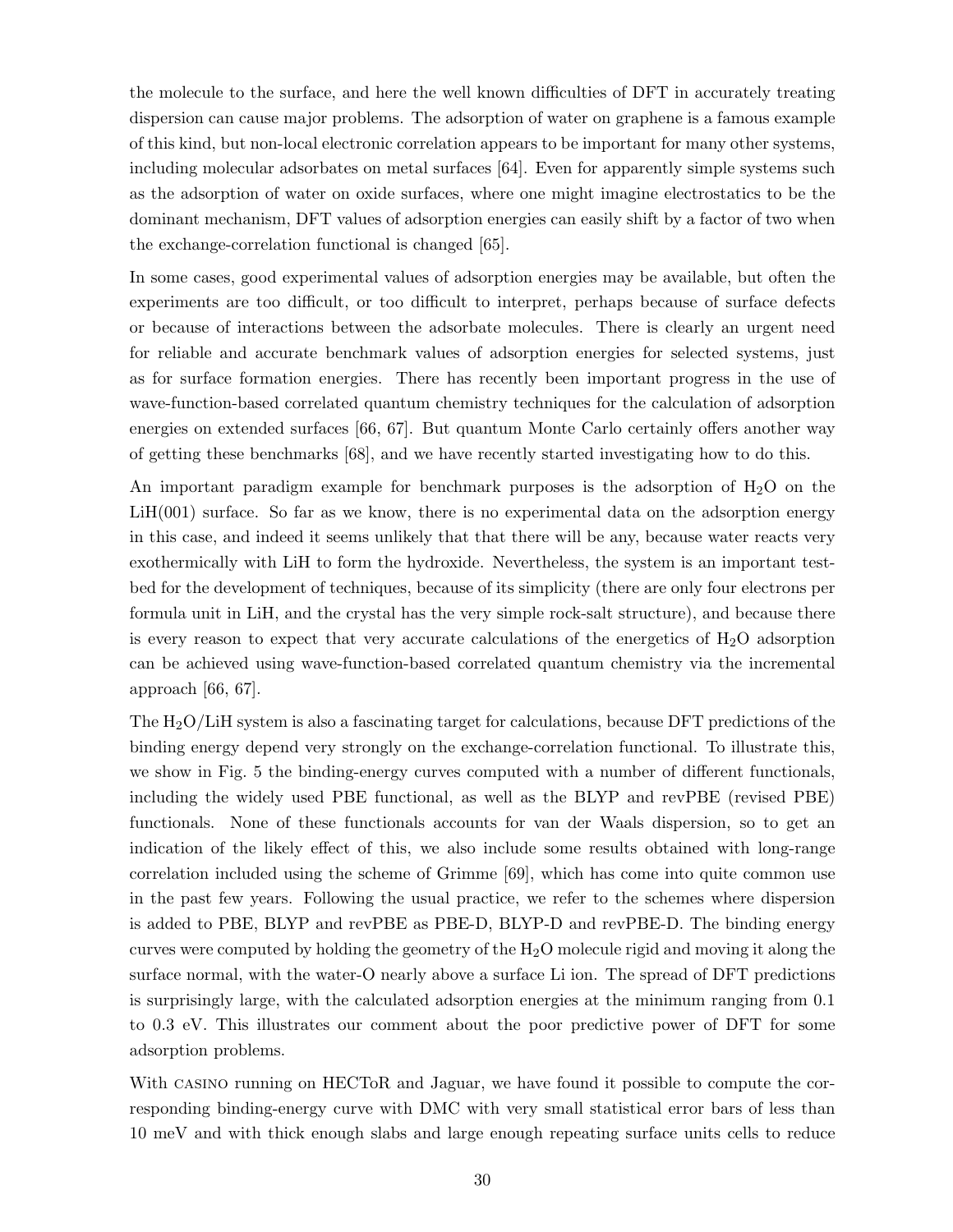

Figure 5: Binding-energy of the  $H_2O$  molecule with the LiH (001) surface. Preliminary DMC results (yellow symbols with statistical error bars) are compared with DFT predictions using a variety of exchange-correlation functionals. The  $H_2O$  molecule has exactly the same (fixed) geometry and the same (fixed) orientation in all the calculations, and only the molecule-surface distance is changed.

the size errors to a similar size. Technical details of the calculations, together with final results will be reported in a journal publication, but we compare our preliminary results with the DFT binding-energy curves in Fig. 5. The comparisons indicate that the PBE approximation is quite accurate, so long as no attempt is made to include dispersion, but the agreement becomes rather poor once dispersion is included. Fortuitously or otherwise, approximations such as revPBE that are seriously in error without dispersion are greatly improved with it. These comments assume, of course, that pseudopotential and fixed-node errors in DMC are negligible. Fortunately, as we shall report elsewhere, we have been able to demonstrate with high-level quantum chemistry calculations based on the incremental scheme that these DMC errors probably amount to no more than ∼ 10 meV over the range shown in the figure, except perhaps at very short distances [70]. This implies that the accuracy of DMC for the adsorption energy in this system exceeds chemical accuracy by a very large factor.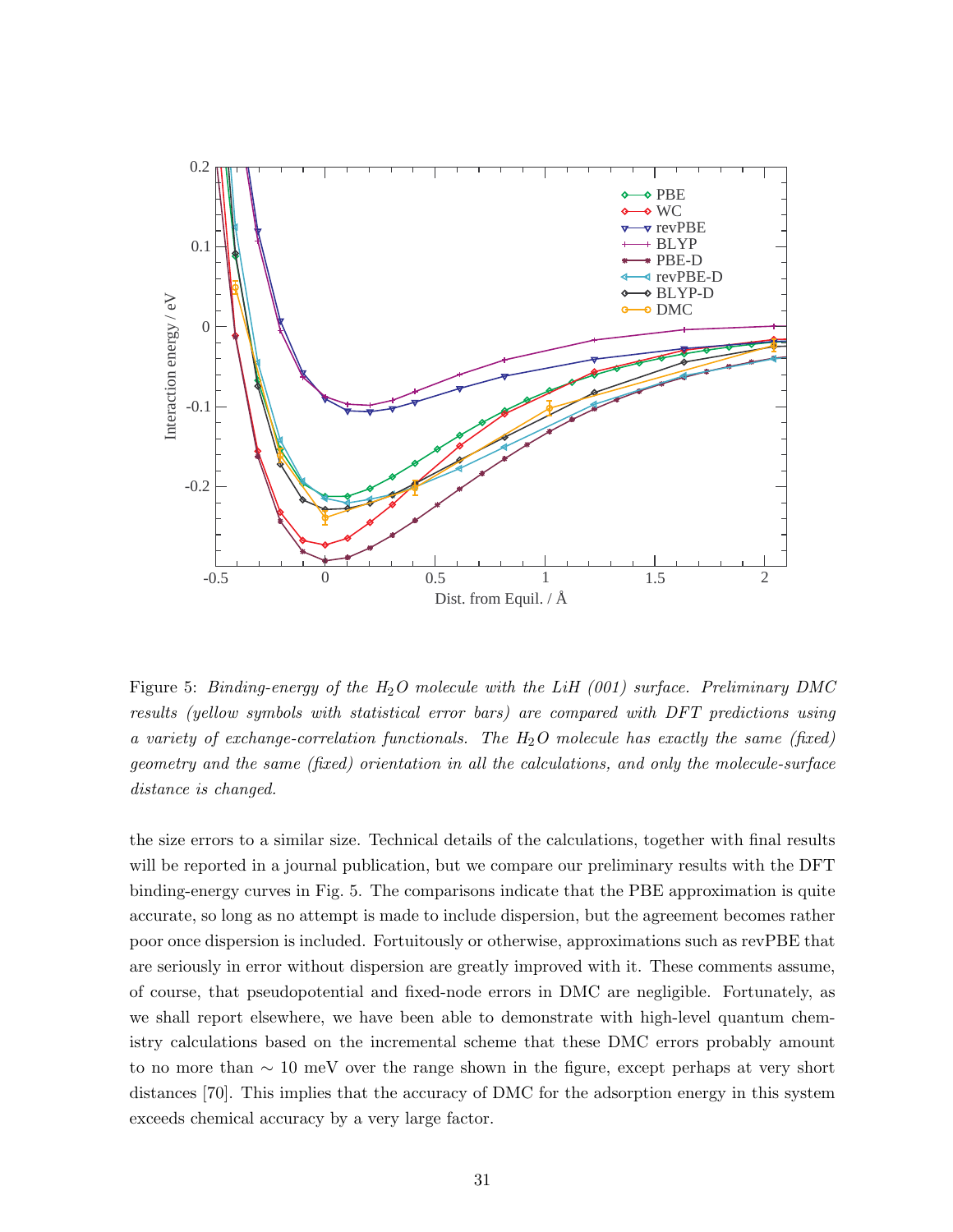

Figure 6: Shows binding-energy curve for  $H_2O$  molecule on graphene calculated with various DFT approximations.

Can adsorption energies for other systems be calculated beyond chemical accuracy using DMC? For water on the surfaces of other ionic materials, including MgO, our tests suggest that the answer to this question is 'yes', in the sense that DMC statistical errors and system size errors can be reduced well below the threshold of chemical accuracy, and our comparisons with highlevel quantum chemistry on appropriate clusters indicate that pseudopotential and fixed-node errors also fall below this threshold. Large-scale calculations are now underway, and we hope to present results very soon.

Our work on the water-graphene interaction is motivated by the huge contemporary activity on carbon systems. The extraordinary variety of carbon structures, from graphite to buckyballs to single- or multi-walled nanotubes to graphene has inspired a vast range of scientific studies, as well as ideas for practical applications. The award of the 2010 Nobel Prize in Physics to Geim and Novoselov for their work on graphene recognises the importance of the field. The interaction of water and other molecules with these structures is often vital. Remarkably, it has been shown that small changes in the  $H_2O$ -carbon interaction can make all the difference to whether a nanotube fills with water or not [71]. Recent work shows that a small variation in the strength of the water-carbon bond leads graphite surfaces to switch between hydrophobic and hydrophilic behaviour [72]. Technological applications where the  $H_2O$ -carbon interaction is crucial include device biosensing and nanofiltration.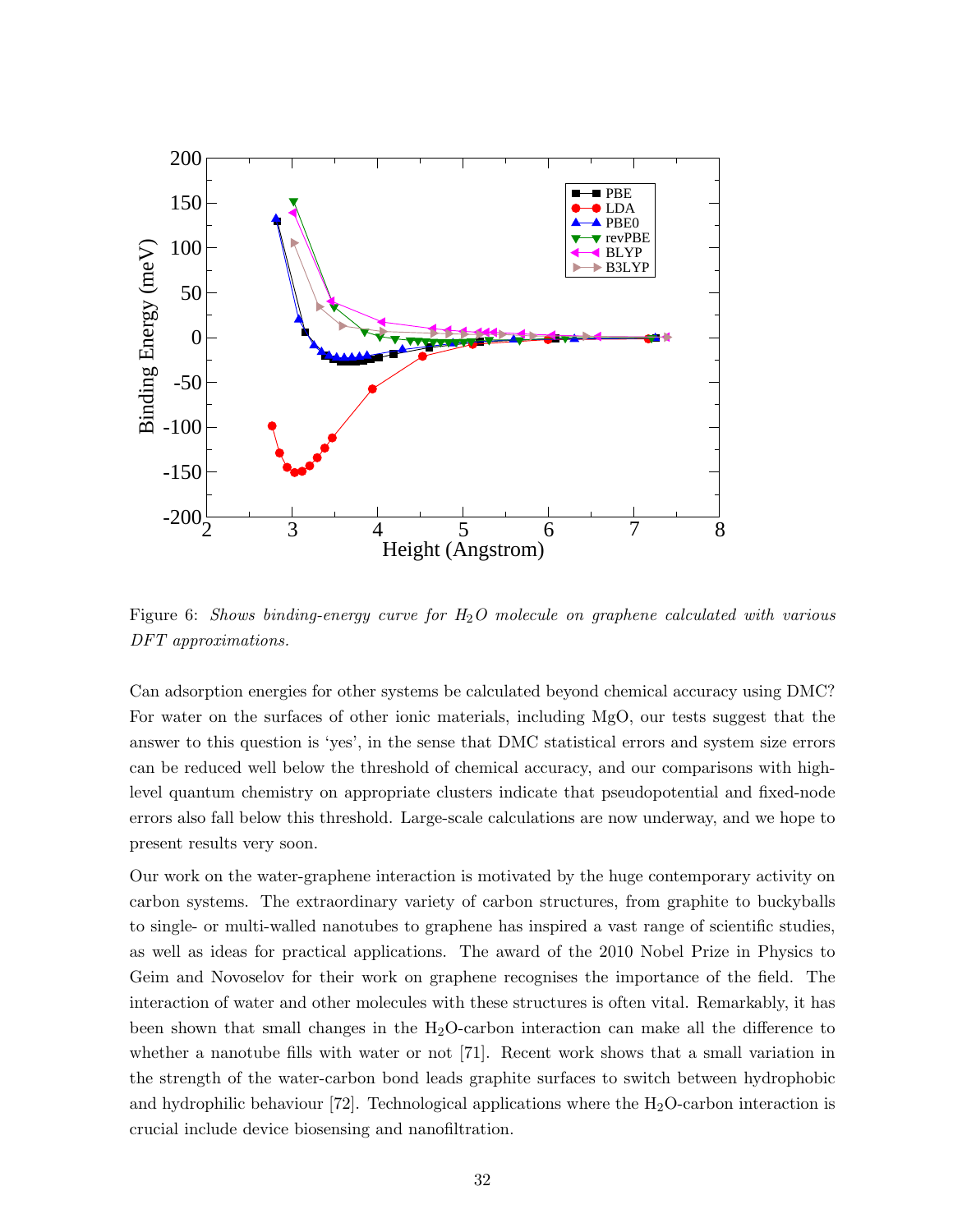

Figure 7: Shows binding-energy curve for  $H_2O$  molecule interacting with the benzene molecule: comparison of  $DMC$  with  $CCSD(T)$ .

For all these reasons, an accurate quantitative understanding of the water-graphite (or watergraphene) interaction has been sought for many years. Unfortunately, this is a problem where DFT calculations have so far proved virtually useless, because an accurate description of van der Waals dispersion is absolutely essential. To illustrate the problem, we show in Fig. 6 a comparison of the H<sub>2</sub>O-graphene binding-energy curve  $(H_2O)$  geometry fixed,  $H_2O$ -graphene distance only is varied) obtained with different DFT functionals. Most of the standard functionals, including 'expensive' hybrid functionals such as B3LYP wrongly give almost no binding (the 'correct' binding energy is believed to be somewhere between 50 and 150 meV). Up to now, the only theoretical approach that has any credibility at all has been high-level quantum chemistry [73], but the difficulty here is that it has not so far been possible to perform calculations with a sufficiently good description of electron correlation in periodic boundary conditions. For want of anything better, the approach taken has been to start with the  $H_2O$ -benzene interaction, and then to go to the interaction of  $H_2O$  with coronene and larger acenes, and to attempt to extrapolate to the graphene limit  $[74]$ . For the interaction of  $H_2O$  with large acenes, the direct application of  $\text{CCSD}(T)$  is not possible, but there are good reasons for believing that the SAPT approximation (Symmetry-Adapted Perturbation Theory) [75] gives an accuracy that is close to that of CCSD(T), so that in practice the calculations have been based on SAPT.

In this challenging situation, the ability to establish accurate benchmarks for the  $H_2O$  interaction would be enormously important. But does DMC have the required accuracy, and can it be applied with small enough statistical errors to large enough periodic systems of  $H_2O$ -graphene? To test the accuracy of DMC, one of us in collaboration with other groups has recently compared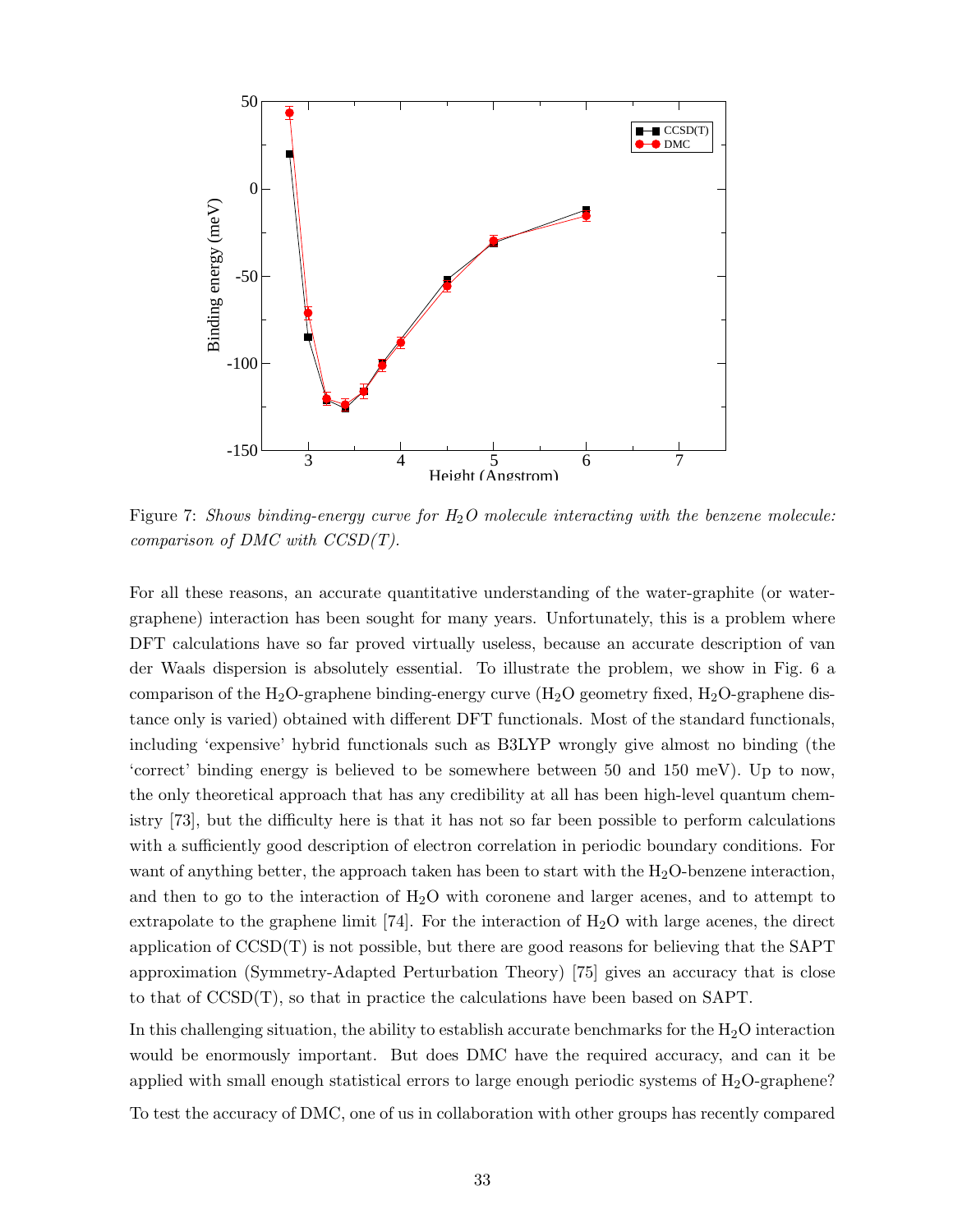DMC with high-level quantum chemistry for the interaction of the water molecule with the benzene molecule [76]. This interaction is relatively weak, and it was crucially important on the quantum chemistry side to employ the 'gold-standard' CCSD(T) technique extrapolated very close to the basis-set limit. For the DMC calculations, the system is small enough that statistical errors can be reduced to the level of  $\sim 3 \text{ meV}$  with fairly modest computational resources. The comparison of the binding-energy curves is shown in Fig. 7, the calculations being done with the geometry of the  $H_2O$  molecule and the orientation of the molecule held fixed, with only the H2O-benzene separation being varied. The agreement of the two curves is outstandingly good, with discrepancies being no more than  $\sim 3$  meV except at the smallest separations, and this suggests that the DMC description of van der Waals dispersion and of the weak electrostatic interaction of the water multipole moments with the small quadrupole moments of the carbon atoms is being very accurately described. It also suggests that if the DMC calculations can be scaled up to treat the  $H_2O$  molecule interacting with a graphene sheet in periodic boundary conditions, then the accuracy of the computed adsorption energy should be very good, provided the DMC statistical errors can be sufficiently reduced.

We have tested the feasibility of DMC calculations on the periodic  $H_2O$ -graphene system using JaguarPF. We find that we can simulate the system by representing the graphene sheet with a 5x5 supercell (50 atoms), which should be large enough to give small finite size errors (k-point errors on the binding energy are less than 1 meV with this cell size within DFT). The simulations can be carried out on JaguarPF on more than 80000 cores, and each single point calculation with a statistical error of  $\sim 10$  meV has a cost of around 200000 core hours.

#### 4.3 Water systems

Water in its different fluid and solid forms is an outstandingly important substance, because it is crucial in so many different fields, ranging from biology to the earth sciences, through chemical engineering, surface science and environmental sciences and medicine. It is also been the source of many controversies, some of which continue to this day [77], and has certainly proved a major challenge to the capabilities of DFT. Because it is so important, attempts to develop empirical intermolecular potentials for water go back nearly eighty years [78], and the creation of new model potentials remains a thriving industry [79]. Nevertheless, the need for descriptions based on electronic structure theory was recognised many years ago, starting with the efforts of Clementi and others in the 1970s [80]. A major landmark was the publication in the early 1990s of the first simulations of liquid water based on DFT [81]. At that time, it seemed possible that quite good accuracy might be achieved using fairly simple exchange-correlation functionals, but it has since became apparent that the early optimism was somewhat misplaced. It is now clear that the predicted properties of liquid water depends strongly on the assumed functional and there is still no general consensus about how the properties of liquid water and the various crystal structures of ice can best be described by DFT [82].

There is, however, one standard electronic structure technique that is generally agreed to provide more than enough accuracy for a fully realistic description of water in all its phases. This is the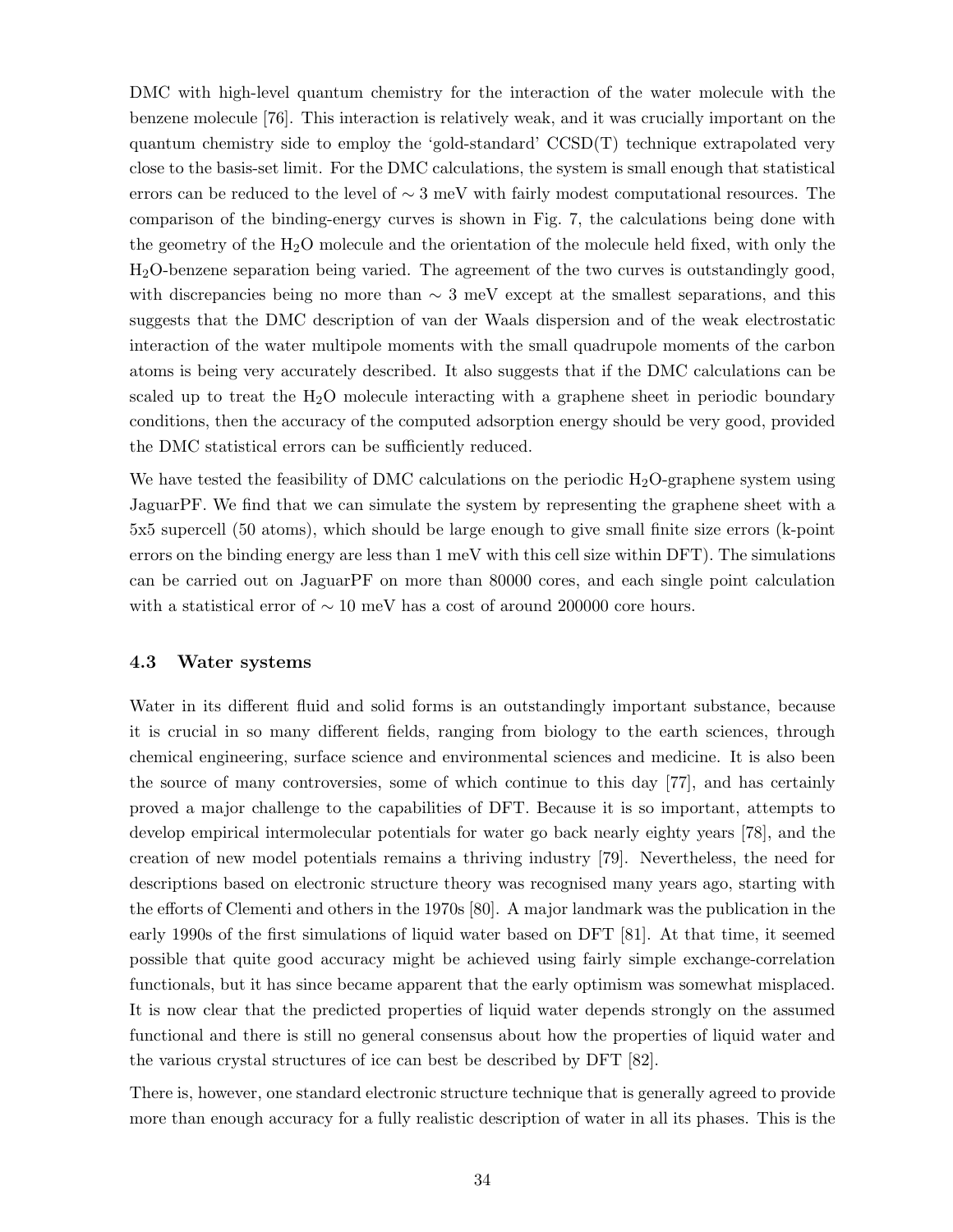$CCSD(T)$  technique (coupled cluster with single, double and perturbative triple excitations), often regarded as the 'gold standard' for the accurate description of the interactions between closed-shell molecules. Benchmark calculations on the energetics of the water dimer, essentially at the basis-set limit [83], have been compared with calculations beyond the  $\text{CCSD}(T)$  level, and the evidence suggests that the intermolecular interaction energies are correct to within  $\sim$  1 meV. It is also well established that CCSD(T) gives a very accurate account of long-range dispersion for water and other similar molecular systems. There is just one major problem: the computational effort needed scales as  $N^7$ , where N is the number of water molecules. This ferocious scaling has so far prevented the application of  $\text{CCSD}(T)$  with well converged basis sets to bulk water systems. (The feasibility of directly applying the 2nd-order Møller-Plesset approximation to bulk water in periodic boundary conditions was reported recently [84]. It is also interesting to note that CCSD(T) calculations on clusters of up to  $\sim 20$  water molecules have recently been reported using the NWChem code on large parallel computers [85]. These developments suggest that the future use of CCSD(T) for extended water systems may not be completely fanciful.)

In the current unsatisfactory situation, there is a strong need for techniques that can deliver the required accuracy, that can be directly used in periodic boundary conditions, and that do not scale too harshly with N. Quantum Monte Carlo clearly satisfies the second and third conditions, so that, provided its accuracy is good enough, direct QMC simulations on water and ice are likely to be very useful. It was shown several years ago that DMC gives excellent values of the binding energy of the  $H_2O$  dimer [86]. A particularly interesting test of DMC is provided by the competing structures of the  $H_2O$  hexamer. What makes this interesting is that the hexamer occupies a transitional position between smaller  $H_2O$  clusters, whose most stable structures have cyclic geometries, and larger clusters, which are more highly coordinated. The hexamer has stable structures of both kinds, and the energy differences between them are very small (on the order of  $5 \text{ meV/H}_2\text{O}$ ), so that the ability to separate them is a stringent test of any technique. The consensus from the best high-level quantum chemistry calculations is that the so-called 'prism' structure is most stable [87], but all DFT approximation that omit dispersion predict the wrong energy ordering for the competing structures [88]. The predictions of DMC, however, agree closely with high-level quantum chemistry, and predict accurate values of the energy differences [88].

Recently, we have made our own systematic tests of DMC against quantum chemistry benchmarks for a wide range of geometries of  $H_2O$  clusters from the dimer to the hexamer, some of the geometry sets being obtained by extracting configurations from an MD simulation of bulk liquid water generated using the flexible AMOEBA interaction model. These tests support the high accuracy of DMC. As an example, we show in Fig. 8 the comparison for a thermal sample of 50 geometries of the  $H_2O$  trimer. The rms fluctuation of the difference between DMC and benchmark total energies is 130  $\mu$ Hartree (about 3.5 meV). To put this in context, we show the analogous comparison for the DFT(PBE) total energy; the very much larger rms deviation is not too surprising, given the well known rather poor performance of PBE for liquid water.

The evidence that DMC can deliver much better accuracy and reliability than DFT for water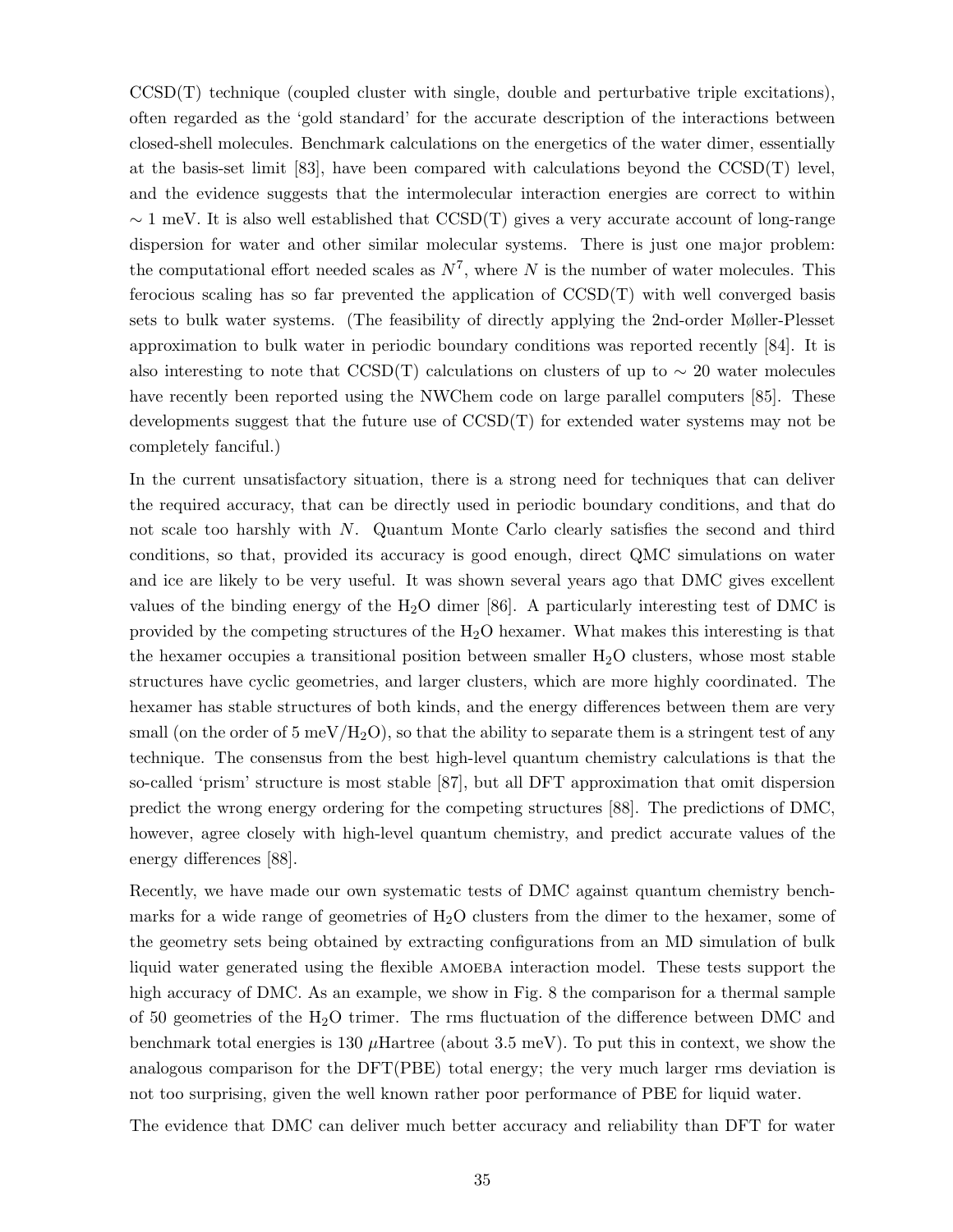

Figure 8: Comparison of DMC total energies (filled squares) with accurate quantum chemistry benchmarks at  $CCSD(T)$  level for a sample of 50 geometries of the  $H_2O$  trimer drawn from an MD simulation of liquid water. Horizontal axis shows CCSD(T) energy, vertical axis shows deviation of DMC energy from  $CCSD(T)$  energy. Filled circles show the same comparison for DFT(PBE).

systems is thus strong. But what is the most useful way of applying DMC to improve the atomicscale understanding of water? Perhaps the most straightforward application is to the energetics of ice structures, since useful things can be done using only static calculations, without the need to compute forces. Our preliminary tests on various ice structures with casino on the HECToR and Jaguar machines show that it is possible to achieve very good statistical accuracy (statistical errors of ∼ 5 meV per water molecule or better) on the periodically repeated systems of sixtyfour to ninety-six molecules or more that are needed to reduce size errors to an acceptable level. We expect to report detailed DMC calculations on the relative energetics of both perfect and defective ice structures in the near future.

A further, but more challenging possibility for the future is the DMC simulation of liquid water itself. The major difficulty here is in the calculation of the forces that would be needed for MD simulation. Recent important progress in the calculation of DMC forces [89] demonstrates that this will eventually be feasible. However, DMC calculations on bulk liquid water in periodic boundary conditions have already been reported, without the calculation of DMC forces. Grossman and Mitas [90] showed several years ago how to compute the DMC energy of bulk water on an MD trajectory generated using conventional DFT. The key idea is that the efficiency of the DMC calculations is improved by exploiting the quasi-adiabatic evolution of the DMC ground state as the nuclear coordinates change with time. This approach does not allow the direct computation of the thermal equilibrium structure and dynamics of the liquid associated with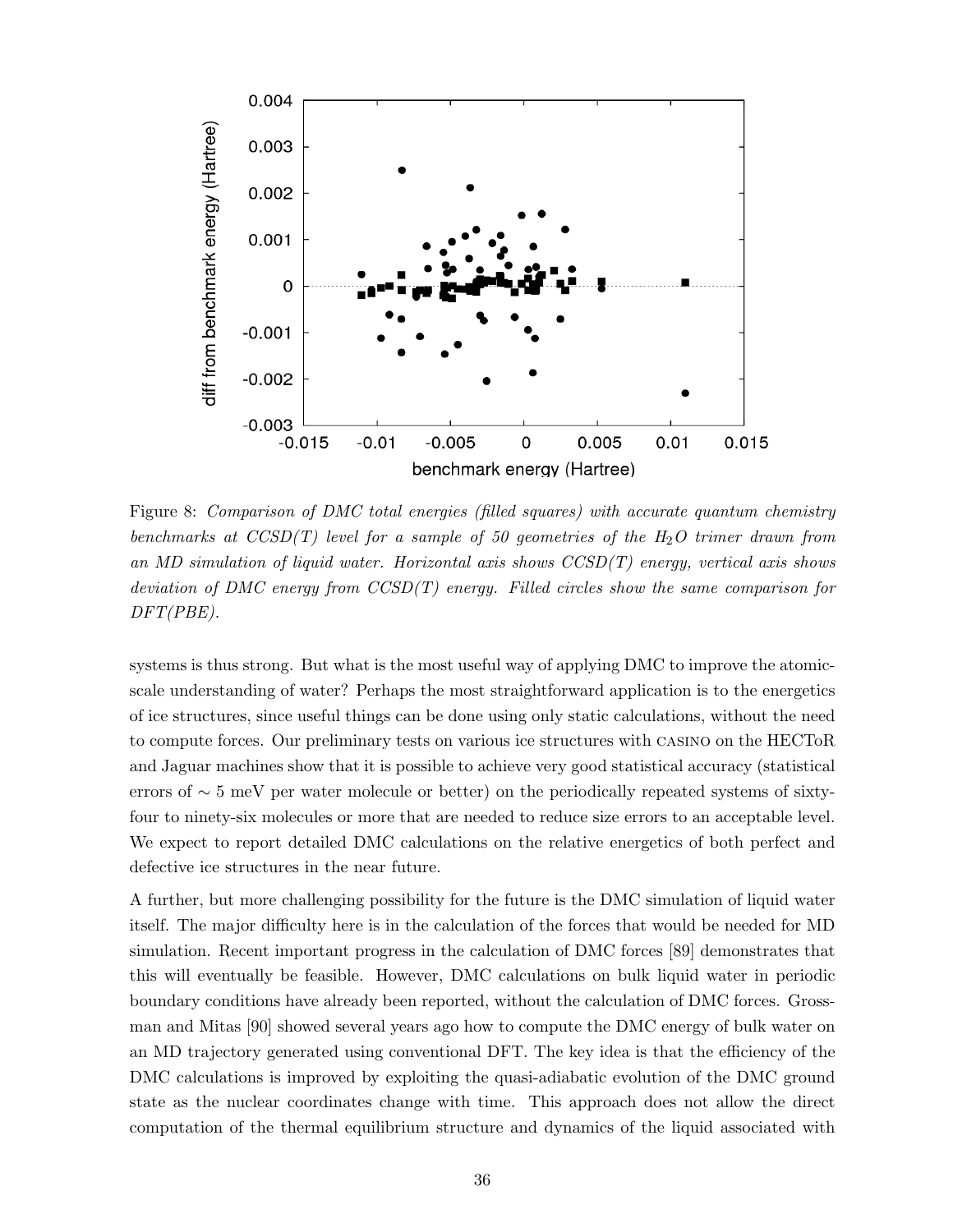the DMC ground state energy. Nevertheless, it yields benchmark energetics that could be used to calibrate and 'tune' DFT functionals, in much the same way as DFT molecular dynamics simulations have often been used in the past to test and 'tune' empirical interaction potentials. We plan to explore this possibility with casino and the large parallel computers to which we have access.

### 5 Future prospects

We have tried to show how the availability of petascale computers having tens or hundreds of thousands of cores is opening up completely new possibilities for the techniques of quantum Monte Carlo. The basic reason for this is that diffusion Monte Carlo, operating typically with thousands of semi-independent walkers, lends itself very readily to massive parallelism. We have demonstrated this idea in action by showing how the casino code implemented on machines such as the UK national HECToR supercomputer and the US Jaguar supercomputer gives very good parallel scaling up to at least 100000 cores. We have argued that these developments are scientifically important, because for important types of problems QMC gives much greater accuracy than standard DFT methods, so that some of the well known deficiencies of DFT can be overcome. We have illustrated some of the new science that is now becoming possible using examples from three areas: the surface formation energies of materials, the adsorption energies of molecules on surfaces, and aqueous systems, all of these being areas where DFT struggles to deliver trustworthy results. We have also explained our belief that in these and other areas there is a pressing need for accurate benchmarks which can be used to test and calibrate DFT approximations, and we have shown how DMC can deliver these benchmarks in practice.

Until fairly recently, QMC has sometimes been regarded as a bit of a minority interest, because it demands computational resources that are typically  $10^4$  times those needed by DFT. However, we believe that the arrival of petascale computing, and the prospect of exascale computing in the next five to ten years will change all this. One has to remember that when the Car-Parrinello paper was published over twenty-five years ago, it was sometimes commented that the computational requirements of DFT were completely prohibitive and that the technique would never be widely used for practical problems. Obviously, the critics have been proved wrong. Given that supercomputer power has increased by at least a factor of 10000 over the past fifteen years, it takes little imagination to see that QMC may follow the same kind of evolution. However, a shift of thinking is needed. Today, it is quite common to run atomic-scale materials simulations needing a few thousand core-hours on cheap clusters. But with calculations running on, let's say, 100000 cores, individual jobs consuming several million core-hours become feasible. In fact, from our experience on Jaguar, we know of research groups (not our own) that have run jobs of this size.

It is still not completely straightforward to obtain petascale resources. However, the INCITE Program, which gives access to Jaguar and other 'leadership-class' resources in the US has welcomed applications from international groups for several years now. The European DEISA programme (www.deisa.eu) is a good source of computational resources in Europe. It is de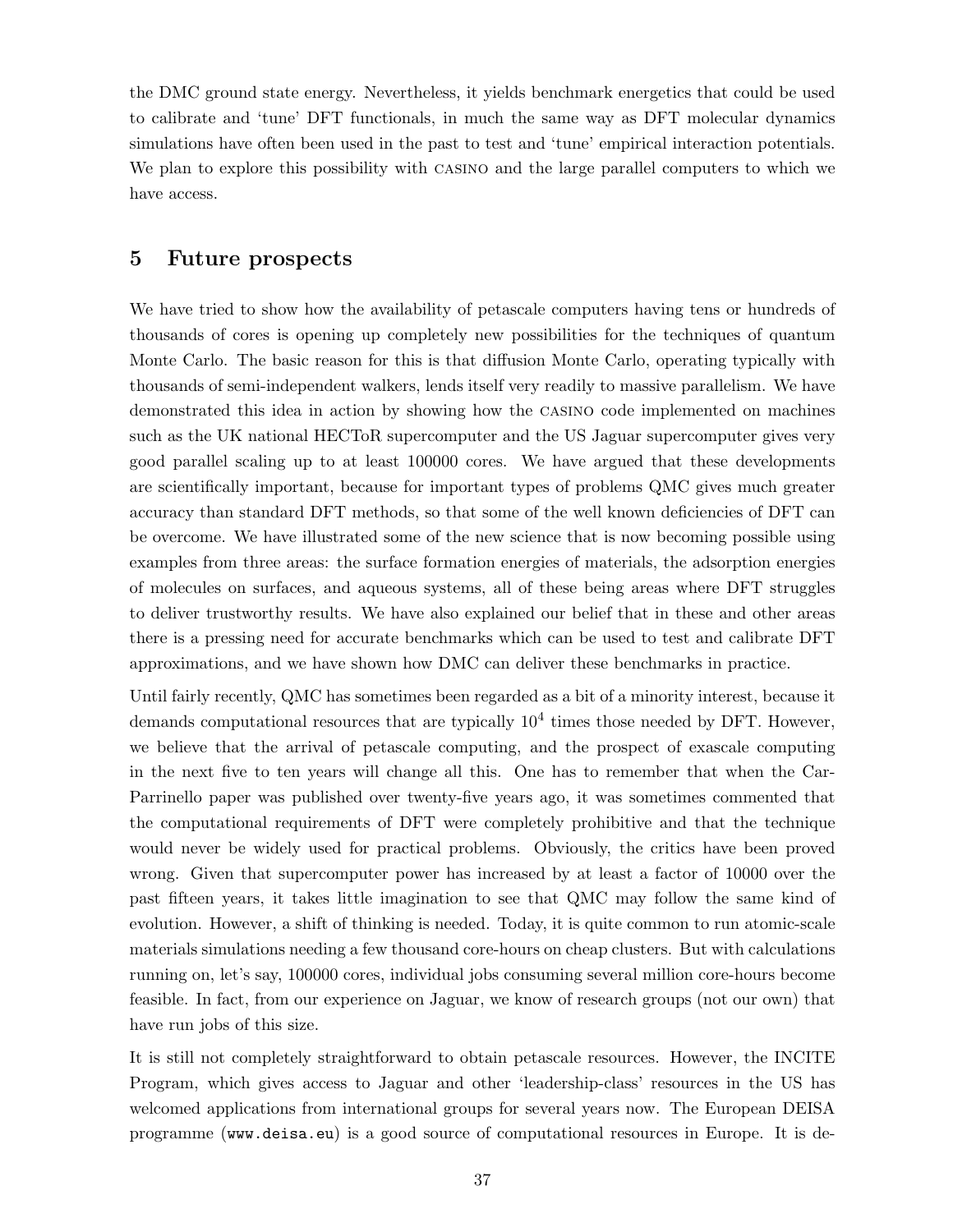signed to make use of a Europe wide distributed super-computing environment, and can grant access to resources of the order of millions of core hours. Indeed, part of our work of water on graphene benefited from a DEISA grant. The rapidly evolving situation in China, currently home to the fastest supercomputer in the world, is also well worth watching.

Given the developments that are underway, we believe it is now very timely for more research groups to consider becoming involved in the QMC enterprise. But what is the right way to do this? Here are our personal suggestions about how to think about this:

- Start small and work upwards: Clearly, one should gain experience first with small problems (for example, problems involving small molecules), which can easily be run on modest local resources. Work up from there to more ambitious problems that need large machines.
- Use standard codes: A large development effort has gone into CASINO and other QMC codes, and it makes sense to work with a code that already has a substantial publication record.
- Collaborate: Even more than DFT, there is much that you need to know about QMC before trying calculations. No QMC code can (yet) be treated as a black box, and it is wise to learn from experienced practitioners. To this end, one of us (MDT, with Pablo López Ríos and Neil Drummond) has for the last six years been running the annual 'QMC and the CASINO program' summer school at his monastery in Tuscany, Italy, to which the interested reader is cordially invited [91].
- Choose your problem well: Just like DFT, QMC cannot solve all the world's problems, and it is important to play to the strengths of the techniques and to be aware of their weaknesses (fixed-node error and pseudopotential non-locality are potential weaknesses of DMC in its present form).

Our hope for the future is that more researchers will discover for themselves the possibilities offered by QMC on machines ranging all the way from local clusters to the national and international petascale services now becoming available.

# Acknowledgements

MDT would like to thank the Royal Society for the award of a research fellowship. We would like to acknowledge the underlying contributions to this article of N.D. Drummond, P. López Ríos, R.J. Needs, W.M.C. Foulkes, N. Nemec and L. Anton. Some of the practical calculations that we have presented were performed as part of collaborative projects with colleagues; we acknowledge particularly the contributions of A. Michaelides, F.R. Manby, B. Paulus, S.J. Binnie and G. Kresse. This research used resources of the Oak Ridge Leadership Computing Facility, located in the National Center for Computational Sciences at Oak Ridge National Laboratory,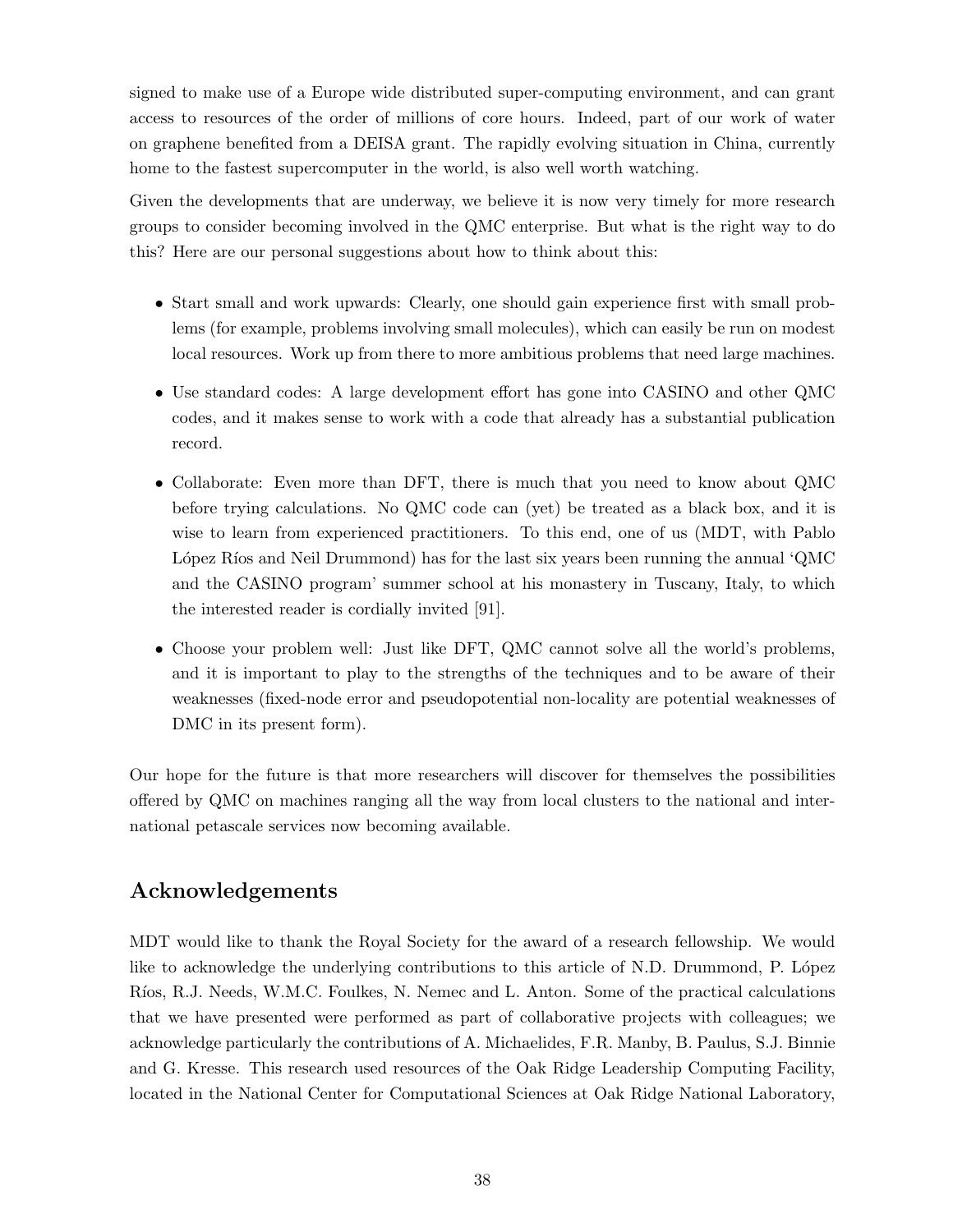which is supported by the Office of Science of the Department of Energy under Contract DE-AC05-00OR22725. We thank the DEISA Consortium (www.deisa.eu), funded through the EU FP7 project RI-222919, for support within the DEISA Extreme Computing Initiative

### References

- [1] R.G. Parr and W. Yang, Density functional theory of atoms and molecules, (Oxford University Press, 1989).
- [2] R.M. Martin, Electronic structure: basic theory and practical methods (Cambridge University Press, 2004).
- [3] C.J. Cramer, *Essentials of computational chemistry* (Wiley, 2002).
- [4] C. Pisani, M. Busso, G. Capecchi, S. Casassa, R. Dovesi, L. Maschio, C. Zicovich-Wilson and M. Schütz, J. Chem. Phys. **122**, 094113 (2005).
- [5] A. Erba, S. Casassa, R. Dovesi, L. Maschio and C. Pisani, J. Chem. Phys. 130, 074505 (2009).
- [6] G.D. Mahan, Many-particle physics, 2nd ed. (Plenum Press, New York, 1990)
- [7] L. Schimka, J. Harl, A. Stroppa, A. Grüneis, M. Marsman, M. Mittendorfer and G. Kresse, Nature Mater. 9, 741 (2010).
- [8] R.J. Needs, M.D. Towler, N.D. Drummond and P. López Ríos, J. Phys.: Cond. Mat. 22, 023201 (2010).
- $[9]$  Quantum Monte Carlo, or, how to solve the many-particle Schrödinger equation whilst retaining favourable scaling with system size, M.D. Towler, in 'Computational Methods for Large Systems' (Wiley, 2011).
- [10] CASINO website : www.tcm.phy.cam.ac.uk/∼mdt26/casino.html
- [11] Top 500 Supercomputers website: www.top500.org
- [12] M. Dion, H. Rydberg, E. Schröder, D.C. Langreth and B.I. Lundqvist, Phys. Rev. Lett. 92, 246401 (2004).
- [13] A. Tkatchenko and M. Scheffler, Phys. Rev. Lett. 102, 073005 (2009).
- [14] J. Klimeš, D.R. Bowler and A. Michaelides, J. Phys. Cond. Matt. **22**, 022201 (2010).
- [15] N. Metropolis, A.W. Rosenbluth, M.N. Rosenbluth, A.M. Teller and E. Teller, J. Chem. Phys. 21, 1087 (1953).
- [16] M.D. Towler, Pilot waves, Bohmian metaphysics and the foundations of quantum mechanics, Graduate lecture course available at www.tcm.phy.cam.ac.uk/∼mdt26/pilot waves.html (2009).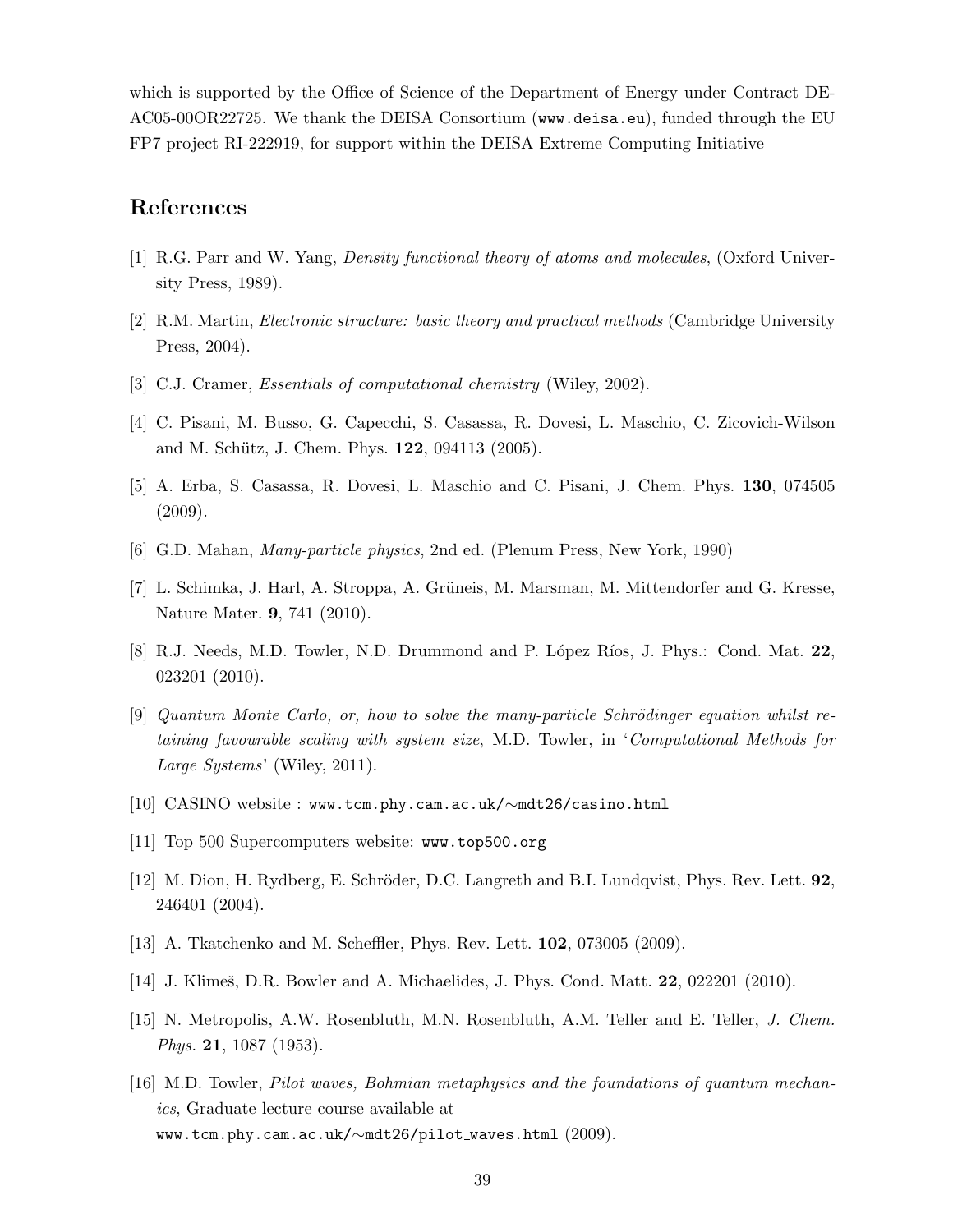- [17] CASINO 2.6 User manual, R.J. Needs, M.D. Towler, N.D. Drummond and P. López Ríos (University of Cambridge, Cambridge, 2010).
- [18] W.M.C. Foulkes, L. Mitas, R.J. Needs and G. Rajagopal, Rev. Mod. Phys. 73, 33 (2001).
- [19] M.H. Kalos, L. Colletti and F. Pederiva, J. Low Temp. Phys. 138, 747 (2005).
- [20] J.B. Anderson, J. Chem. Phys. 63, 1499 (1975); Ibid. 65, 4121 (1976).
- [21] T. Kato, Commun. Pure Appl. Math. 10, 151 (1957).
- [22] D.M. Ceperley, *J. Stat. Phys.* **63**, 1237 (1991).
- [23] W.M.C. Foulkes, R.Q. Hood and R.J. Needs, Phys. Rev. B 60, 4558 (1999).
- [24] W. Glauser, W. Brown, W. Lester, D. Bressanini and B. Hammond, J. Chem. Phys 97, 9200 (1992).
- [25] D. Bressanini and P.J. Reynolds, Phys. Rev. Lett. 95, 110201 (2005).
- [26] M. Bajdich, L. Mitas, G. Drobný and L.K. Wagner, *Phys. Rev. B* **60**, 4558 (1999).
- [27] S.K. Liu, M.H. Kalos and G.V. Chester, Phys. Rev. A 10, 303 (1974).
- [28] R.N. Barnett, P.J. Reynolds and W.A. Lester Jr., J. Comput. Phys. 96, 258 (1991).
- [29] S. Baroni and S. Moroni, *Phys. Rev. Lett.* **82**, 4745 (1999).
- [30] A. Lüchow, R. Petz and T.C. Scott, *J. Chem. Phys.* **126**, 144110 (2007).
- [31] F.A. Reboredo, R.Q. Hood and P.R.C. Kent, Phys. Rev. B 79, 195117 (2009).
- [32] P. López Ríos, A. Ma, N.D. Drummond, M.D. Towler and R.J. Needs, Phys. Rev. E 74, 066701 (2006).
- [33] A.J. Williamson, R.Q. Hood and J.C. Grossman, Phys. Rev. Lett. 87, 246406 (2001).
- [34] D. Alfè and M.J. Gillan, J. Phys.: Cond. Matt. 16, L305 (2004).
- [35] N.D. Drummond and R.J. Needs, Phys. Rev. B 79, 085414 (2009).
- [36] N.D. Drummond and R.J. Needs, Phys. Rev. Lett. 102, 126402 (2009).
- [37] M. Nekovee, W.M.C. Foulkes and R.J. Needs Phys. Rev. Lett. 87, 036401 (2001).
- [38] N.D. Drummond, Z. Radnai, J.R. Trail, M.D. Towler and R.J. Needs, Phys. Rev. B 69, 085116 (2004).
- [39] R.M. Lee, N.D. Drummond and R.J. Needs, Phys. Rev. B 79, 125308 (2009).
- [40] Gaussian 03, M.J. Frisch et al. Gaussian, Inc., Pittsburgh PA (2003) and www.gaussian.com.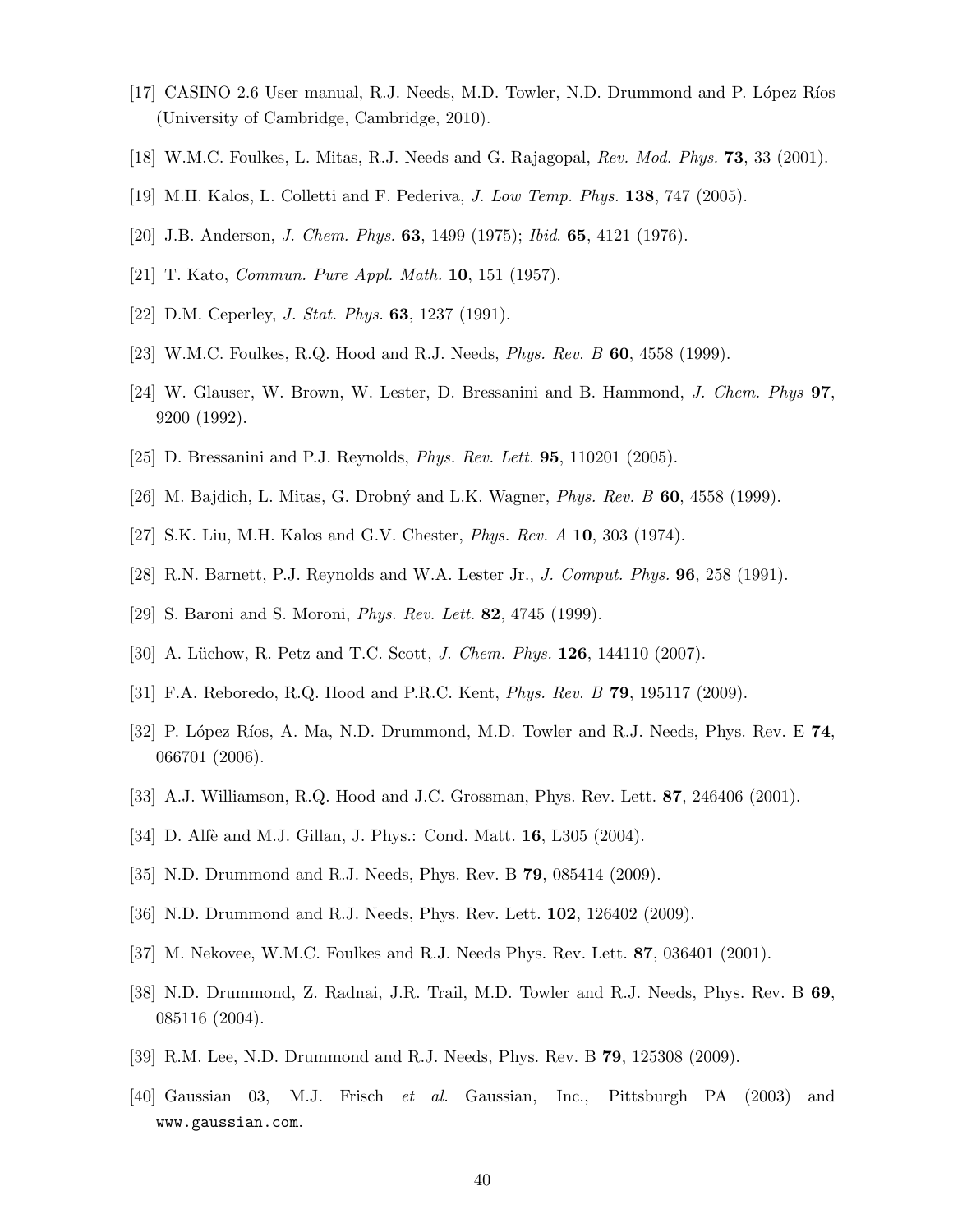- [41] R. Dovesi, V.R. Saunders, C. Roetti, R. Orlando, C.M. Zicovich-Wilson, F. Pascale, B. Civalleri, K. Doll, N.M. Harrison, I.J. Bush, P. D'Arco and M. Llunell, CRYSTAL09 User's Manual, University of Torino, Torino (2009) and www.crystal.unito.it.
- [42] TURBOMOLE V6.2 2010, a development of University of Karlsruhe and Forschungszentrum Karlsruhe GmbH, 1989-2007, TURBOMOLE GmbH, since 2007; available from www.turbomole.com.
- [43] M.W. Schmidt, K.K. Baldridge, J.A. Boatz, S.T. Elbert, M.S. Gordon, J.H. Jensen, S. Koseki, N. Matsunaga, K.A. Nguyen, S.J. Su, T.L. Windus, M. Dupuis and J.A. Montgomery, J. Comput. Chem., 14, 1347 (1993).
- [44] P. Giannozzi *et al.*, J. Phys.: Cond. Mat. **21**, 395502 (2009). (www.quantum-espresso.org).
- [45] X. Gonze et al., Comp. Phys. Commun.  $180$ ,  $2582$  (2009) and www.abinit.org.
- [46] S.J. Clark, M.D. Segall, C.J. Pickard, P.J. Hasnip, M.J. Probert, K. Refson and M.C. Payne, Zeitschrift für Kristallographie  $220, 567$  (2005).
- [47] Amsterdam Density Functional (ADF) software: www.scm.com
- [48] MPI Forum. Message Passing Interface (MPI) Forum Home Page. http://www.mpi-forum.org/ (Dec. 2009)
- [49] M.D. Towler, unpublished  $(2011)$ .
- [50] D. Alfè and M.J. Gillan, Phys. Rev. B **70**, 161101 (2004).
- [51] H. Flyvbjerg and H.G. Petersen, J. Chem. Phys. 91, 461 (1989).
- [52] N.D. Drummond, unpublished  $(2010)$ .
- [53] OpenMP website: openmp.org/wp/
- [54] J.M. McHale, A. Auroux, A.J. Perrotta and A. Navrotsky, Science 277, 788 (1997).
- [55] J. Goniakowski, J.M. Holender, L.N. Kantorovich, M.J. Gillan and J.A. White, Phys. Rev. B 53, 957 (1996).
- [56] D. Yu and M. Scheffler, Phys. Rev. B 70, 155417 (2004); J.L.F. Da Silva, C. Stampfl and M. Scheffler, Surf. Sci. 600, 703 (2006).
- [57] A.E. Mattsson and D.R. Jennison, Surf. Sci. 520, L611 (2002).
- [58] D. Alfè and M.J. Gillan, J. Phys. Cond. Matt. **18**, L435 (2006).
- [59] F.R. Manby, D. Alfè and M.J. Gillan, Phys. Chem. Chem. Phys. 8, 5178 (2006); S.J. Nolan, M.J. Gillan, D. Alfè, N.L. Allan and F.R. Manby, Phys. Rev. B **80**, 165109 (2009).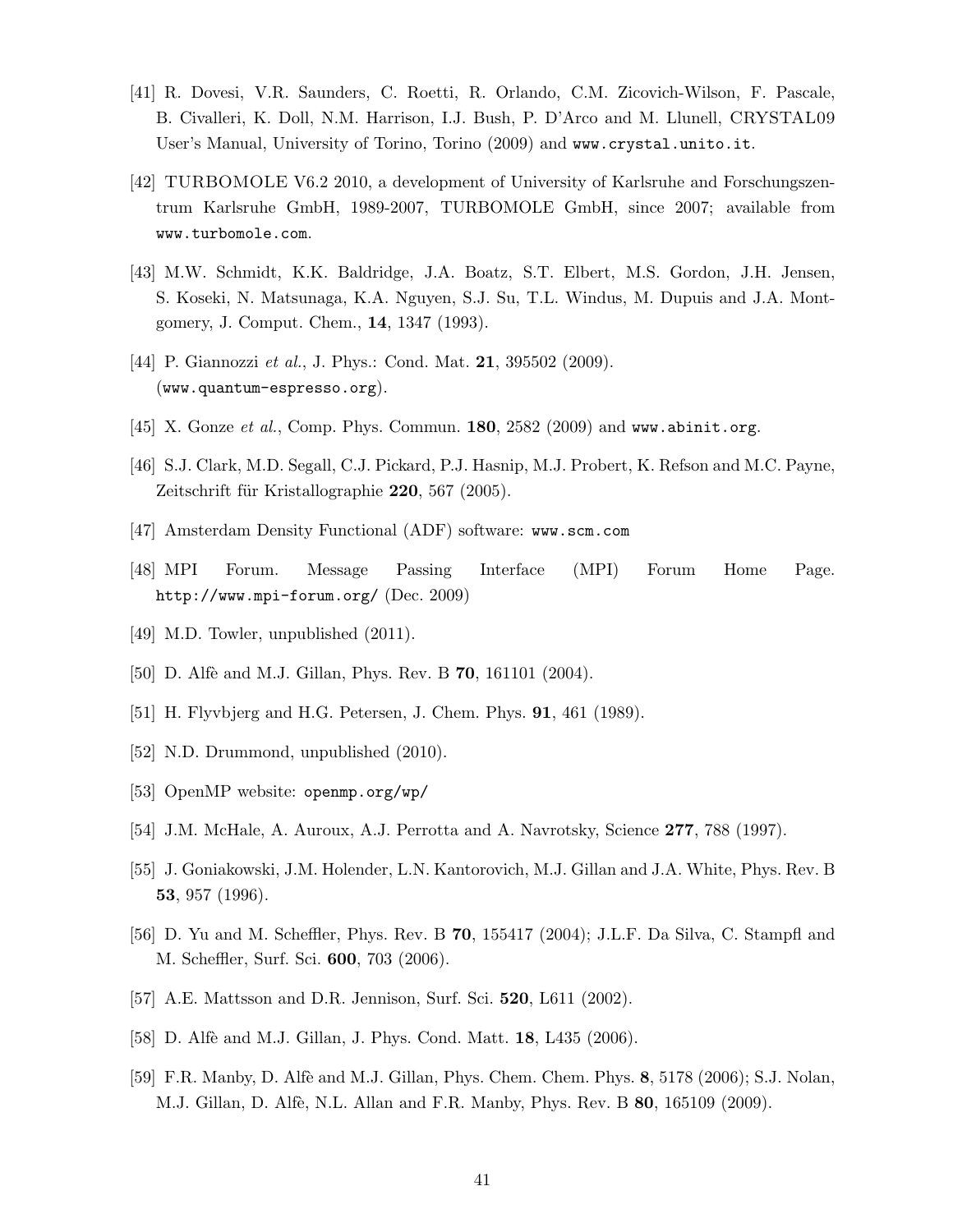- [60] S.J. Binnie, S.J. Nolan, N.D. Drummond, D. Alfè, N.L. Allan, F.R. Manby and M.J. Gillan, Phys. Rev. B 82, 165431 (2010).
- [61] S.J. Binnie, S.J. Nolan, N.L. Allan, F.R. Manby and M.J. Gillan, in preparation.
- [62] P.J. Feibelman, B. Hammer, J.K. Norskov, F. Wagner, M. Scheffler, R. Stumpf, R. Watwe and J. Dumesic, J. Phys. Chem. B 105, 4018 (2001).
- [63] M. Gajdoš, A. Eichler and J. Hafner, J. Phys. Condens. Matter,  $16$ ,  $1141$  (2004).
- [64] J. Carrasco, B. Santra, J. Klimeš and A. Michaelides, Phys. Rev. Lett. **106**, 026101 (2011).
- [65] D. Alfè and M.J. Gillan, J. Phys. Cond. Matt., **18**, L451 (2006).
- [66] B. Paulus, Phys. Rep. 428, 1 (2006).
- [67] B. Paulus and K. Rosciszewski, Int. J. Quantum Chem.  $109$ ,  $3055$  (2009); C. Müller, B. Paulus and K. Hermansson, Surf. Sci. 603, 2619 (2009).
- [68] M. Pozzo and D. Alfè, Phys. Rev. B **78**, 245313 (2008).
- [69] S. Grimme, J. Comput. Chem. 25, 1463 (2004).
- [70] S.J. Binnie, B. Paulus, D. Alfè and M.J. Gillan, in preparation.
- [71] G. Hummer, J.C. Rasaiah and J.P. Noworyta, Nature 414, 188 (2001).
- [72] T. Werder, J.H. Walther, R.L. Jaffe, T. Halicioglu, F. Noca and P. Koumoutsakos, Nano Lett. **1**, 697 (2001).
- [73] D. Feller and K.D. Jordan, J. Phys. Chem. A 104, 9971 (2000); G.R. Jenness and K.D. Jordan, J. Phys. Chem. C 113, 10242 (2009).
- [74] G.R. Jenness, O. Karalti and K.D. Jordan, Phys. Chem. Chem. Phys. 12, 6375 (2010).
- [75] A.J. Misquitta and K. Szalewicz, Chem. Phys. Lett. 357, 301 (2002); A. Hesselmann and G. Jansen, Chem. Phys. Lett. 357, 464 (2002); A.J. Misquitta and K. Szalewicz, J. Chem. Phys. 122, 214109 (2005); A.J. Misquitta, R. Podeszwa, B. Jeziorski and K. Szalewicz, J. Chem. Phys. 123, 214103 (2005).
- [76] J. Ma, D. Alfè, A. Michaelides and E. Wang, J. Chem. Phys. **130**, 154303 (2009).
- [77] P. Wernet, D. Nordlund, U. Bergmann, M. Cavalleri, M. Odelius, H. Ogasawara, L.A. Naslund, T.K. Hirsch, L. Ojamae, P. Glatzel, L.G.M. Pettersson and A. Nilsson, Science 304, 995 (2004).
- [78] J.D. Bernal and R.H. Fowler, J. Chem. Phys. 1, 515 (1933).
- [79] Some of the most commonly used interaction models for water are reviewed in P. Ren and J.W. Ponder, J. Phys. Chem. B 107, 5933 (2003).